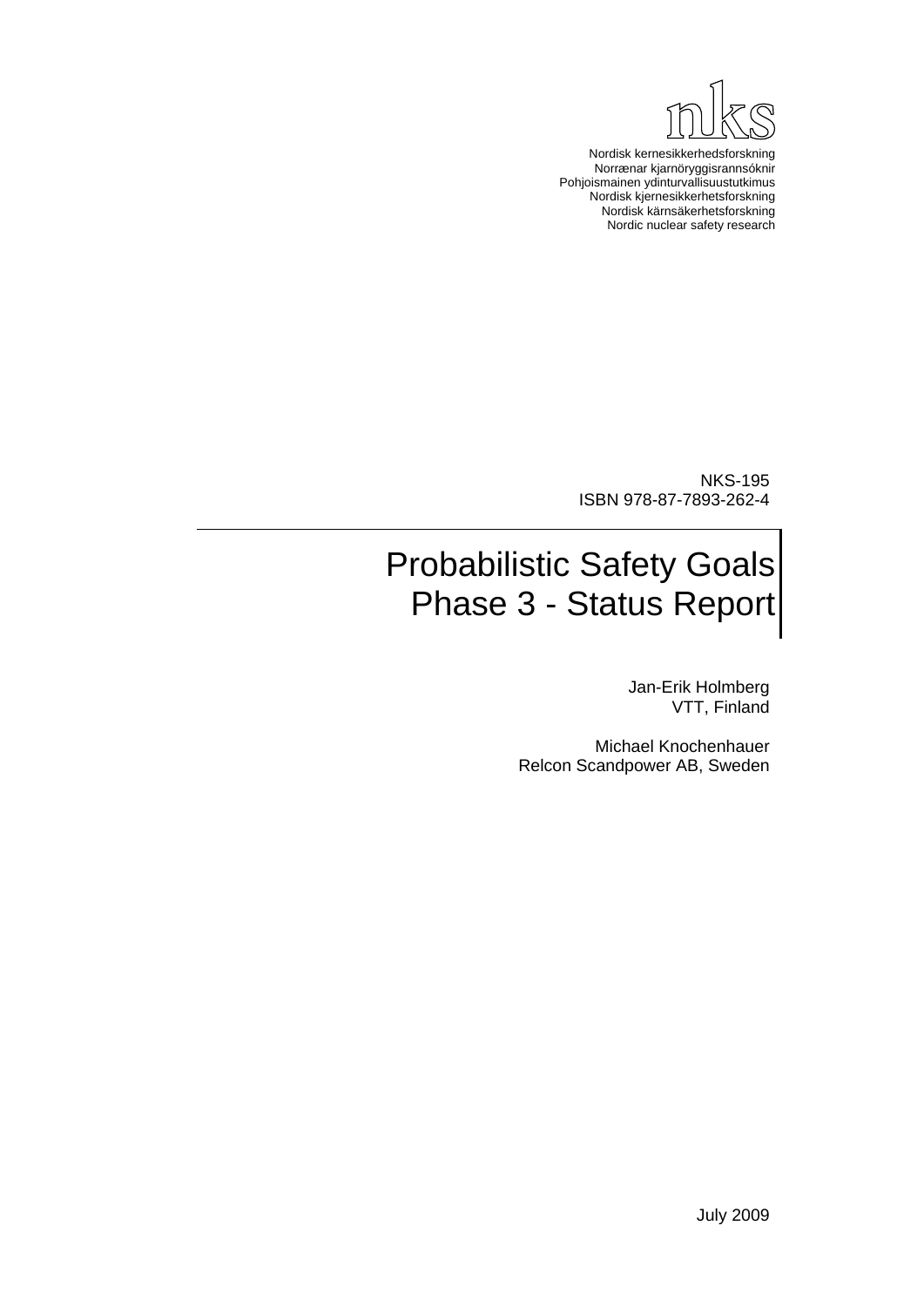

### **Abstract**

The first phase of the project (2006) described the status, concepts and history of probabilistic safety goals for nuclear power plants. The second and third phases (2007–2008) have provided guidance related to the resolution of some of the problems identified, and resulted in a common understanding regarding the definition of safety goals. The basic aim of phase 3 (2009) has been to increase the scope and level of detail of the project, and to start preparations of a guidance document. Based on the conclusions from the previous project phases, the following issues have been covered:

• Extension of international overview. Analysis of results from the questionnaire performed within the ongoing OECD/NEA WGRISK activity on probabilistic safety criteria, including participation in the preparation of the working report for OECD/NEA/WGRISK (to be finalised in phase 4).

• Use of subsidiary criteria and relations between these (to be finalised in phase 4).

• Numerical criteria when using probabilistic analyses in support of deterministic safety analysis (to be finalised in phase 4).

• Guidance for the formulation, application and interpretation of probabilistic safety criteria (to be finalised in phase 4)

### **Key words**

Safety Goals, PSA, Safety Targets, ALARP, Decision criteria, Risk informed decision making

NKS-195 ISBN 978-87-7893-262-4

Electronic report, July 2009

NKS Secretariat NKS-776 P.O. Box 49 DK - 4000 Roskilde, Denmark

Phone +45 4677 4045 Fax +45 4677 4046 www.nks.org e-mail nks@nks.org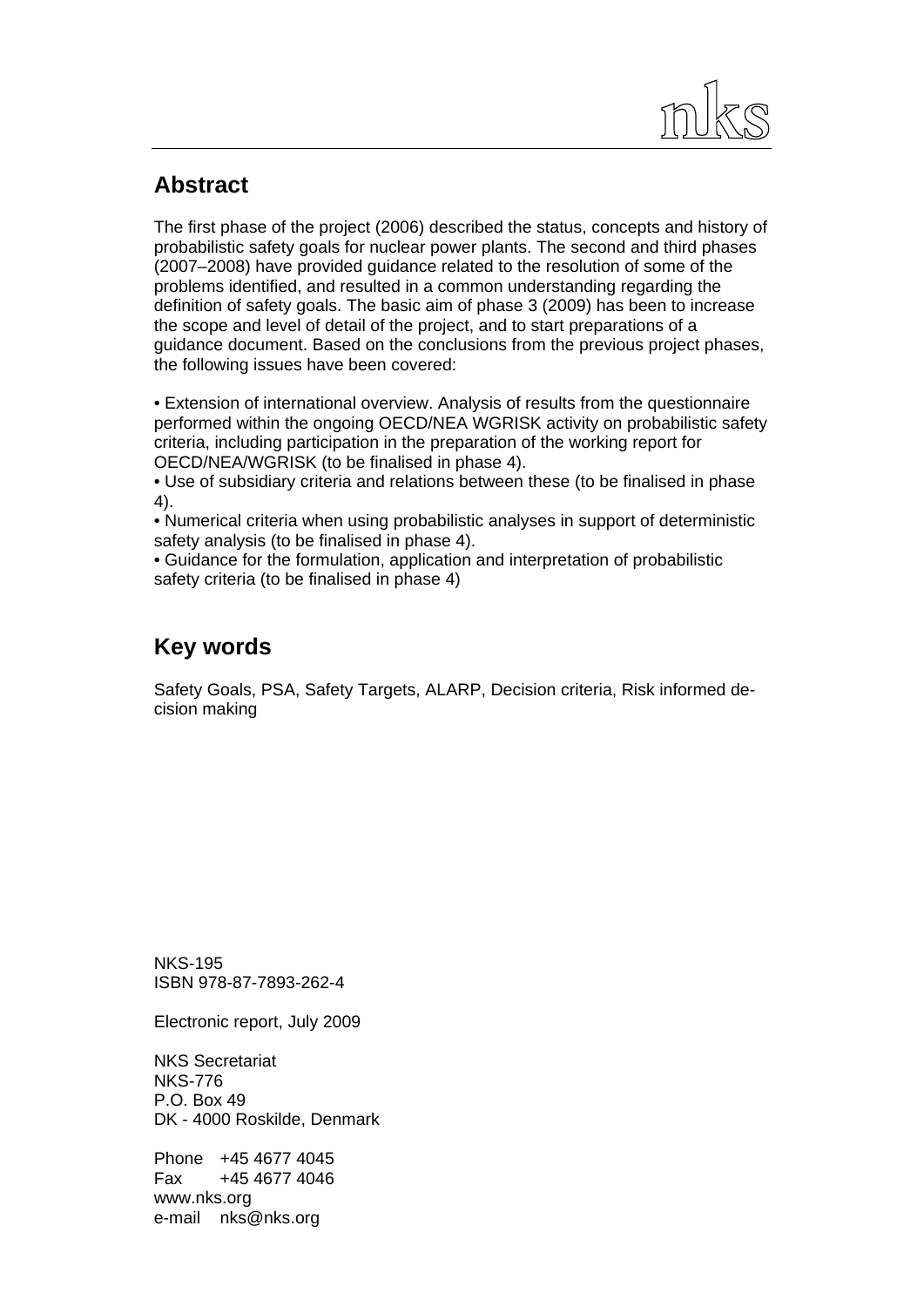## **Probabilistic Safety Goals Phase 3 Status Report**

Jan-Erik Holmberg<sup>1</sup> Michael Knochenhauer<sup>2</sup>

1 VTT, P.O.Box 1000, FI-02044 VTT, Finland  ${}^{2}$ Relcon Scandpower AB, SE-172 25 Sundbyberg, Sweden

May 2009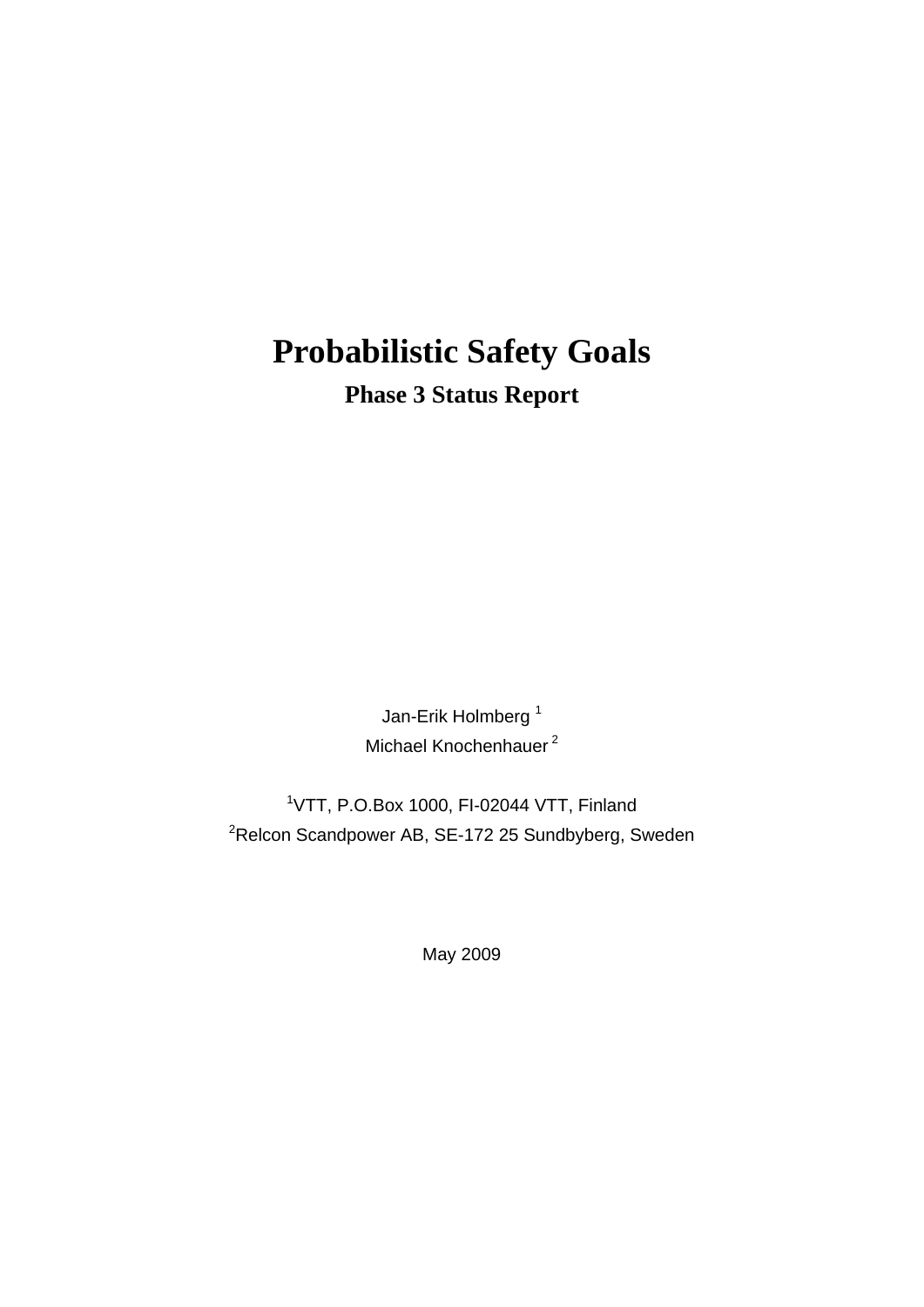#### **Table of contents**

| 1                |                                                                                           |  |
|------------------|-------------------------------------------------------------------------------------------|--|
| $\mathbf{2}$     | WGRISK TASK ON PROBABILISTIC SAFETY CRITERIA IN MEMBER COUNTRIES.7                        |  |
|                  | 2.1                                                                                       |  |
|                  | 2.2                                                                                       |  |
|                  | 2.3                                                                                       |  |
|                  | 2.4                                                                                       |  |
|                  | 2.5                                                                                       |  |
|                  | 2.6                                                                                       |  |
|                  | 2.7                                                                                       |  |
|                  | 2.8                                                                                       |  |
| $\mathbf{3}$     |                                                                                           |  |
|                  | 3.1                                                                                       |  |
|                  | VALIDITY WITH RESPECT TO THE PRIMARY SAFETY GOAL FOR A NUCLEAR POWER PLANT  14<br>3.2     |  |
|                  | 3.3                                                                                       |  |
|                  | 3.4                                                                                       |  |
|                  | 3.5                                                                                       |  |
| $\blacktriangle$ | NUMERICAL CRITERIA WHEN USING PROBABILISTIC ANALYSES IN SUPPORT                           |  |
|                  |                                                                                           |  |
|                  | OVERVIEW OF POTENTIAL AREAS OF INTERACTION BETWEEN DETERMINISTIC AND PROBABILISTIC<br>4.1 |  |
|                  |                                                                                           |  |
|                  | 4.2                                                                                       |  |
|                  | 4.2.1                                                                                     |  |
|                  | Mapping of conditions in the defence in depth levels 1 and 2 against LOCA21<br>4.2.2      |  |
| 5                | <b>GUIDANCE FOR THE DEFINITION AND USE OF PROBABILISTIC SAFETY</b>                        |  |
|                  |                                                                                           |  |
|                  | 5.1                                                                                       |  |
|                  | 5.2                                                                                       |  |
| 6                |                                                                                           |  |
|                  | 6.1                                                                                       |  |
|                  | 6.2                                                                                       |  |
| 7                |                                                                                           |  |
|                  | SAFETY GOALS AND PSA RISK CRITERIA DEFINED BY NUCLEAR<br><b>ATTACHMENT 1.</b>             |  |
|                  |                                                                                           |  |
|                  |                                                                                           |  |
|                  | <b>WORKSHOP NOTES - GUIDANCE ON DEFINITION,</b><br><b>ATTACHMENT 2.</b>                   |  |
|                  |                                                                                           |  |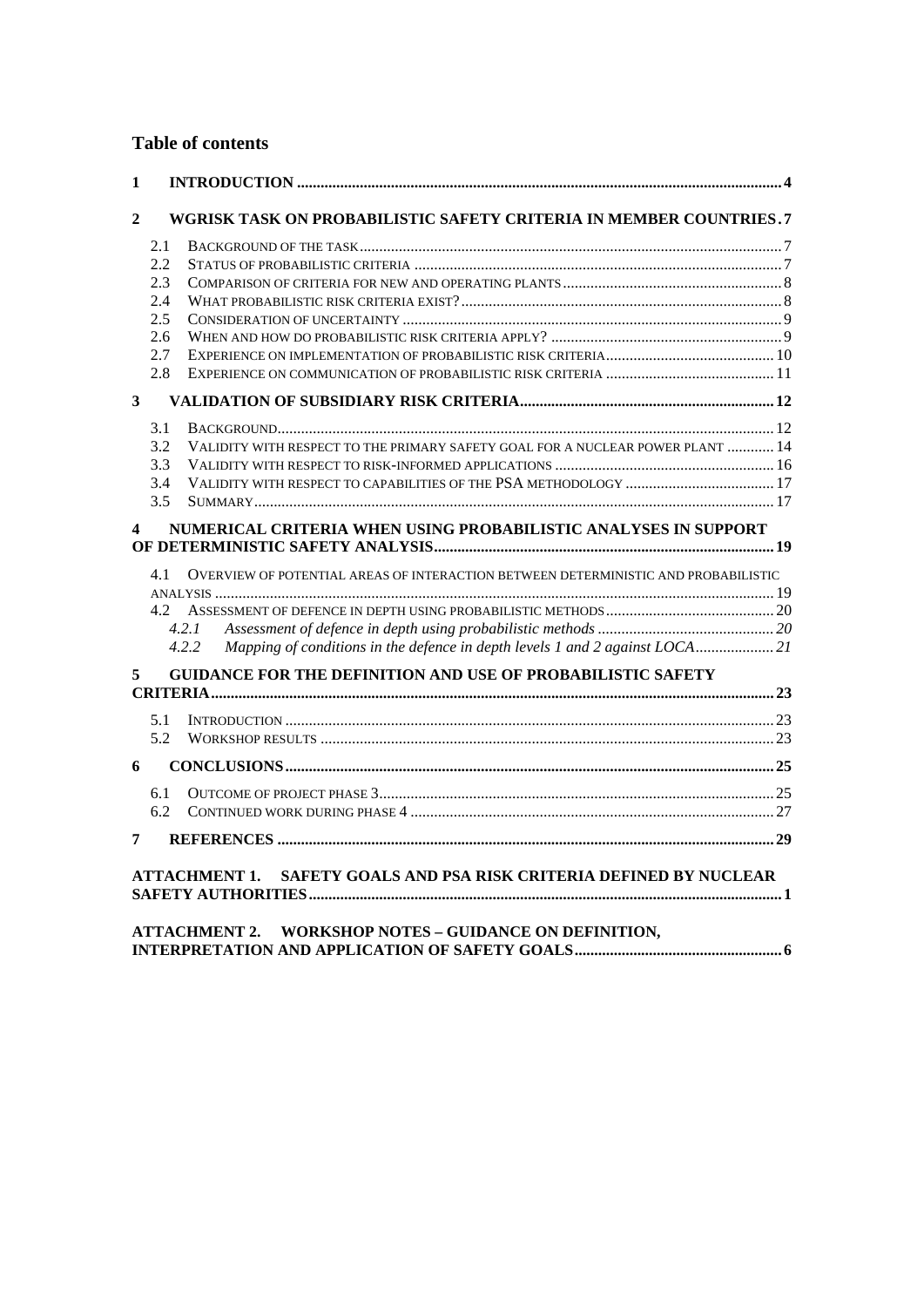### **Tables**

| Table 1. Risk criteria with respect to INES classes 2 to 7 proposed in |  |
|------------------------------------------------------------------------|--|
|                                                                        |  |
|                                                                        |  |

### **Figures**

| Figure 1. Overview of the 4-year NKS project "The Validity of Safety Goals"(2006–    |  |
|--------------------------------------------------------------------------------------|--|
|                                                                                      |  |
|                                                                                      |  |
| Figure 3. Simplified PSA event tree and corresponding levels of defence-in-depth     |  |
| (DID) linking event tree branches with different subsidiary risk criteria13          |  |
| Figure 4. Overview of the relation between PSA and the levels of defense in depth.20 |  |
| Figure 5. Means for defence-in-depth against LOCA during different phases of the     |  |
|                                                                                      |  |
|                                                                                      |  |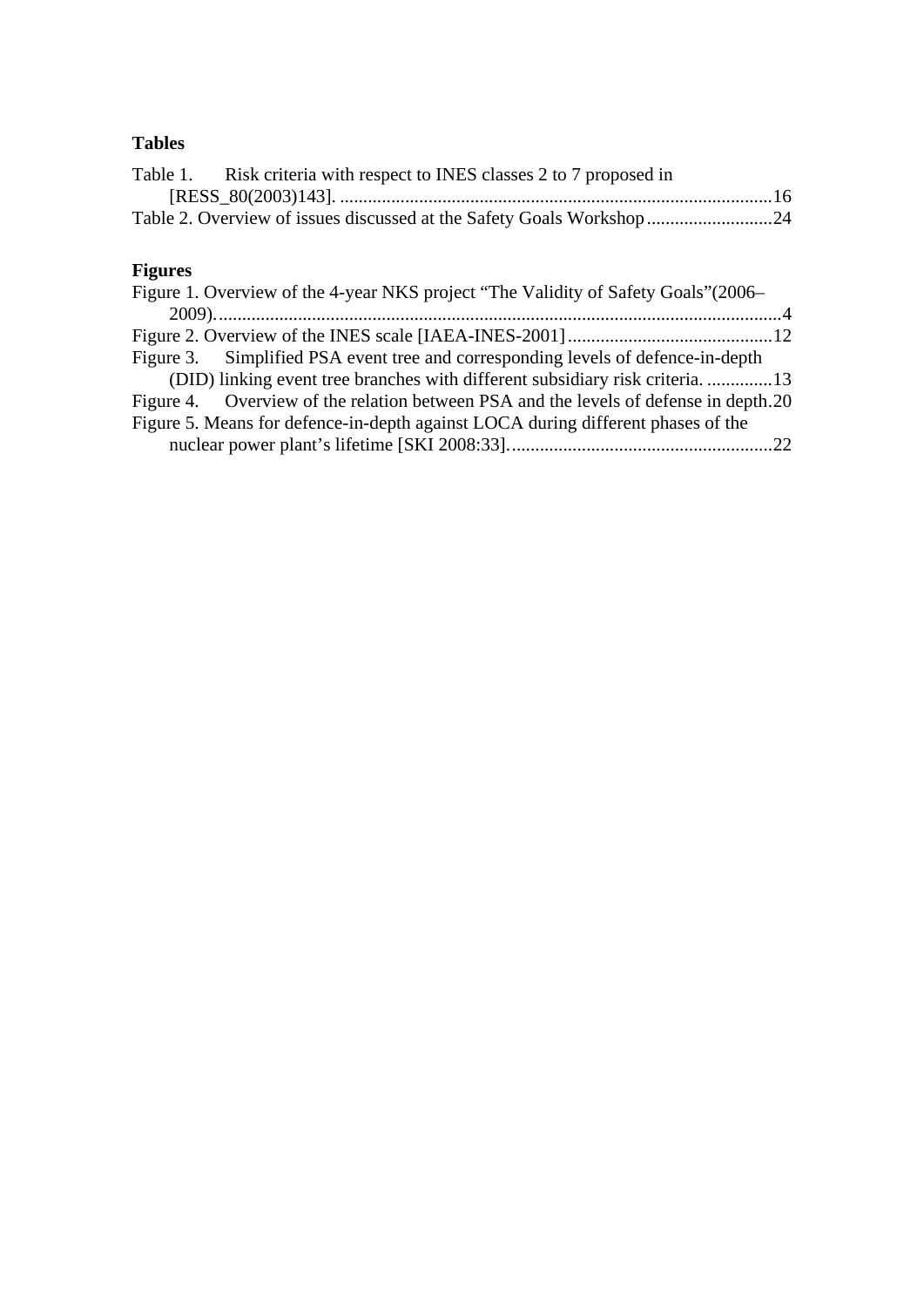## **Abbreviations**

| <b>ALARA</b> | As Low As Reasonably Achievable                        |
|--------------|--------------------------------------------------------|
| <b>ALARP</b> | As Low As Reasonably Practicable                       |
| <b>BWR</b>   | Boiling water reactor                                  |
| <b>CDF</b>   | Core damage frequency                                  |
| <b>CET</b>   | Containment event tree                                 |
| <b>CFF</b>   | Containment failure frequency                          |
| <b>CLI</b>   | Criteria for limiting impact (in EUR)                  |
| <b>CSNC</b>  | <b>Canadian Nuclear Safety Commission</b>              |
| <b>DBA</b>   | Design Basis Accident                                  |
| <b>DID</b>   | Defence-in-depth                                       |
| <b>DSA</b>   | Deterministic Safety Analysis                          |
| <b>EOP</b>   | Emergency operating procedures                         |
| EPR          | <b>European Pressurized Reactor</b>                    |
| ET           | Event tree                                             |
| <b>EUR</b>   | <b>European Utility Requirements</b>                   |
| <b>FKA</b>   | Forsmarks Kraftgrupp AB                                |
| FT           | <b>Fault Tree</b>                                      |
| <b>HRA</b>   | Human reliability analysis                             |
| <b>HSE</b>   | Health and Safety Executive (UK)                       |
| <b>IAEA</b>  | <b>International Atomic Energy Agency</b>              |
| IE           | Initiating event                                       |
| <b>INES</b>  | <b>International Nuclear Event Scale (IAEA)</b>        |
| <b>JAEA</b>  | Japan Atomic Energy Agency                             |
| <b>LERF</b>  | Large early release frequency                          |
| <b>LOCA</b>  | Loss of coolant accident                               |
| <b>LRF</b>   | Large release frequency                                |
| <b>LWR</b>   | Light water reactor                                    |
| <b>NEA</b>   | Nuclear Energy Agency of OECD                          |
| NII          | <b>Nuclear Installations Inspectorate</b>              |
| <b>NKS</b>   | Nordic nuclear safety research                         |
| <b>NPP</b>   | Nuclear power plant                                    |
| <b>NPSAG</b> | Nordic PSA Group                                       |
| <b>OECD</b>  | Organisation for Economic Co-operation and Development |
| <b>PSA</b>   | Probabilistic safety assessment                        |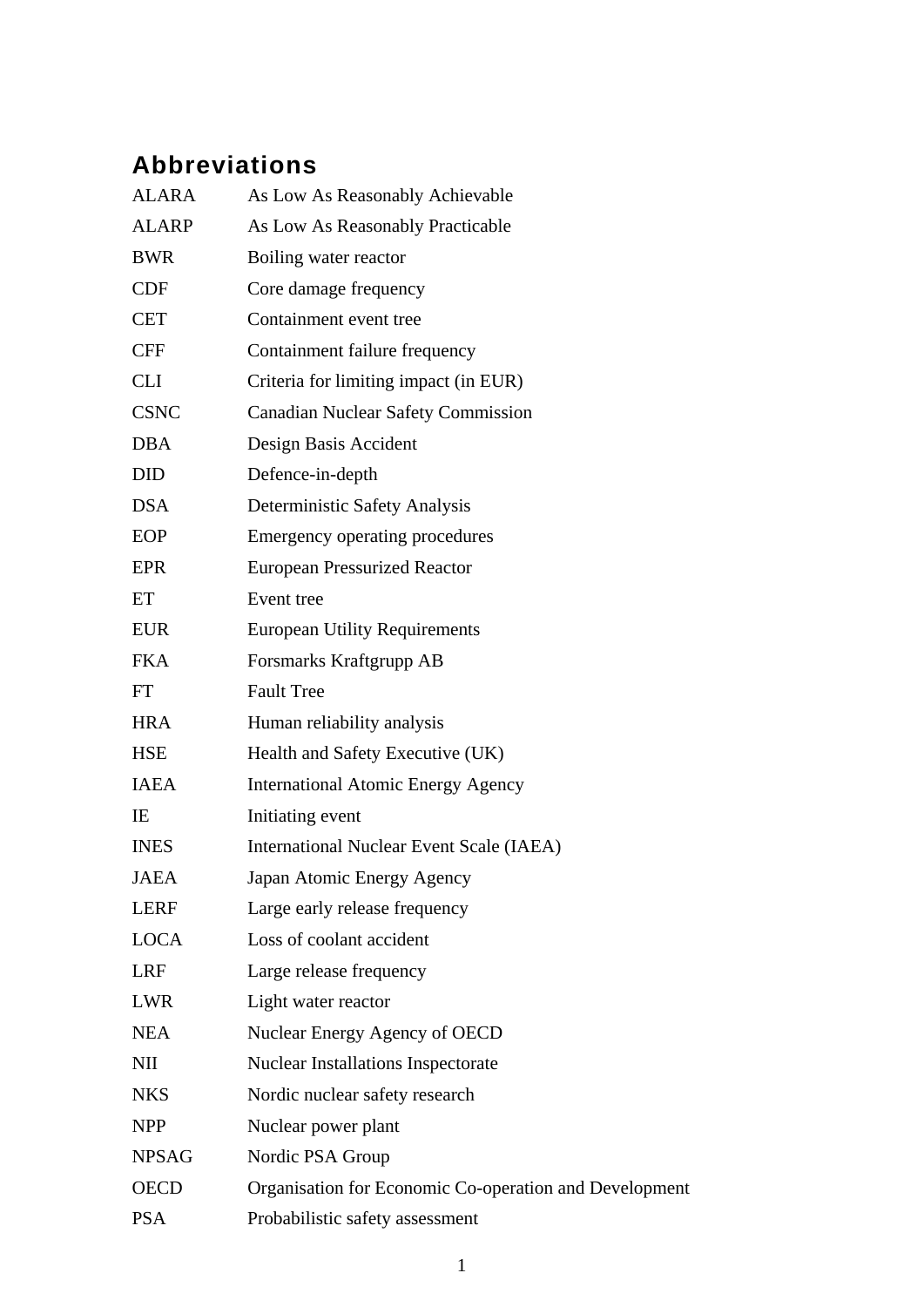| <b>PWR</b>     | Pressurised water reactor                                                                                            |
|----------------|----------------------------------------------------------------------------------------------------------------------|
| <b>RC</b>      | Release category                                                                                                     |
| <b>RPS</b>     | Reactor protection system                                                                                            |
| <b>SAP</b>     | Safety assessment principle (UK HSE)                                                                                 |
| <b>SAR</b>     | <b>Safety Analysis Report</b>                                                                                        |
| SG             | Safety goal                                                                                                          |
| SKI            | Swedish Power Nuclear Inspectorate (Statens kärnkraftinspektion);<br>(until $2008 - now$ part of SSM)                |
| <b>SSC</b>     | Systems, structures and components (of a nuclear power plant)                                                        |
| SSI            | The Swedish Radiation Protection Authority (Statens<br>strålskyddsinstitut); ( <i>until 2008 – now part of SSM</i> ) |
| <b>SSM</b>     | Swedish Radiation Protection Authority (Strålsäkerhetsmyndigheten)                                                   |
| <b>STUK</b>    | Radiation and Nuclear Safety Authority of Finland (Säteilyturvakeskus)                                               |
| <b>TVO</b>     | Teollisuuden Voima Oy                                                                                                |
| <b>U.S.NRC</b> | <b>United States Nuclear Regulatory Commission</b>                                                                   |
| <b>VTT</b>     | <b>Technical Research Centre of Finland</b>                                                                          |
| WG             | Working Group (of OECD/NEA)                                                                                          |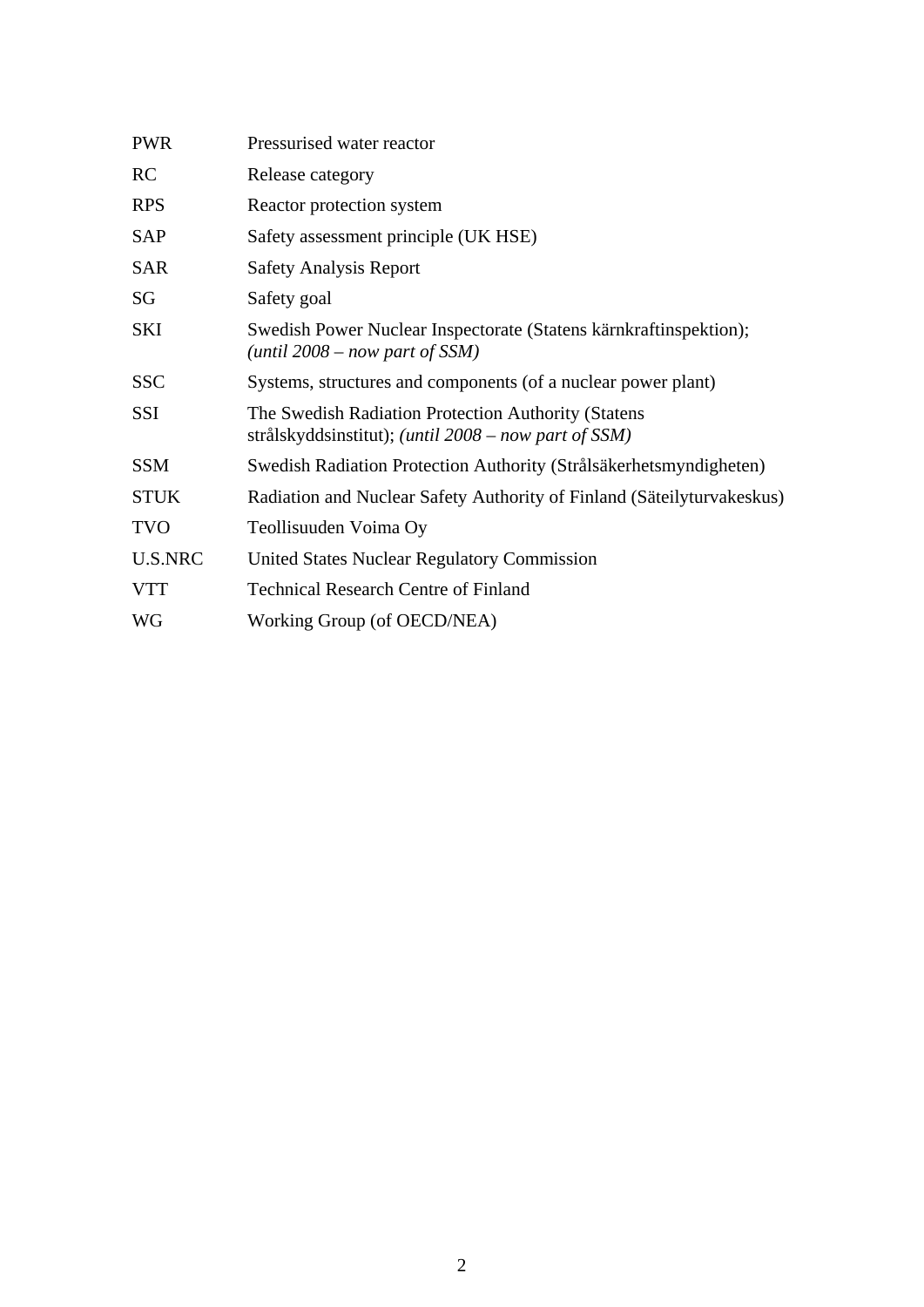### **Summary**

The outcome of a probabilistic safety assessment (PSA) for a nuclear power plant is a combination of qualitative and quantitative results. Quantitative results are typically presented as the Core Damage Frequency (CDF) and as the frequency of an unacceptable radioactive release. In order to judge the acceptability of PSA results, criteria for the interpretation of results and the assessment of their acceptability need to be defined.

Safety goals are defined in different ways in different countries and also used differently. Many countries are presently developing them in connection to the transfer to risk-informed regulation of both operating nuclear power plants (NPP) and new designs. However, it is far from self-evident how probabilistic safety criteria should be defined and used. On one hand, experience indicates that safety goals are valuable tools for the interpretation of results from a probabilistic safety assessment (PSA), and they tend to enhance the realism of a risk assessment. On the other hand, strict use of probabilistic criteria is usually avoided. A major problem is the large number of different uncertainties in PSA model, which makes it difficult to demonstrate the compliance with a probabilistic criterion. Further, it has been seen that PSA results can change a lot over time due to scope extensions, revised operating experience data, method development, or increases of level of detail, mostly leading to an increase of the frequency of the calculated risk. This can cause a problem of consistency in the judgments.

The first phase of the project (2006) provided a general description of the issue of probabilistic safety goals for nuclear power plants, of important concepts related to the definition and application of safety goals, and of experiences in Finland and Sweden. The second and third phases (2007–2008) has been concerned with providing guidance related to the resolution of some of the problems identified, such as the problem of consistency in judgement, comparability of safety goals used in different industries, the relationship between different levels of criteria, and the utilisation of numerical criteria when using probabilistic analyses in support of deterministic safety analysis. In parallel, additional context information has been provided. This was achieved by extending the international overview by contributing to and benefiting from a survey on PSA safety criteria which was initiated in 2006 within the OECD/NEA Working Group Risk. Finally, work on providing general guidance concerning the formulation, application and interpretation of probabilistic criteria has been initiated on the basis of project experiences.

The results from the project can be used as a platform for discussions at the utilities on how to define and use quantitative safety goals. The results can also be used by safety authorities as a reference for risk-informed regulation. The outcome can have an impact on the requirements on PSA, e.g., regarding quality, scope, level of detail, and documentation. Finally, the results can be expected to support on-going activities concerning risk-informed applications.

### **Acknowledgements**

The work has been financed by NKS (Nordic nuclear safety research) and the members of NPSAG (Nordic PSA Group) and SAFIR2010 (The Finnish Research Programme on Nuclear Power Plant Safety 2007–2010).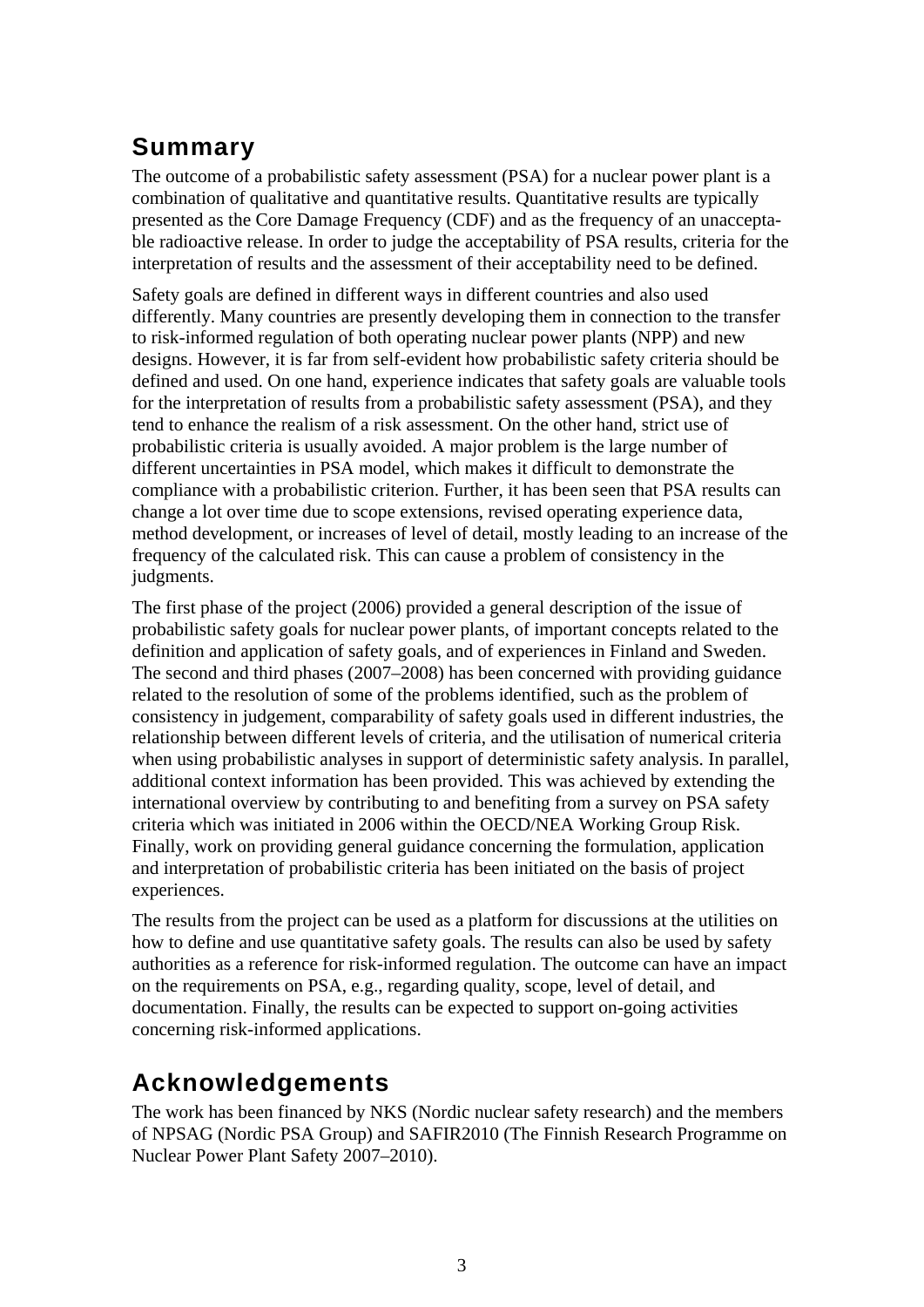# <span id="page-8-0"></span>**1 Introduction**

The project "The Validity of Safety Goals" has been financed jointly by NKS (Nordic Nuclear Safety Research), SSM (Swedish Radiation Protection Authority) and the Swedish and Finnish nuclear utilities. The national financing went through NPSAG, the Nordic PSA Group (Swedish contributions) and SAFIR2010, the Finnish research programme on NPP safety (Finnish contributions).

The project is performed in four phases during 2006–2009, of which this project status report covers work carried out during phase 3 (mainly during 2008). An overview of the entire project is given in [Figure 1](#page-8-1).

| BASIS        | • CONCEPTS<br><b>DECISION THEORETIC BACKGROUND</b><br>• EVOLVEMENT OF SAFETY GOALS<br>• EXPERIENCES FROM APPLICATION AND<br><b>INTERPRETATION IN SWEDEN AND FINLAND</b><br><b>LIMITED INTERNATIONAL OVERVIEW</b><br>• ISSUES FOR FURTHER ANALYSIS<br>O USE OF SAFETY GOALS IN DECISION MAKING<br>AMBIGUITIES IN DEFINITIONS OF SAFETY GOALS<br>TREATMENT OF UNCERTAINTIES IN THE APPLICATION OF<br><b>SAFETY GOALS</b><br>O AMBIGUITIES IN THE SCOPE OF SAFETY GOALS<br>O SAFETY GOALS ON DIFFERENT LEVELS (SUBSIDIARY CRITERIA)<br>O SAFETY GOALS FOR NEW/OPERATING PLANTS | ш<br>$\overline{\boldsymbol{\mathit{v}}}$<br>й<br>На    |                                                    |
|--------------|-----------------------------------------------------------------------------------------------------------------------------------------------------------------------------------------------------------------------------------------------------------------------------------------------------------------------------------------------------------------------------------------------------------------------------------------------------------------------------------------------------------------------------------------------------------------------------|---------------------------------------------------------|----------------------------------------------------|
| ELABORATION  | • CONSISTENCY IN USAGE OF SAFETY GOALS<br>• CRITERIA FOR ASSESSMENT OF RESULTS FROM<br><b>PSALEVEL 2</b><br>• SAFETY GOALS RELATED TO OTHER MAN-MADE<br><b>RISKS IN SOCIETY</b><br><b>EXPANSION OF INTERNATIONAL OVERVIEW</b><br><b>WG RISK TASK ON SAFETY GOALS</b><br>$\circ$                                                                                                                                                                                                                                                                                             | 4<br>$\sim$<br>ш<br>$\boldsymbol{\omega}$<br><b>AHA</b> | <b>RISK CRITERIA FOR</b><br><b>DECD NEAWG RISK</b> |
| щ<br>GUIDANC | • USE OF SUBSIDIARY CRITERIA<br>• USE OF PROBABILISTIC ANALYSES IN SUPPORT OF<br><b>DETERMINISTIC SAFETY ANALYSIS</b><br><b>GUIDANCE FOR THE FORMULATION, APPLICATION</b><br>AND INTERPRETATION OF PROBABILISTIC SAFETY<br><b>CRITERIA</b>                                                                                                                                                                                                                                                                                                                                  | $\frac{4}{3}$<br>ш<br>$\overline{\bm{\omega}}$<br>ŘНД   | PROBABILISTIC                                      |

<span id="page-8-1"></span>*Figure 1. Overview of the 4-year NKS project "The Validity of Safety Goals"(2006– 2009)* 

The first phase of the project was largely carried out during 2006 With the aim to discuss and document current views, mainly in Finland and Sweden, on the use of safety goals, including both benefits and problems. The work has clarified the basis for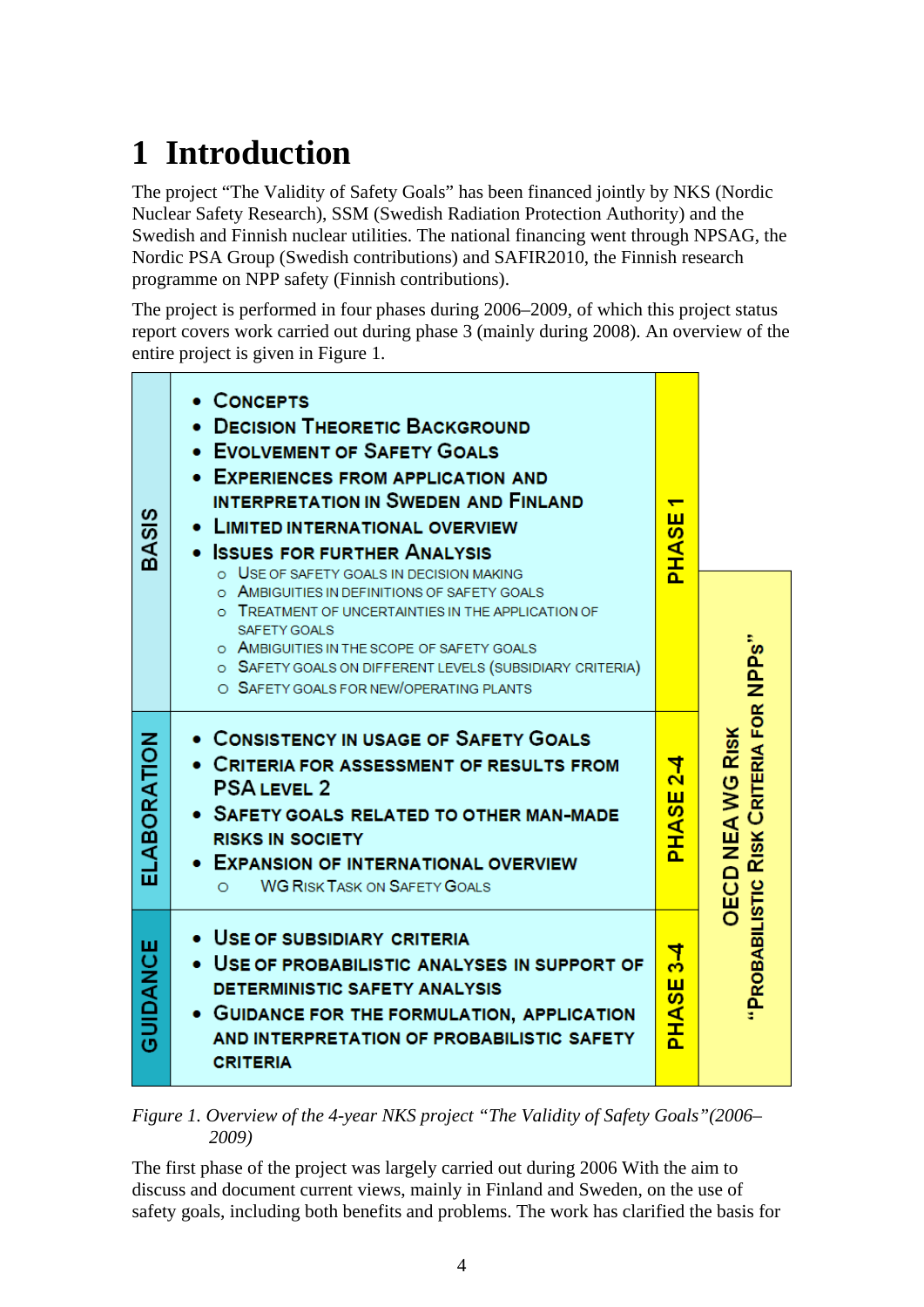the evolvement of safety goals for nuclear power plants in Sweden and Finland and of experiences gained. This was achieved by performing a rather extensive series of detailed interviews with persons who are or have been involved in the formulation and application of the safety goals. Results of phase 1 have been published in two parallel reports issued by NKS [NKS-153], and SSM [SKI 2007:06]. The report presents the project context and a background to safety goals, as well as a historical review describing reasons for defining safety goals, context of goals and experiences. A number of specific issues related to the definition, interpretation and use of probabilistic safety goals were also identified and discussed. Towards the end of project phase 1, the OECD/NEA Working Group RISK started preparations for carrying out a task aimed at mapping probabilistic safety criteria in use in the member countries, and at collecting experiences from application of probabilistic criteria. The task was defined in cooperation with the NKS project, and the task leader (Phillip Hessel from the CNSC) has participated and presented status reports at the NKS Safety Goals project seminars in 2006-2008.

The second phase increased the scope and level of detail of the project by addressing a number of specific issues related to the application and use of safety goals, i.e.: consistency in the usage of safety goals, numerical criteria when using probabilistic analyses in support of deterministic safety analysis, criteria for assessment of results from PSA level 2 (criteria for off-site consequences). It also included the addition of a more systematic overview of international safety goals and experiences from their use, including participation in the OECD/NEA WGRISK Task 2006:2 "Probabilistic safety criteria" [NEA\_2009], and a concise review of safety goals related to other man-made risks in society, with focus on the railway and oil and gas industries. Results were reported in [NKS-172].

The basic aim of phase 3 has been to increase the scope and level of detail of the project, and to start preparations for preparing a guidance document in the final project phase. Based on the conclusions from the previous project phases, the following issues were selected for analysis:

- Analysis of results from the questionnaire, performed within the ongoing OECD/NEA WGRISK activity on probabilistic safety criteria, including participation in the preparation of the working report for OECD/NEA/WGRISK (to be finalised in phase 4).
- Use of subsidiary criteria and relations between these (to be finalised in phase 4).
- Numerical criteria when using probabilistic analyses in support of deterministic safety analysis (to be finalised in phase 4).
- Guidance for the formulation, application and interpretation of probabilistic safety criteria (to be finalised in phase 4)

The results of this project phase were presented at a project seminar in Stockholm in December 2008 [SG\_Semin\_2008]. The project has also been presented with two papers at PSAM 9, an international conference on Probabilistic Safety and Management [PSAM9-0428 and PSAM9-0443], at the Nordic PSA Castle Meeting in June 2008 [PSA\_CM\_2008], and at the joint NKS-R and NKS-B seminar in Stockholm in March 2009 [NKS\_Semin\_2009].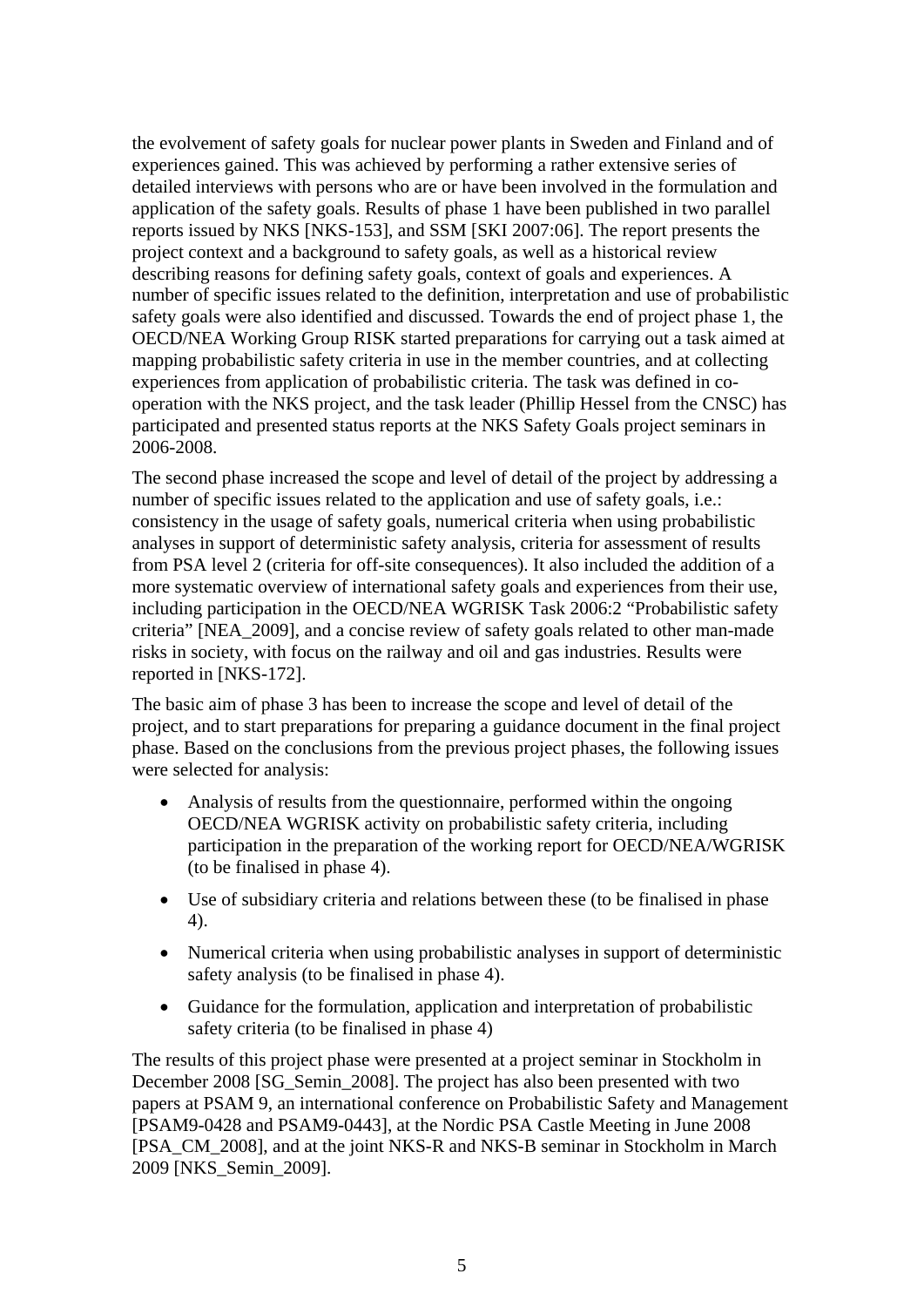This document includes the following parts:

**Chapter 1. Introduction** 

Background; Aim and scope.

- **Chapter 2. WGRISK Task on Probabilistic Safety Criteria in member countries**  Overview of the status within the task "Probabilistic Safety Criteria" conducted within the OECD/NEA Working Group Risk.
- **Chapter 3. Validation of subsidiary risk criteria** Discussion of subsidiary (lower level) criteria, including definitions of subsidiary criteria and approaches for validation of criteria.
- **Chapter 4. Numerical criteria when using probabilistic analyses in support of deterministic safety analysis** Description of some activities dealing with the relationship between the levels of defence in depth and PSA or other probabilistic analyses.
- **Chapter 5. Guidance for the definition and use of probabilistic safety criteria**  Initiation of the most important phase 4 activity (development of guidance document) by summarising conclusions from the project workshop in December 2008.

#### **Chapter 6. Conclusions**

Conclusions, including a summary of planned activities for phase 4 of the project.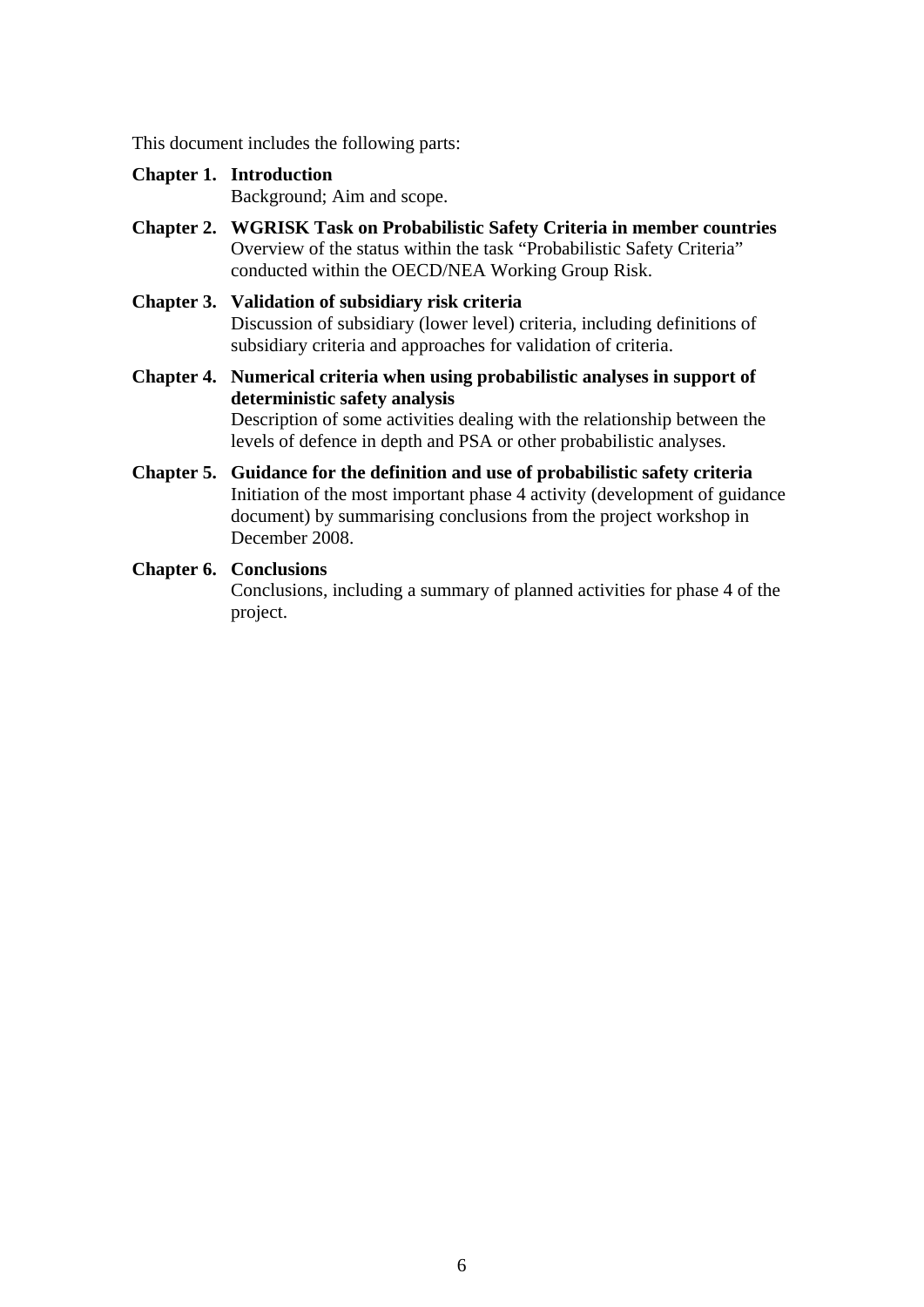## <span id="page-11-0"></span>**2 WGRISK Task on probabilistic safety criteria in member countries**

## **2.1 Background of the task**

OECD/NEA Working group RISK initiated in 2006 a task group on probabilistic safety criteria. The objective of the task is to review the rationales for definition, the current status, and actual experiences regarding the use of probabilistic safety goals and other PSA related numerical risk criteria in the member states.

The scope includes the whole range of safety goals, i.e., societal risk, off-site release, core damage, and lower level goals. The focus is on experiences from actual use of the safety goals for existing installations, including procedures used, problems related to the technical application of the criteria, and consequences for the status and use of PSA. Both regulatory criteria and criteria defined and used by utilities are covered.

During 2007, a questionnaire was prepared and sent to the member countries. In total 19 responses have been received from 13 regulatory bodies and 6 utilities (Canada, Finland and Sweden). The responses have been analysed during 2008 and results will be reported to OECD/NEA during 2009 [NEA\_2009].

## **2.2 Status of probabilistic criteria**

There are considerable differences in the status of the numerical risk criteria that have been defined in different countries. Some have been defined in law or regulations and are mandatory, some have been defined by the regulatory authority (which is the case in the majority of countries where numerical risk criteria have been defined), some have been defined by an authoritative body and some have been defined by plant operators or designers. Hence there is a difference in the status of the numerical risk criteria which range from mandatory requirements that need to be addressed in law to informal criteria that have been proposed by plant operators or designers for guidance only.

The following categories of statuses of the criteria can be seen:

<u>.</u>

- A legally strict value to be fulfilled. Design must be changed, if the criterion is not met. In some countries probabilistic safety criteria are applied in this manner for new NPPs.
- A strict value but not legally bounding. The value should not normally be exceeded. Some utilities define this kind of status for their NPPs.
- Target value, orientation value, expectation, or safety indicator. If the target is not met, design improvements should be considered taking into account costbenefit considerations or the ALARP**[1](#page-11-0)** principle. Targets denote a boundary that, if surpassed, will often lead to increased regulatory oversight, but is used as one piece of information (out of several) in the regulatory process (risk-informed not risk-based).

**<sup>1</sup>** In the context of this report, the concepts ALARP and ALARA are considered to have the same meaning.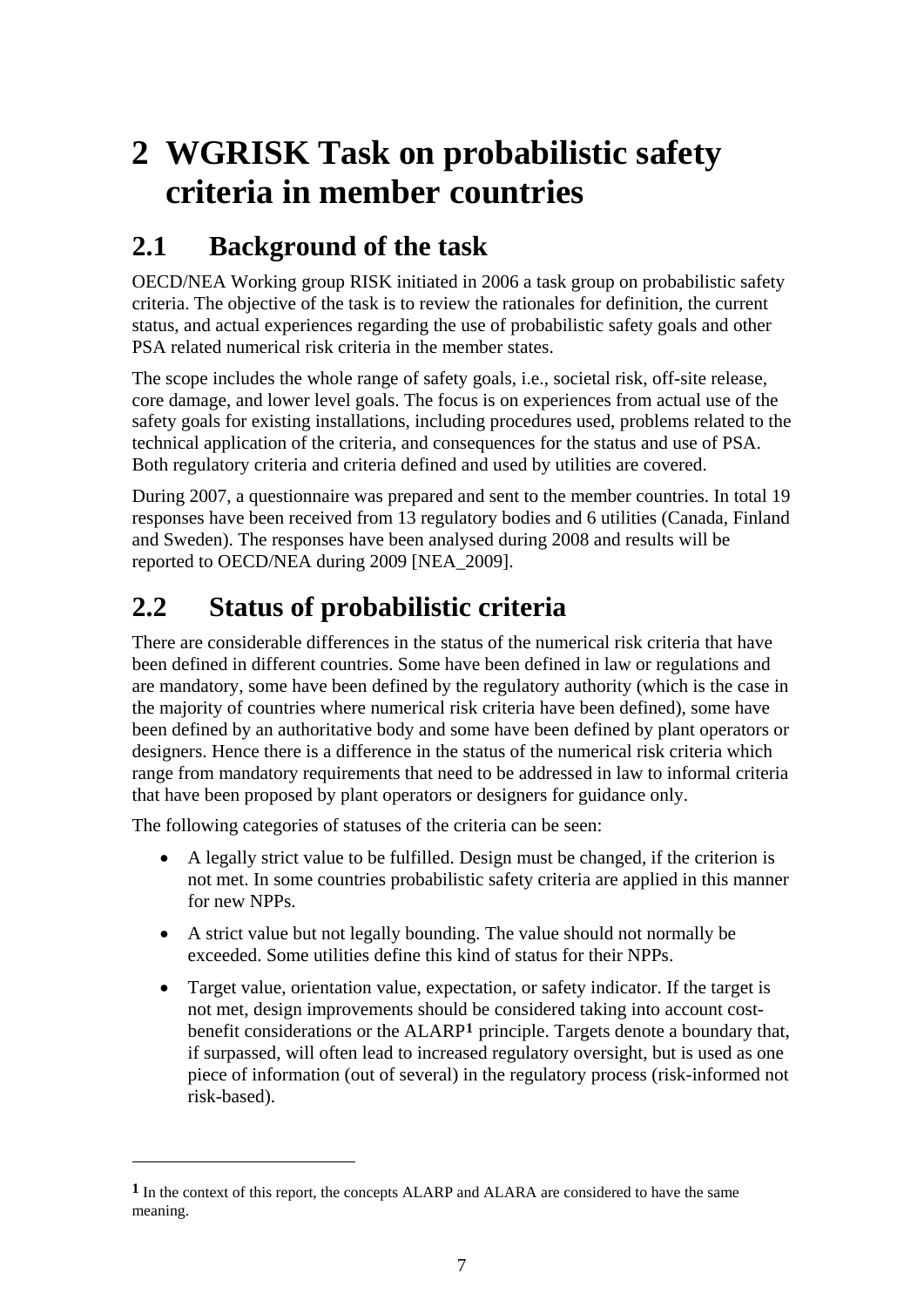<span id="page-12-0"></span>In most countries, probabilistic risk criteria are defined and applied as target values, orientation values or safety indicators. Strict criteria are applied for new NPPs in some countries, e.g., Finland, the Netherlands and Switzerland.

### **2.3 Comparison of criteria for new and operating plants**

In several countries, different criteria apply to existing plants and new plants, or the criteria have different status. For modernization and life extension, generally the same criteria are applied as for operating plants. The following categories of statuses can be seen:

- Probabilistic risk criteria are the same for existing and future plants, e.g., Switzerland.
- Probabilistic risk criteria are defined similarly for existing and future plants, but the numerical values for the frequencies are a factor (typically 10) lower for future plants, e.g., Canada, Czech Republic, Hungary, Korea, and Slovakia.
- Probabilistic risk criteria involve the same numerical values for the frequencies, but are considered as limits for future plants and targets for existing plants, e.g., Finland.
- Probabilistic risk criteria are defined only for existing plants, since new plants are at the time not considered, e.g., Sweden.
- No numerical risk criteria have been defined for new plants. However, there is a general requirement that the level of risk should be comparable to (or lower than) the risk from existing plants, e.g., Japan.

Band criteria (limit and objective) are explicitly used only by few organisations, e.g. HSE in the UK. Band criteria have also been supported by PSA users in Nordic countries. The reasoning is that it can be useful to define several levels of criteria, and a limit and an objective have different usage. Objectives can be set at a more demanding level, e.g., to support design. However, strict limits may be easier to communicate with the public.

## **2.4 What probabilistic risk criteria exist?**

The questionnaire defined three levels of probabilistic risk criteria, as done by e.g. U.S.NRC:

- at society level (such criteria are mainly qualitative),
- at an intermediate level (such criteria can be quantitative and/or qualitative)
- at a technical level (quantitative)

The separation between society level and intermediate level is not always clear.

Of the 13 responding regulatory bodies, 8 have defined society level criteria. These criteria are generally set in the mandate of the regulatory body. One out of the six responding utilities has declared having a society level criterion.

Of the 13 responding regulatory bodies, 8 have defined intermediate level criteria. One out of the six responding utilities has declared having an intermediate level criterion.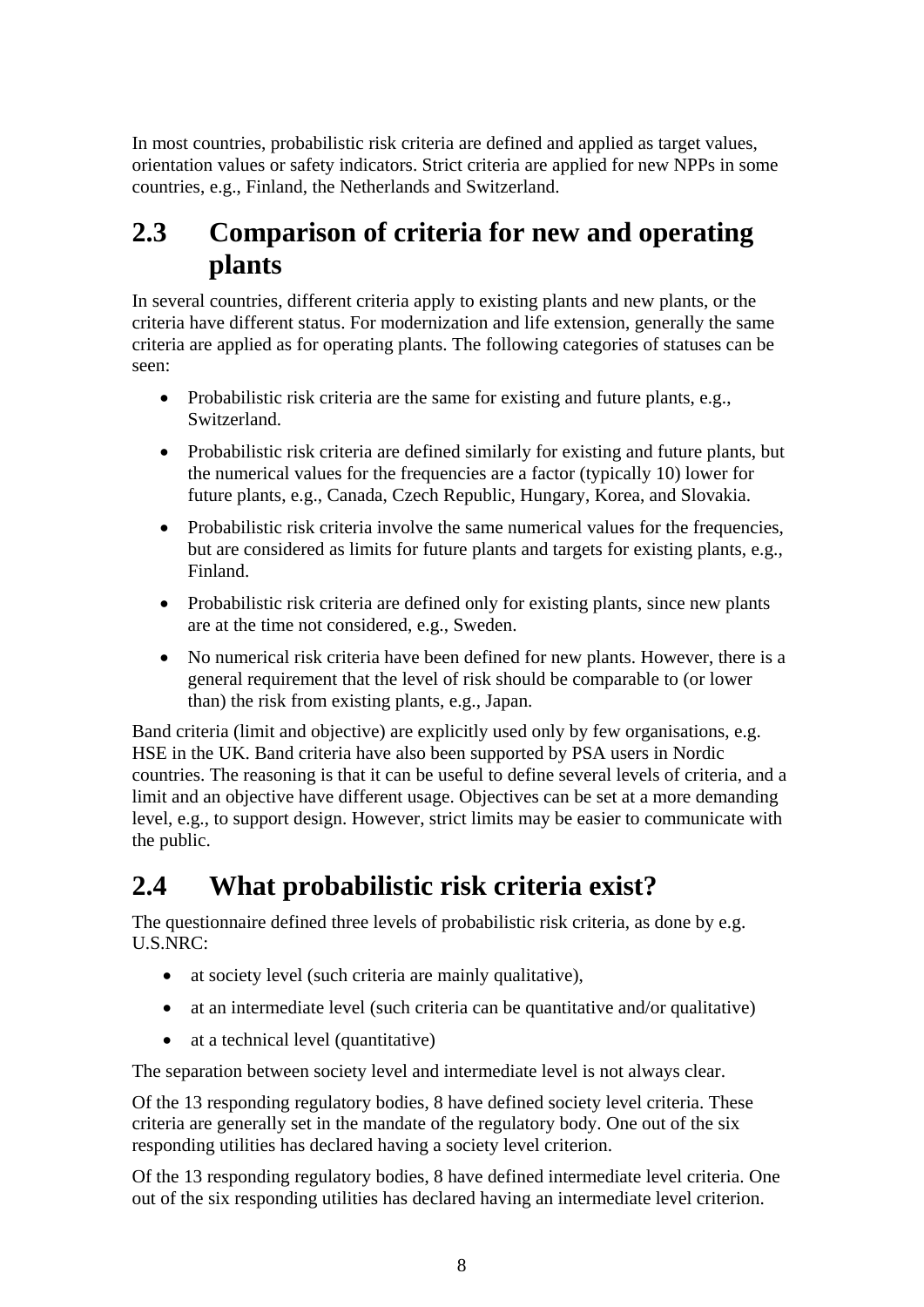<span id="page-13-0"></span>The criteria generally indicate that "The risk from use of Nuclear Energy shall/should be low compared to other risks to which the public is normally exposed".

On the Technical level, a rather large number of different probabilistic risk criteria are indicated in the responses:

- Core damage criteria
	- o Core Damage frequency
- Release criteria
	- o Large Release frequency
	- o Small Release frequency
- Health risk criteria
	- o Individual risk of fatalities
	- o Frequency of doses
	- o Societal risk
- Containment criteria
	- o Containment Failure Frequency
	- o Conditional containment failure probability
- Out of scope for the WG RISK task
	- o Systems reliability targets
	- o Instantaneous risk

### **2.5 Consideration of uncertainty**

The responses to the questionnaire show a large consensus, all respondents stating that the comparison with probabilistic safety criteria should use the "best estimate" of the PSA results. Several respondents note that setting the criteria with uncertainty would be equivalent to setting a goal at a different level, without any added value.

### **2.6 When and how do probabilistic risk criteria apply?**

A main use of risk criteria for operating plants is when the study is updated:

- For six respondents, the PSA supporting evaluation of the risk criteria shall be updated within the framework of the periodic safety review (generally 10 years).
- One country (and its utilities) requires the PSA supporting evaluation of the risk criteria to be updated every 3 years, or after significant modifications to the plant.
- One country (and its utilities) requires the PSA supporting evaluation of the risk criteria to be kept up to date (on design modifications).
- One utility updates the PSA every year and on plant modifications.

Four regulatory bodies and five licensees use the risk criteria to assess the impact on risk of design modifications in the plant. Four of them indicate they use the risk criteria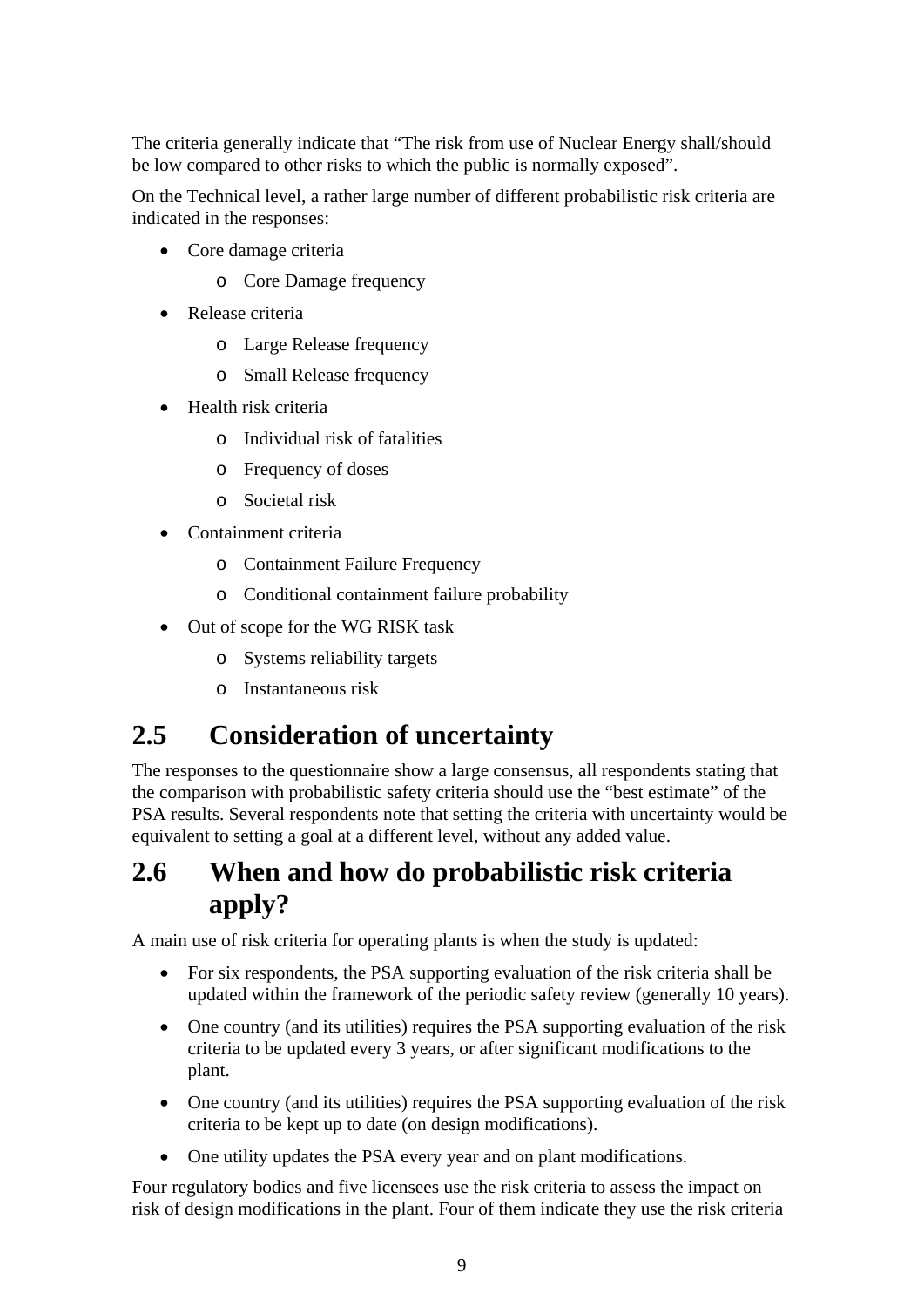<span id="page-14-0"></span>for assessing the impact on risk (and the appropriate response) from incidents and/or on discovery of new information.

The received response show considerable differences between the different countries regulatory regimes. As the risk criteria are generally considered as indicators or orientation values, no regulatory actions are expected on non-compliance with a probabilistic safety criterion.

Practically, there is a consensus on finding the reasons for the non-compliance and identification on the way to overcome it. However, when indicated, there is also a consensus for new builds, where not meeting the probabilistic risk criteria would prevent the regulatory body from granting an operating license.

### **2.7 Experience on implementation of probabilistic risk criteria**

The information obtained from the application of probabilistic risk criteria is often used for:

- general safety improvements
- plant modifications (including procedures)
- system upgrades
- decision making
- temporary configurations
- identification of functional dependencies

The general experience from the implementation of risk criteria is positive. Respondents who have implemented criteria have experienced various benefits. In a number of cases, design weaknesses or procedural weaknesses in NPPs have been identified using PSA and PSA criteria, resulting in the introduction of safety improvements. More than half of the respondents describe how the implementation of risk criteria and safety goals have lead to plant modifications in order to meet the probabilistic risk criteria. One of the respondents also described how, using PSA, changes suggested on a deterministic basis have been avoided.

Furthermore, the implementation of safety goals often emphasizes the need for more detailed and realistic PSA models, since conservative assumptions in the PSA often make the calculated risk unnecessarily high. It appears that the use of safety goals has increased the focus on the correctness and quality of PSA models. One problem that may be highlighted, is the scope of the PSAs, i.e., results from limited scope PSAs may be harder to assess and difficult to compare to probabilistic safety criteria.

Some respondents emphasize the importance of using PSA as an integrated part of the total safety analysis concept, i.e. as a complement to other relevant information such as deterministic analyses, human reliability analysis and operating experience.

Some respondents pointed out a general concern about using probabilistic risk criteria and defined safety goals as absolute limits, as this might indirectly have an impact on the quality and relevance of the PSA models. According to these respondents, the defined goals should rather be used as triggers for identifying potential deficiencies, and as indicators showing that changes made have a positive effect.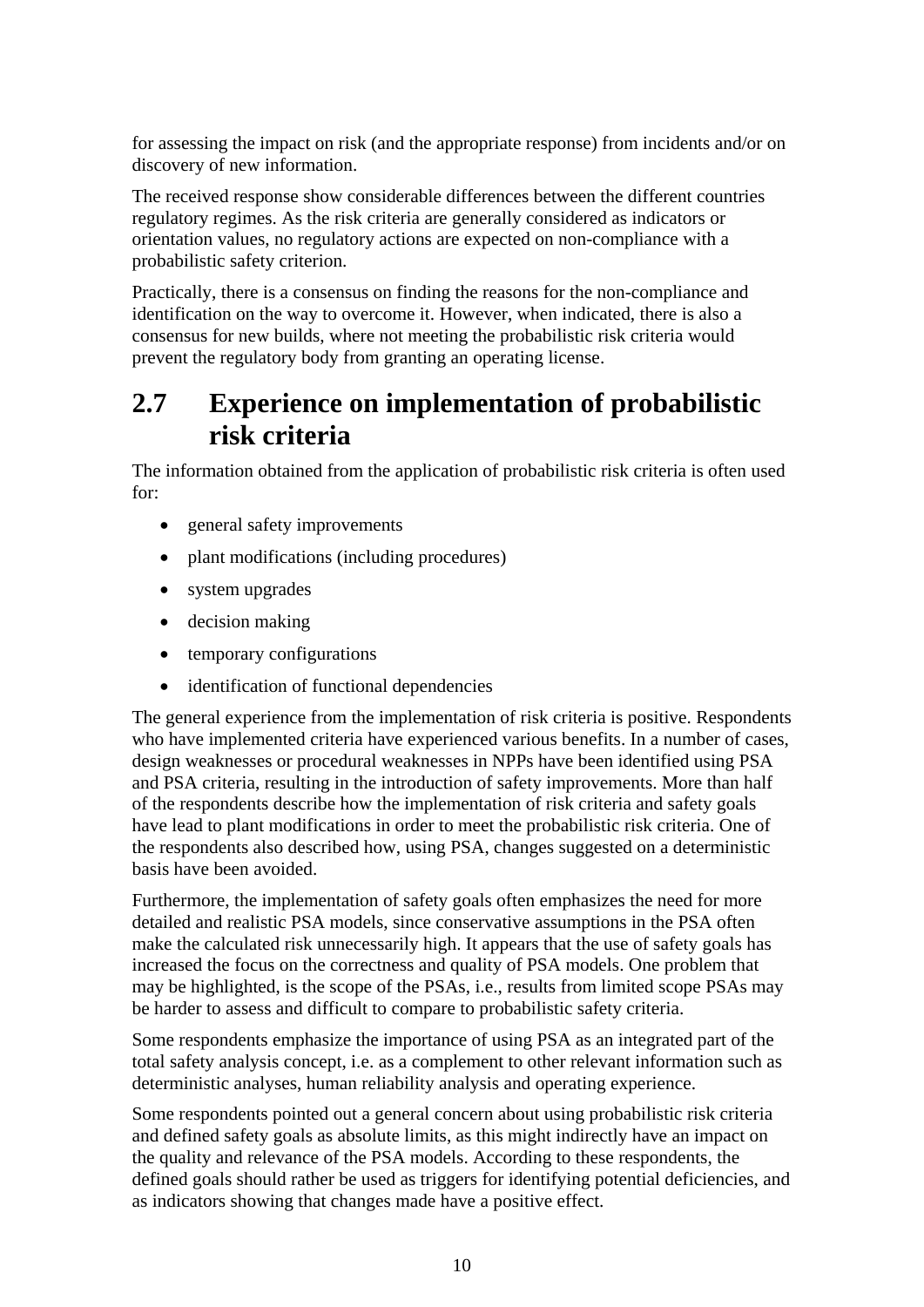<span id="page-15-0"></span>A number of the respondents express scepticism towards a strict application of quantified safety criteria, and the use of criteria does not appear to be prioritized within the over-all PSA activities of these respondents.

When it comes to the interpretation of the criteria, several of the respondents agree that more work is needed in the definition of the various criteria. Thus, there seems to be a need for a common definition as to what constitutes severe core damage and large release. A strict and common definition would facilitate comparison of risks and results between different plants.

### **2.8 Experience on communication of probabilistic risk criteria**

Only few respondents report experiences from the communication to the public of probabilistic risk criteria and the responses varies widely between the respondents. Some respondents focus on the need for (and difficulty of) communicating very complex information, both regarding the analysis process and the definition of the risk criteria.

In those cases where safety goals are met, some respondents have found the results useful when communicating the level of safety to the public. In case the PSA results exceed the safety goals, communication would be more complex.

One experience is that public risk perception is more concerned with the consequence part of a criterion than with the frequency part, e.g., a "radioactive release" is perceived to be more easily understandable than a frequency of "1E-7 per year." Another concern is with the complexity of the risk assessment process itself, and the ability of the general public to interpret results correctly.

If the results of PSA and safety goals should be made easier to understand to the public, it is important that it can be clearly demonstrated that PSA results and safety goals have lead to safety improvements in plants. However, the format in which PSA results and risk or safety criteria are presented needs to be carefully considered, in order to minimize the risk for misinterpretation or misunderstanding.

The U.S.NRC has developed guidelines for communicating risk information and risk decisions to the public. NUREG/BR-0308, "Effective Risk Communication, The Nuclear Regulatory Commission's Guideline for External Risk Communication" contains a comparative analysis of NRC's risk communication needs and state-of-theart risk communication practices.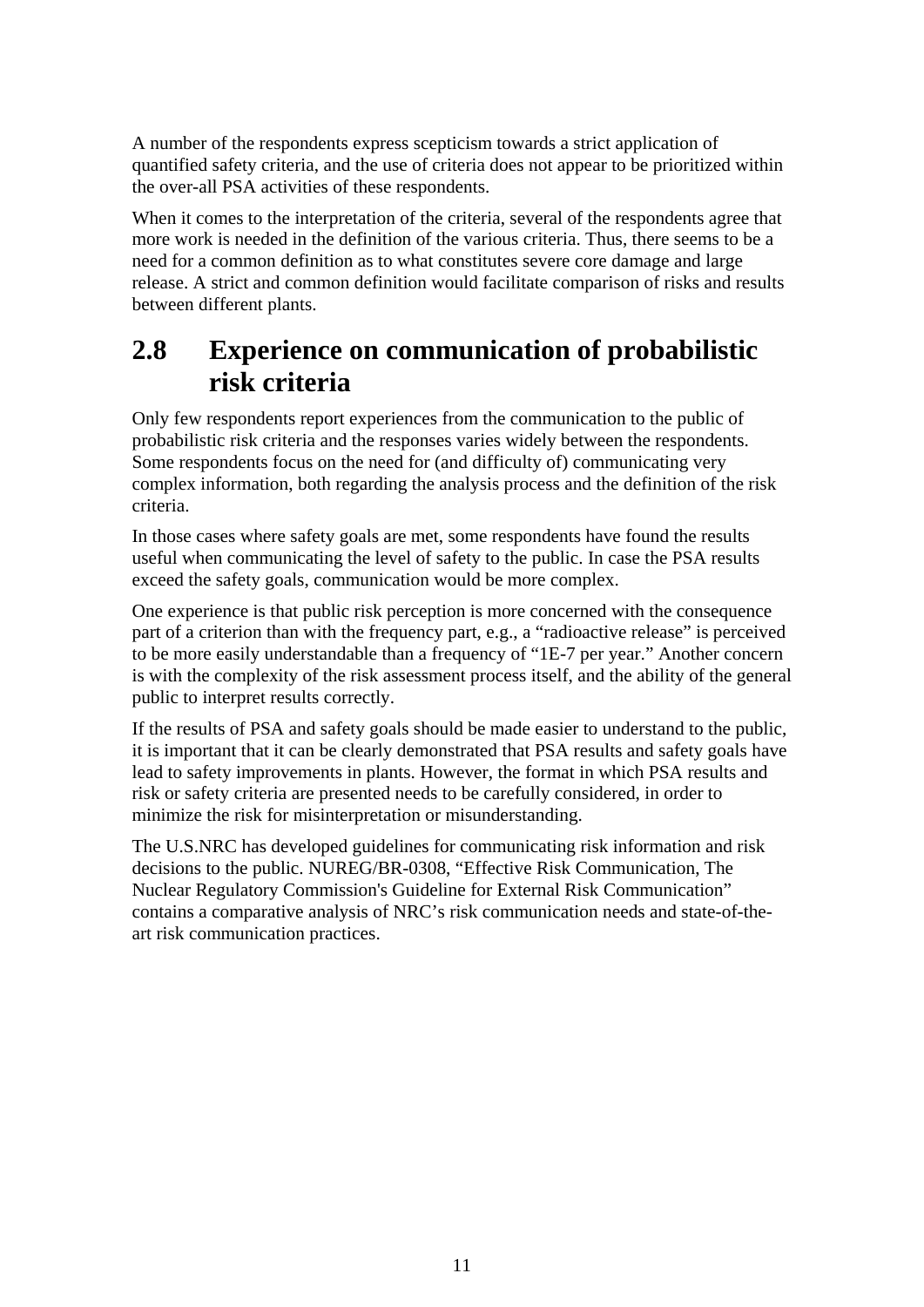# <span id="page-16-0"></span>**3 Validation of subsidiary risk criteria**

## **3.1 Background**

A "subsidiary criterion" is a criterion on a lower technical level to assess in a simplified way the consequences on a higher level. Large release frequency (LRF) and large early release frequency (LERF) criteria are examples of subsidiary criteria used for risk of offsite consequences in many countries where level 3 PSA is not required. In some documents the term "surrogate criterion" is used instead.

The discussion of subsidiary criteria can be connected to two interrelated nuclear safety concepts: defence-in-depth (DID) [INSAG-10] and the international nuclear event scale (INES) [IAEA\_INES]. DID calls for multiple successive methods or barriers to radioactive release to the environment (see also discussion in Chapter 4). INES is a scale for events corresponding to the safety impact of the event.

The general safety objective of a nuclear power plant is according to [INSAG-12] *to protect individuals, society and the environment by establishing and maintaining in nuclear power plants an effective defence against radiological hazard.* In the DID framework, safety objective of a nuclear power plant can be interpreted as reducing the risk of breaching all DID levels to an acceptable level. In the INES framework, it is related to the risk of events INES-4 to INES-7 (accidents). See [Figure 2](#page-16-1) for an overview of the levels of the INES scale.



<span id="page-16-1"></span>*Figure 2. Overview of the INES scale [IAEA-INES-2001]* 

In both the frameworks, numerical criteria set to different levels are subsidiary risk criteria, the compliance of which, in principle, can be assessed by means of PSA. In practice, it depends on the scope and level of detail of the PSA model.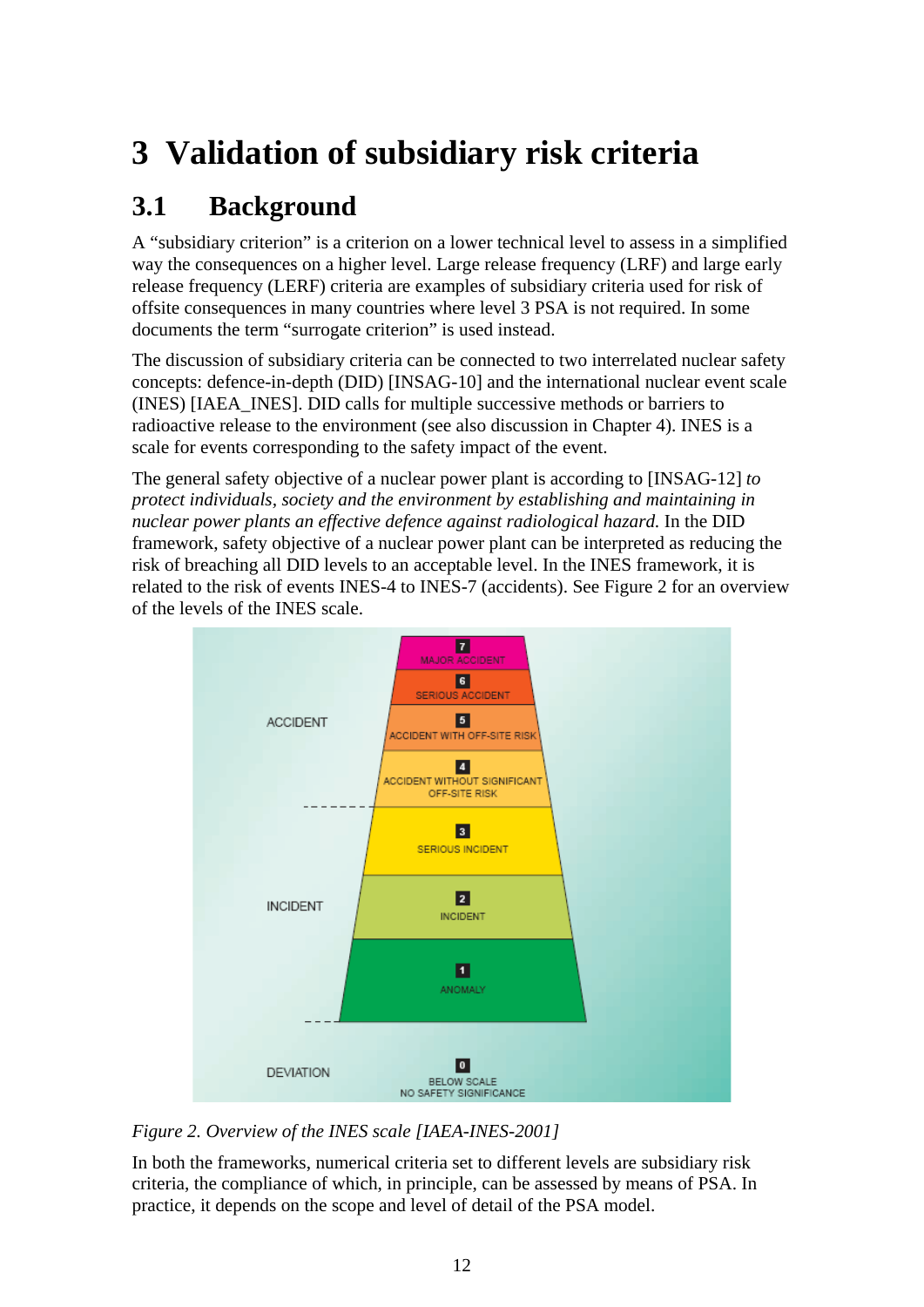<span id="page-17-0"></span>[Figure 3](#page-17-1) shows suggested links between PSA level 1–3 and DID levels 1–5. A safety goal framework based on INES is presented in [RESS\_80(2003)143].



<span id="page-17-1"></span>*Figure 3. Simplified PSA event tree and corresponding levels of defence-in-depth (DID) linking event tree branches with different subsidiary risk criteria.* 

Subsidiary criteria are advocated for several reasons:

- To perform a full-scope level 3 PSA is a resource demanding effort, which can be avoided if the safety of a nuclear power plant can be demonstrated by a level 2 PSA.
- The uncertainties in the risk assessment of offsite consequences (e.g. societal and individual risk) are considerably larger than in the assessment of risk of large releases or risk of core damage. There are also fewer uncertainties in the assessment of compliance with subsidiary risk criteria.
- Subsidiary risk criteria put focus on defence-in-depth: in particular attention is paid to the accident prevention and mitigation.
- Subsidiary risk criteria can be used as a basis for the definition of safety function or system level reliability requirements, providing better support than higher level criteria to the actual design of safety functions and systems.
- Subsidiary risk criteria are closer to day-to-day operational safety management concerns of the utility, and they are closer to risk-informed applications.

The following concerns may be expressed in relation to the use of subsidiary criteria:

- The metric of different subsidiary risk criteria typically differ a lot (core damage – large release – off-site consequences), which complicates any tries to verify the assumed correspondence with higher level safety criteria.
- Technology dependency and site dependency can be difficult to take into account in subsidiary criteria.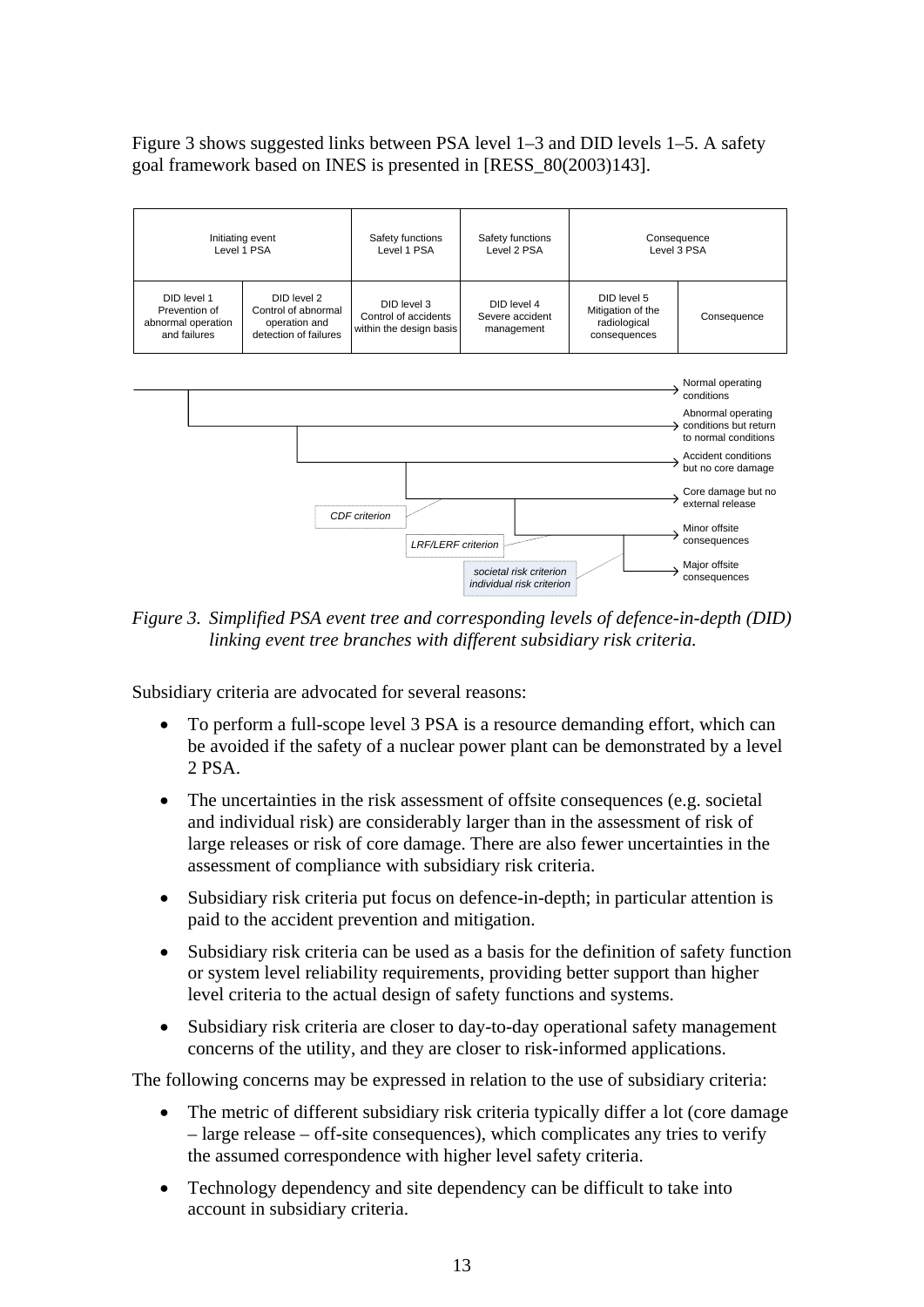- <span id="page-18-0"></span>• Subsidiary criteria (like CDF or LERF) can be difficult to compare to other risks of the society, which are typically expressed on a higher level (degree of damage to individuals or groups).
- In the communication with the public, subsidiary criteria (like CDF) may be seen as more abstract and harder to understand than top level risks (like off-site consequences).

The validity of subsidiary criteria is discussed from three perspectives: 1) validity with respect to primary safety goal for a nuclear power plant, 2) validity with respect to riskinformed applications and 3) validity with respect to capabilities of the PSA methodology.

## **3.2 Validity with respect to the primary safety goal for a nuclear power plant**

Validity with respect to the primary safety goal for a NPP means that firstly the primary safety goal should be defined as one or more quantitative risk criteria. As an example of high level safety goals, [INSAG-12] can be used:

- To protect individuals, society and the environment by establishing and maintaining in nuclear power plants an effective defence against radiological hazard.
- To ensure in normal operation that radiation exposure within the plant and due to any release of radioactive material from the plant is as low as reasonably achievable, economic and social factors being taken into account, and below prescribed limits, and to ensure mitigation of the extent of radiation exposure due to accidents.
- To prevent with high confidence accidents in nuclear plants; to ensure that, for all accidents taken into account in the design of the plant, even those of very low probability, radiological consequences, if any, would be minor; and to ensure that the likelihood of severe accidents with serious radiological consequences is extremely small.

In order to determine the achievement of the safety goals, it is necessary to formulate quantitative risk criteria, which can be set e.g. to

- health risk
	- o societal risk (consequences to the surrounding public expressed in terms of societal radiological detriment)
	- o group (fatality) risk, subset of the societal risk
	- o individual (fatality) risk
- environmental risk
	- o restrictions in land use
	- o damages to animals, cattle
- economical risk
	- o cost to industry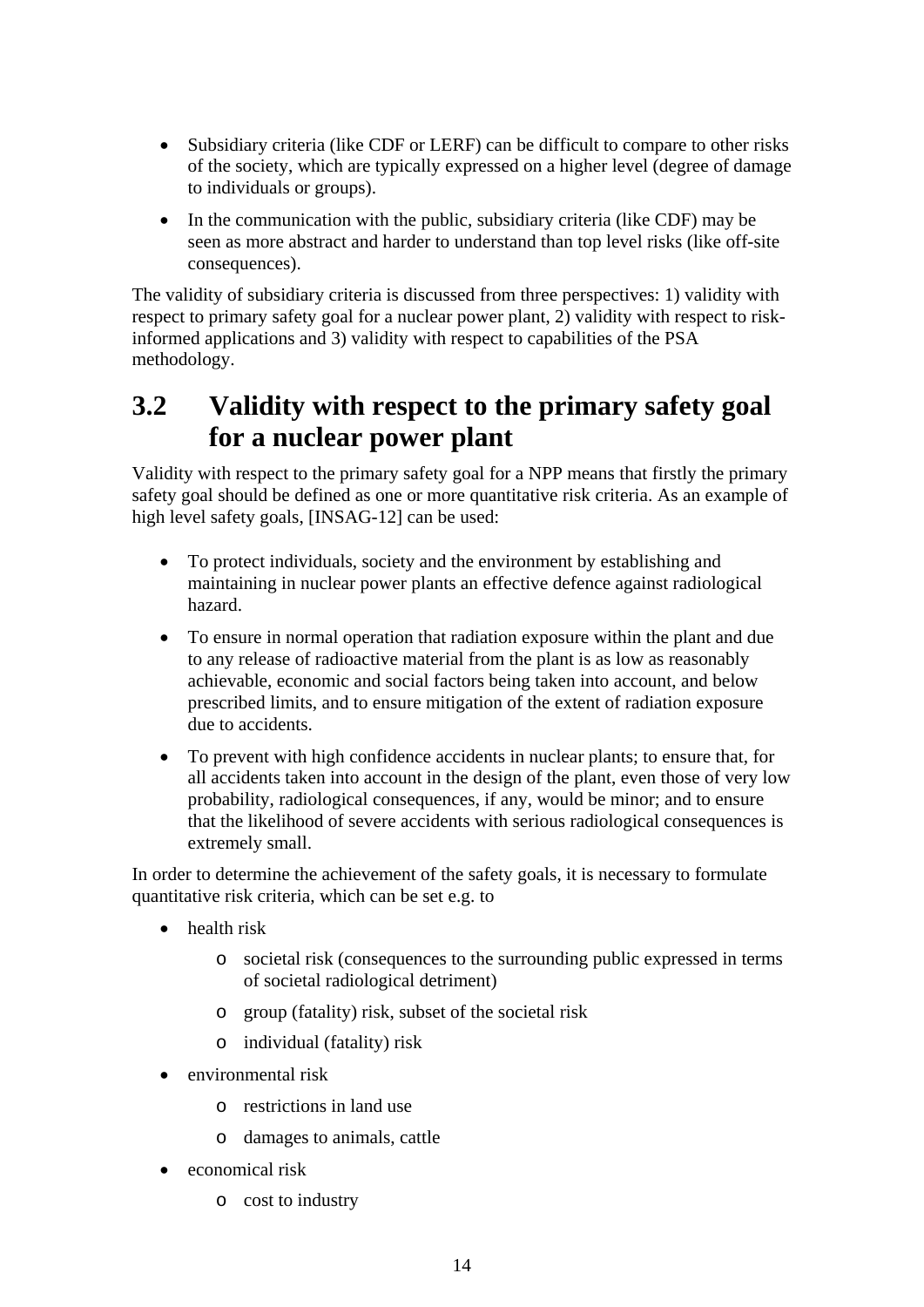o cost to society

An example of quantitative (intermediate) risk criteria are the quantitative objectives defined in the U.S.NRC safety goal policy [USNRC SECY-01-0009]:

- The risk to an average individual in the vicinity of a nuclear power plant of prompt fatalities that might result from reactor accidents should not exceed onetenth of one percent (0.1%) of the sum of prompt fatality risks resulting from other accidents to which members of the U.S. population are generally exposed.
- The risk to the population in the area near a nuclear power plant of cancer fatalities that might result from nuclear power plant operation should not exceed one-tenth of one percent (0.1%) of the sum of cancer fatality risks resulting from all other causes.

The first criterion is an individual risk criterion and the second one can be associated with a group mortality risk criterion. Such risk criteria can be derived by a comparison with other risks in society.

The individual risk is sometimes defined for a hypothetical most exposed person in the vicinity of a nuclear power plant, sometimes for an average person. The individual risk criterion, p\*, can be expressed like

$$
p < P^*.\tag{1}
$$

As a reference for the criterion, the general accidental death, which is about 1E-4 per year, can be used. Using the factor of 100 or 1000, the safety goal for individual risk from a reactor accident should be 1E-6 per year or 1E-7 per year, meaning *no significant additional accident risk to an individual*.

For the group risk, references can be found e.g. from results from other risk analyses,

legislation in other contexts and by comparison with radiation based cancer risk. The group mortality risk can expressed like

$$
f(n) < F^*(n),\tag{2}
$$

i.e., the frequency of a single accident causing n or more fatalities shall be less than  $F^*(n)$ . Examples for  $F^*(n)$  are 1E-3/n<sup>2</sup> per year used by Dutch authorities for hazardous installations, 1E-3/n per year, used by Australian authorities for existing dams (1E-4/n for new dams) and "total risk of 100 or more fatalities", limit 1E-5 per year, objective 1E-7 per year used by U.K. HSE.

To show the compliance with the individual and societal/group risk criteria a level 3 PSA should be performed. Another alternative is to derive consistent subsidiary risk criteria for the level 2 PSA. Number of fatalities should be interpreted in terms of doses, doses in terms of types of releases (source terms) and effectiveness of countermeasures. The procedure can be continued further to define criteria for level 1 PSA and for the reliability of safety functions.

It is quite evident that the use of a single criterion for level 2 PSA or level 1 PSA is a limited approach. In level 2, the use of a single frequency criterion for certain release can lead to a very strict criterion if the aim is to ensure the fulfilment of higher level criteria. On the other hand, it may be optimistic, if the criterion is only defined for an "early" release. Late releases are important for the control of societal risk.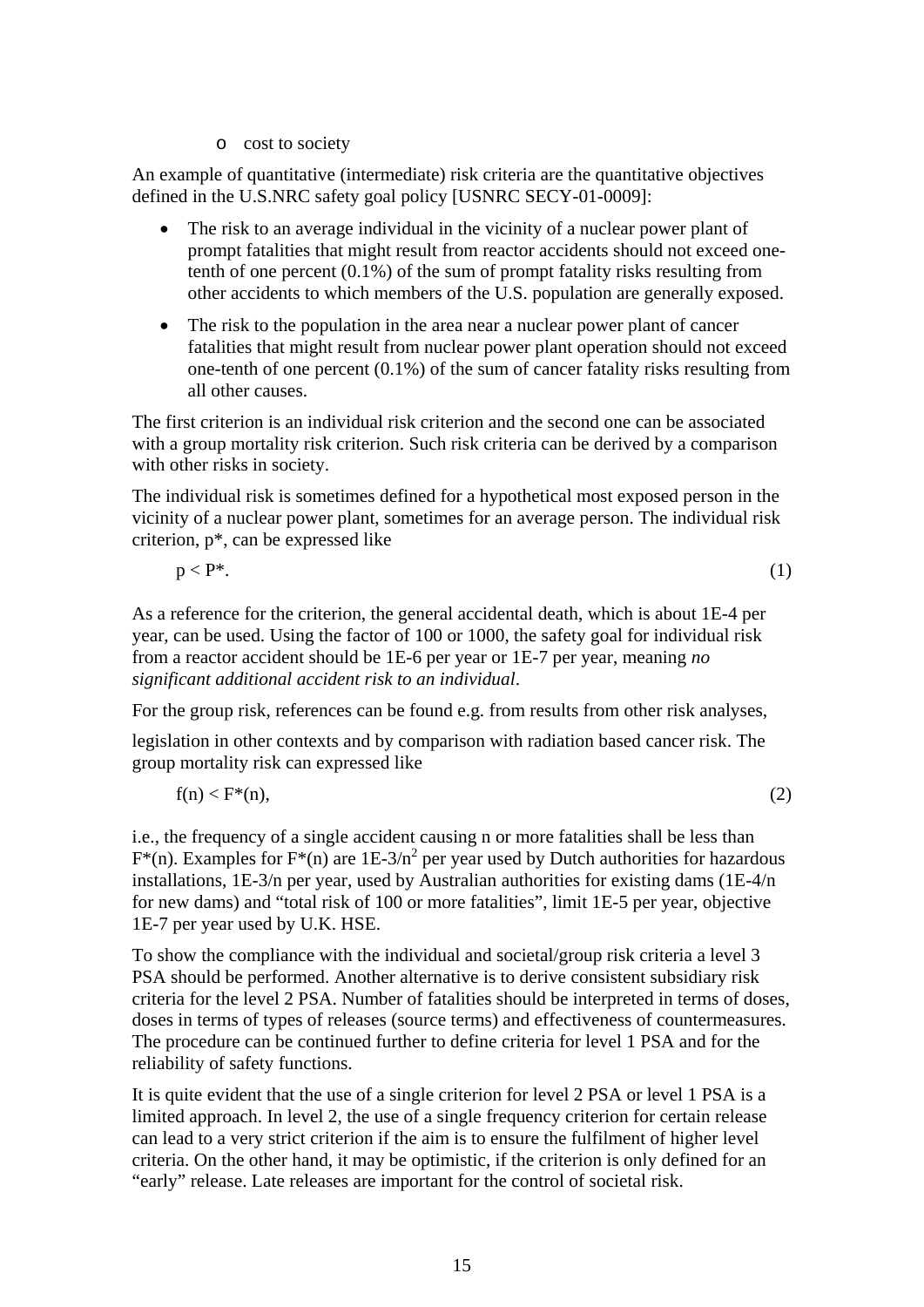<span id="page-20-0"></span>A sufficient validity of level 2 criteria can be ensured by defining several release related criteria, as suggested e.g. in [RESS\_80(2003)143], where criteria are defined for each INES-class event. [Table 1](#page-20-1) presents tentative criteria defined for a typical site in Japan, by making an interpretation of INES-classes in terms of release limits such that are coherent with the quantitative health objectives for individual and societal risk.

| <b>INES-class</b> |                                 | <b>Release limit [TBq]</b> |               |          | <b>Frequency</b> [1/yr] |        |
|-------------------|---------------------------------|----------------------------|---------------|----------|-------------------------|--------|
|                   |                                 | Noble gas                  | <b>Iodine</b> | Caesium  | <b>Target</b>           | Limit  |
| 2                 | Incident                        | $-30$                      | $-3$          | $-0.3$   | $1E-2$                  | $1E-4$ |
| 3                 | Serious incident                | $-300$                     | $-30$         | $-3$     | $3E-3$                  | $3E-5$ |
| $\overline{4}$    | Accident mainly in installation | $-3000$                    | $-300$        | $-30$    | $1E-3$                  | $1E-5$ |
| 5                 | Accident with off-site risks    | $-30000$                   | $-3000$       | $-300$   | 1E-4                    | $1E-6$ |
| 6                 | Serious accident                | $-300000$                  | $-30000$      | $-3000$  | $1E-5$                  | $1E-7$ |
| 7                 | Major accident                  | 300000-                    | $30000 -$     | $3000 -$ | 1E-6                    | $1E-7$ |

<span id="page-20-1"></span>*Table 1. Risk criteria with respect to INES classes 2 to 7 proposed in [RESS\_80(2003)143].* 

If the effort is put on the derivation of valid level 2 criteria, a CDF-criterion becomes irrelevant, from the health objective point of view. CDF-criterion can be used to control the defence-in-depth of the plant, e.g., reliability of DID levels 1–3. From the health objective point of view it could be worth considering plant damage state dependent criteria, at least distinguishing the containment by-pass sequence. CDF-criterion is also important for risk-informed applications, which is discussed in the next chapter.

## **3.3 Validity with respect to risk-informed applications**

Validity with respect to risk-informed applications means validity from the decision theory point of view. It is assumed that risk (probabilities and consequences) can be assessed quantitatively and that decision maker can express preferences between different lotteries. A lottery is a decision theoretic construction defined by prizes  $x_1$ , ...,  $x_n$  and probabilities of winning  $p_1, ..., p_n$ , often denoted as  $\{ \langle x_1, p_1 \rangle, ..., \langle x_n, p_n \rangle \}$ .

One naive interpretation of the PSA criteria, e.g., CDF\* and LRF\*, is a lottery  $\{\langle \rangle$  accident',  $1 - \text{CDP}^* > \langle \rangle$  core damage', CDP $\rangle$ ,  $\langle \rangle$  large release', LRP $\rangle$ , where CDP\* and LRP\* are probabilities of experiencing a core damage resp. large release during the life time of the plant and 'no accident' implies the benefits of operating an NPP for the corresponding life time. It represents a choice where the decision maker is indifferent with taking the risk or not. To use this interpretation as reference in riskinformed applications, it is necessary to quantitatively assess the cost of an accident and the benefits of operating of an NPP.

The decision theoretic approach may be criticized for several reasons. Firstly, it is difficult to capture all essential elements, especially uncertainties, affecting the decision making in a model. Secondly, people do not follow the rules of decision theory in practical decision making and have difficulties in the interpretation of probabilities. Thirdly, there are many stakeholders whose different interests should be taken into account. However, the decision theoretic framework can be used as a reference in the definition of surrogate criteria (e.g. CDF\*, LRF\*), and in the definition of PSA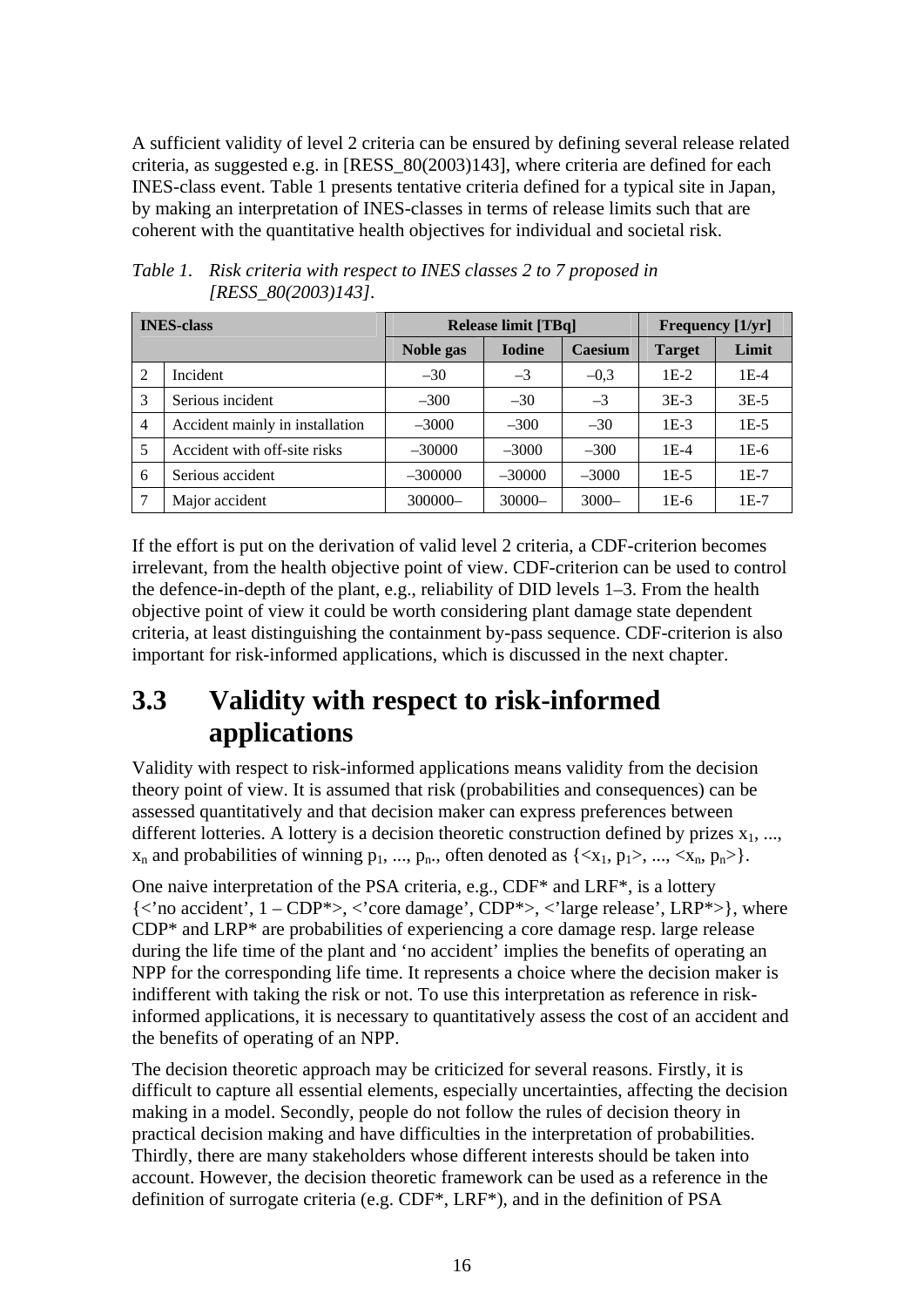<span id="page-21-0"></span>application specific criteria. It guarantees the consistency of decision making provided that the conditions for the decision model are accepted.

The subsidiary criteria can be derived by considering an investment problem to build an NPP or not. First decision criteria are defined, such as accident risk (probability, consequences), costs (investment, operation) and income from operation. Then cost and income parameters are estimated. Accident risk (e.g. CDF\*, LRF\*) making the options to build or not equally preferable is the highest acceptable risk. The application specific, such as allowed outage time optimisation, can be derived analogously.

## **3.4 Validity with respect to capabilities of the PSA methodology**

Validity with respect to capabilities of the PSA methodology means that the limitations of PSA are acknowledged. To main issues are the scope of PSA and uncertainties of PSA. The scope of PSA is always limited meaning that not all accident scenarios affecting societal and individual risk are accounted. Results of PSA include a lot of uncertainties due to several simplifications, engineering judgements, lack of statistics, and use of conservative assumptions.

Despite of limitations of PSA, 'valid' criteria may be defined, if there is an agreement on the role of PSA in decision making. To reach an agreement, it is necessary to define

- objectives with PSA
- requirements on PSA
- applications of PSA
- how PSA criteria and safety goals are used in decision making.

While in the previous validity considerations (with respect to overall safety goals and with respect to risk-informed applications) the approach to define valid subsidiary criteria is top-down, here the approach is bottom-up. Based on experience from present PSAs CDF and L(E)RF for different reactors can be used as references. In this consideration, it is important to know the scope and limitations of the studies. It is also important to look at the contributing factors for the numeric results, and compare the risk information with the conception of the safety of a plant.

In fact, the CDF and L(E)RF criteria used in many countries and e.g. proposed by IAEA, have their basis on the experience with PSAs.  $CDF^* = 1E-5$  per year is generally regarded as an achievable target for a well designed plant. Regarding large release, the issue is more open due to varying and vague definitions for large release.

## **3.5 Summary**

Safety goals typically express primary objectives in a qualitative sense. In order to make them fit for practical use and application, the safety goals must be translated into quantitative risk criteria such as societal risk and individual risk. Sometimes these quantitative risk criteria are called intermediate criteria, since they need to be further translated into numeric criteria for the interpretation of results from a PSA study. These criteria are called subsidiary or surrogate criteria, at least when used for level 1 and 2 PSA.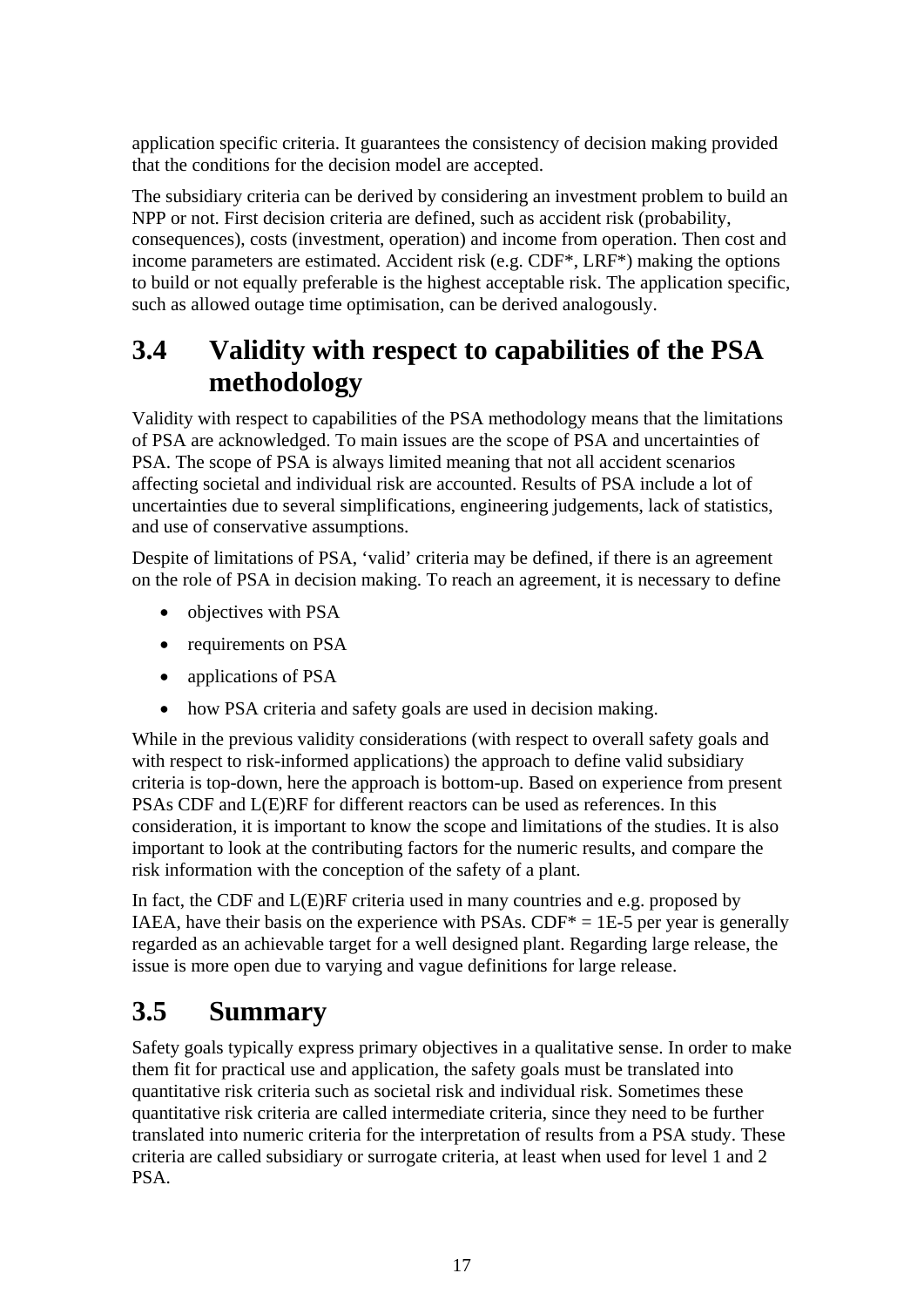There are several aspects in the validation of subsidiary risk criteria, such as validity with respect to definition of risk, validity with respect to rational decision making under risk and validity with respect to use of PSA. Taking into account the several aspects means a combination of top-down and bottom-up approaches in the derivation of subsidiary risk criteria. For the top down approach, several references exist for societal and individual level risk criteria to be used as the basis. The decision theory provides the framework for the definition of rational risk criteria. For the bottom-up approach, it is necessary to define the objectives with PSA and how safety goals are used. Also experience from present PSAs are valuable in this process.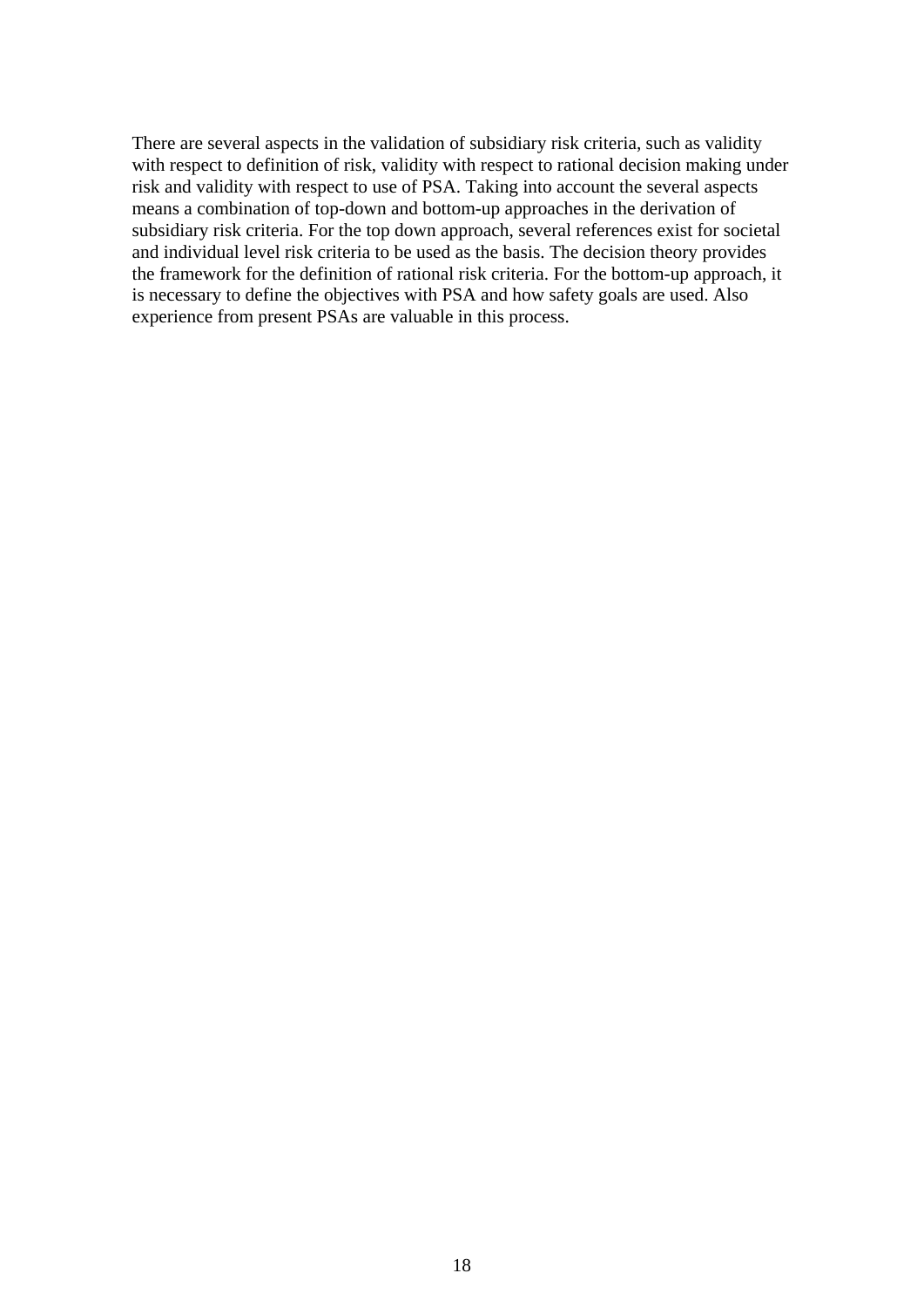## <span id="page-23-0"></span>**4 Numerical criteria when using probabilistic analyses in support of deterministic safety analysis**

## **4.1 Overview of potential areas of interaction between deterministic and probabilistic analysis**

The issue of existing and potentially relevant connections between deterministic and probabilistic analysis was touched on in a general manner at a Technical Meeting arranged by the IAEA in 2006 [IAEA\_TM2006], dealing with the possibility to combine Deterministic Safety Analysis (DSA) and PSA in the plant safety management. A number of issues were discussed and explored. The focus was on providing a broad status description based on input from the participating countries and to make suggestions for further work that could improve the possibilities of interaction between DSA and PSA. Therefore, the meeting procedures provide a broad overview of areas where integration of DSA and PSA might be possible and beneficial. The main areas of discussion are listed and shortly outlined below:

- Insights from the DSA that can be used in PSA
	- o Determination of the set of initiating events.
	- o Analysis of success criteria for safety systems and accident progression following an initiating event.
	- o Analysis of internal and external hazards.
	- o Severe accident phenomena, containment performance and source term calculations for level 2 PSA.
	- o High level requirements that relate to defence in depth and provision of adequate safety margins.
	- o Lower level requirements for safety systems, e.g., regarding redundancy, diversity, separation/segregation, fail safe actuation, and equipment qualification.
- Insights from the PSA that can be used in DSA
	- o Examples of possible areas are, e.g., maintenance optimisation, design support, assessment of impact of model and data uncertainties, and Technical Specifications development.
- Relationship between the deterministic analysis and PSA in addressing defence in depth
	- o A variety of PSA parameters and output might be used as tools for assessing the strength of the different DID levels, see [Figure 4](#page-24-1). (The DID levels have already been described in [Figure 3.](#page-17-1))
	- o This issue is analysed in detail in two Swedish projects initiated by the Swedish Radiation Protection Authority (SSM).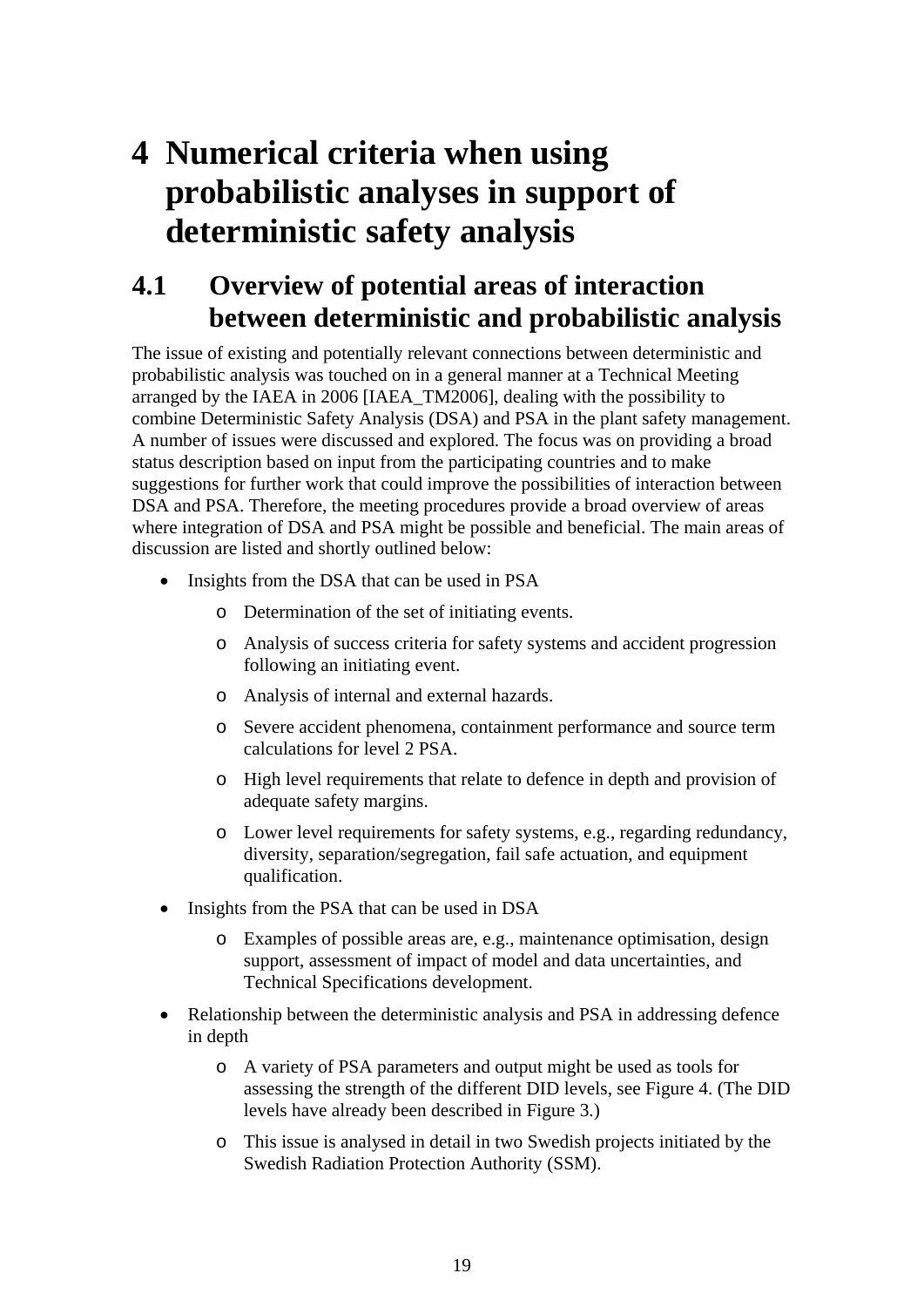<span id="page-24-0"></span>

<span id="page-24-1"></span>*Figure 4. Overview of the relation between PSA and the levels of defence in depth* 

## **4.2 Assessment of defence in depth using probabilistic methods**

The Swedish Radiation Protection Authority regulations concerning Safety in Nuclear Facilities [SSMFS 2008:1] stresses the importance of systematic implementation and verification of defence in depth in nuclear facilities. It also requires that in addition to deterministic analyses, the plant shall be analysed using probabilistic methods in order to obtain as comprehensive a view as possible of safety. This is the background to the two project described in this chapter.

### **4.2.1 Assessment of defence in depth using probabilistic methods**

There are a number of risk-informed applications where parts of the defence in depth are analysed and risk assessed with PSA – this is in fact one of the basic aims of PSA. PSA results can generally be seen as an assessment of the overall safety of a plant, giving information about the capability of the plant as such and of its various safety functions to handle various types of disturbances, both relatively frequent ones and disturbances that are expected to occur extremely infrequently. However, there is at this time no explicit connection between PSA and the various levels of defence in depth as defined in [SSMFS 2008:1] and [IAEA\_INSAG-10].

An SSM project with the title "Assessment of defence in depth using probabilistic methods" is on-going, and will be finalised during 2009. The expected outcome is in part a systematic mapping of conditions related to the various levels of defence in depth, and the suggestion of quantitative measures (if any) that can be associated with each identified condition. A second part of the expected outcome is the connection of the suggested quantitative measures with PSA, i.e., the generation of a set of methods for using PSA models and results in a way that allows assessment and ranking of the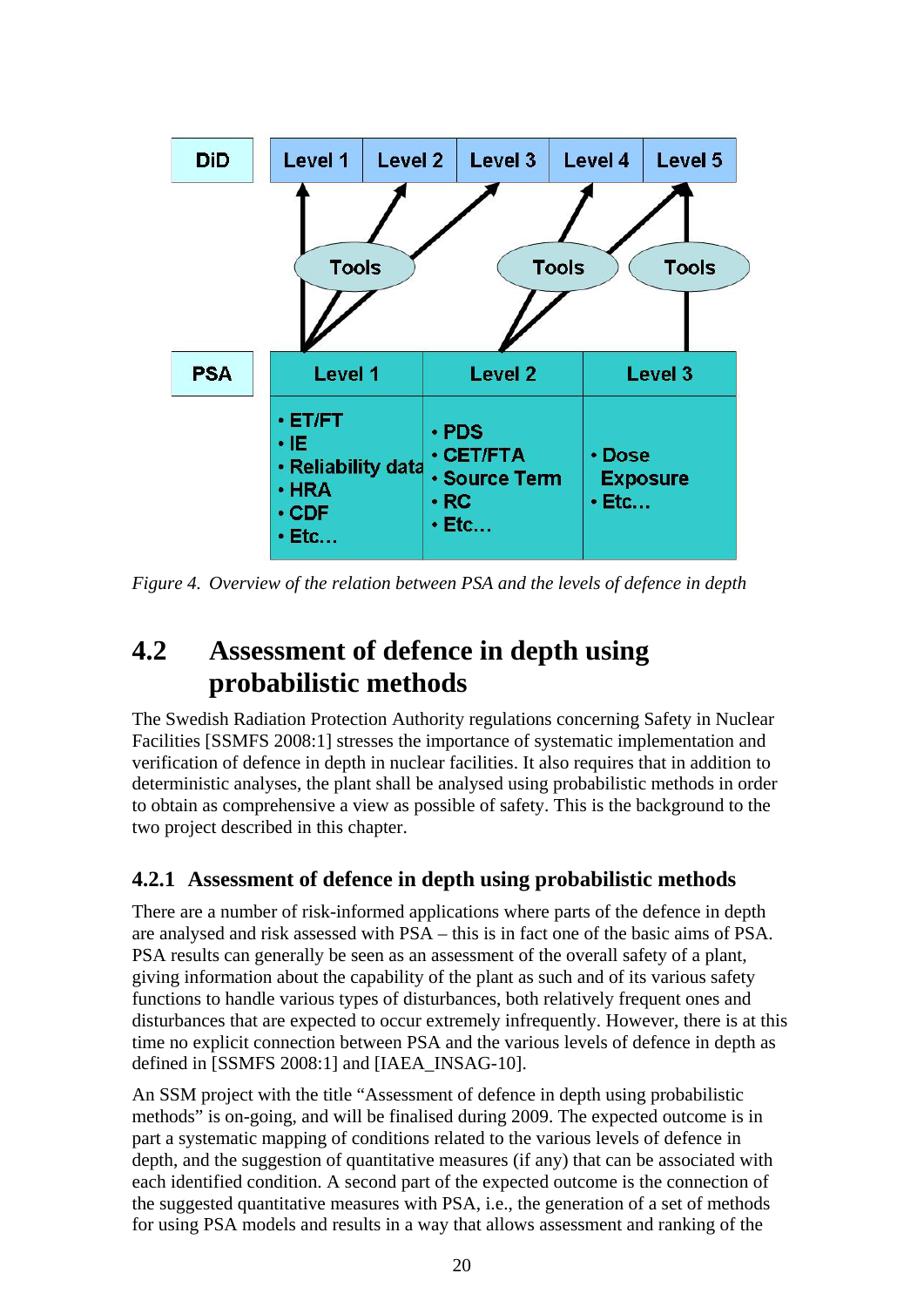<span id="page-25-0"></span>structures, systems, components (SSC) and operating procedures which form part of the defence in depth of a nuclear power plant. The project is described in [PSAM9-0336].

The research project is divided into five phases:

- 1. Survey of which qualitative parameters of each level of defence in depth that should be considered in the method. This includes identification and structuring of the SSCs that belong to each DID level and that should thus be considered for potential PSA evaluation.
- 2. Survey of different quantitative parameters of each level of defence in depth based on 1).
- 3. Development of methods and models and need for adjustment of current PSA models to evaluate each of the quantitative parameters defined in 2).
- 4. Quantitative analyses including trial applications.
- 5. Analyses for each of the quantitative parameters including qualitative and quantitative safety evaluation of the results.

Within the project, a systematic and focused analysis has been performed of the connections between the levels of defence in depth, and the risk measures utilised in existing applications in order to make efficient use of available information on risks. This review will lead to the definition of new risk measures that may be used in the risk assessment procedure, and which may be of use in assessing the safety level of a plant, evaluation of occurred events with safety impact, and evaluation of proposed plant changes, including changes in SAR or Technical Specifications.

The basis for the evaluation will be current PSA studies for Swedish BWR and PWR plants including planned further work for these. Methods suggested should thus not imply a need for unreasonable modifications of the studies. The first two phases of the project have been completed and included a literature survey, description and definition of the DID levels, a preliminary DID-PSA discussion and development of a proposal and survey of qualitative parameters to be used for evaluation of defence in depth.

### **4.2.2 Mapping of conditions in the defence in depth levels 1 and 2 against LOCA**

The second subproject of the SSM project focused on the conditions that should be considered when analyzing the DID level 1 and level 2 and to define quantitative measures for these conditions [SKI 2008:33]. The DID level 3 to 4 are quite well handled in today's PSA-studies and the DID level 5 is related the level 3 PSA, which is not a requirement in many countries. Meanwhile in the DID levels 1 and 2 there are a large number of activities which not necessarily are explicitly modelled in PSA-studies but that may be of interest from a risk assessment point of view. Many PSA-studies practically use a condition where a reactor scram should be actuated as the definition for an initiating event during power operation. This definition omits the significance of the DID levels 1 and 2 for reactor safety.

In order to effectively study and demonstrate the idea of risk-informed assessment of DID, the work was limited to loss-of-coolant-accidents (LOCA). The means to DID can be considered from several perspectives. In the subproject, not only the system barrier perspective was considered but also the plant lifetime cycle, as presented in [Figure 5.](#page-26-1)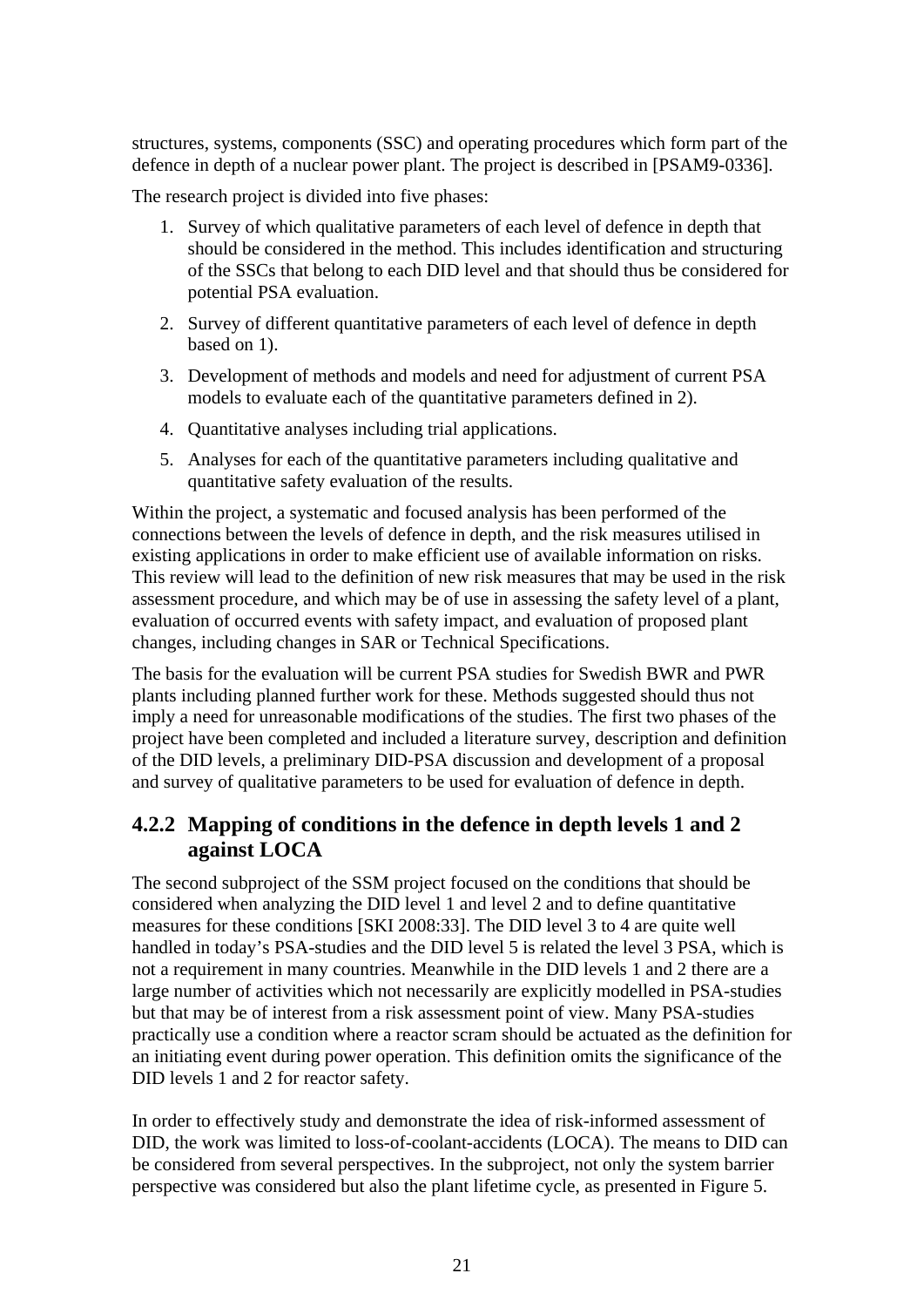<span id="page-26-0"></span>

<span id="page-26-1"></span>*Figure 5. Means for defence-in-depth against LOCA during different phases of the nuclear power plant's lifetime [SKI 2008:33]* 

Means to DID in level 1 and 2 against LOCA were identified for different types of LOCA (both during power operation and during shutdown period). Many of those means are not considered explicitly in present PSAs, such as effectiveness of in-serviceinspection and the reliability of leak detection methods. To expand the PSA-model by a more detailed modelling of the DID levels 1 and 2 is seen fully realistic, and this would facilitate the quantification of the risk importance of the DID level 1 and 2 activities.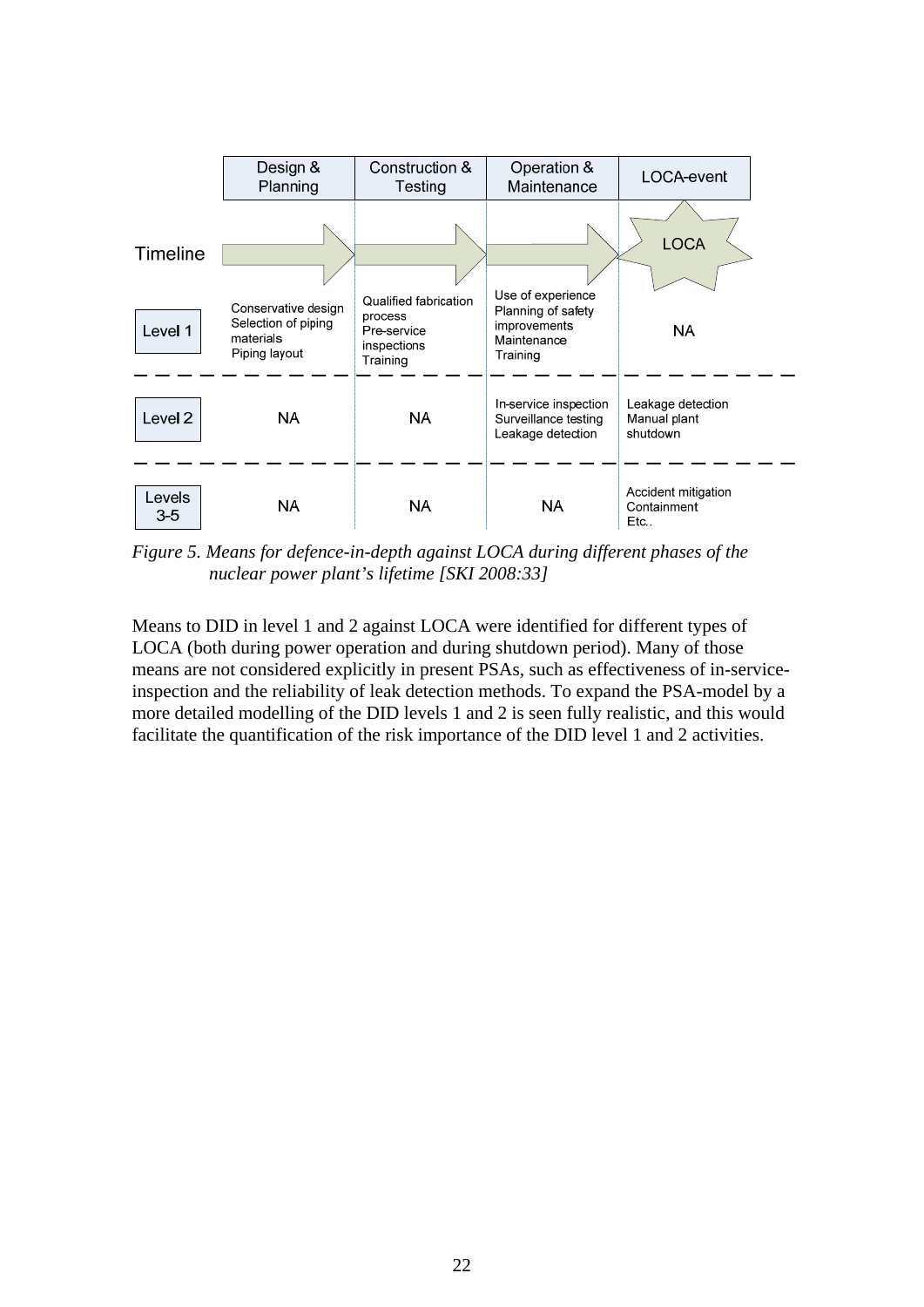# <span id="page-27-0"></span>**5 Guidance for the definition and use of probabilistic safety criteria**

## **5.1 Introduction**

During the final project phase (Phase 4, 2009), one of the aims is to prepare a guidance document. The document aims at summing up, on the basis of the work performed throughout the previous three project phases, issues to consider when formulating, applying and interpreting probabilistic safety criteria. This includes issues like:

- Use of safety goals in a strict manner (limiting values) vs. as targets (orientation values).
- Treatment of uncertainties in the application of safety goals.
- Effect of the scope of the safety goal.
- Needs to internationally harmonize probabilistic safety criteria for NPPs.
- Qualification of PSA for the application of probabilistic safety criteria.
- Differences/similarities in the use of safety goals for new and operating NPPs.

## **5.2 Workshop results**

In order to involve Nordic utilities and authorities in the planning of this important subtask, a workshop was held at the project seminar in December 2008 [SG\_Semin\_2008]. The workshop discussions were held along two lines:

- Guidance related to the definition of a safety goal or criterion
- Guidance related to the application and interpretation of a safety goal or criterion

Workshop participants represented CNSC-CCSN (Canada); ES-konsult; FKA, (Forsmark NPP), Fortum Nuclear Services (Loviisa NPP), JAEA (Japan), NKS, Relcon Scandpower, Ringhals AB (Ringhals NPP), The Swedish Radiation Protection Authority (SSM), TVO (Olkiluoto NPP), Vattenfall Generation Nordic, and the Technical Research Centre of Finland (VTT).

At the workshop, two groups of about 10 people each were formed, each with a chairman and a secretary:

- Group 1 "Definition of Safety Goals"
	- o Chair: Lars Gunsell, SSM
	- o Secretary: Michael Knochenhauer
- Group 2 "Application and Interpretation of Safety Goals"
	- o Chair: Risto Himanen, TVO
	- o Secretary: Jan-Erik Holmberg

[Table 2](#page-28-1) presents the items discussed at the workshop. As seen from the table, some issues were considered relevant both for the definition and for the application and interpretation of safety goals.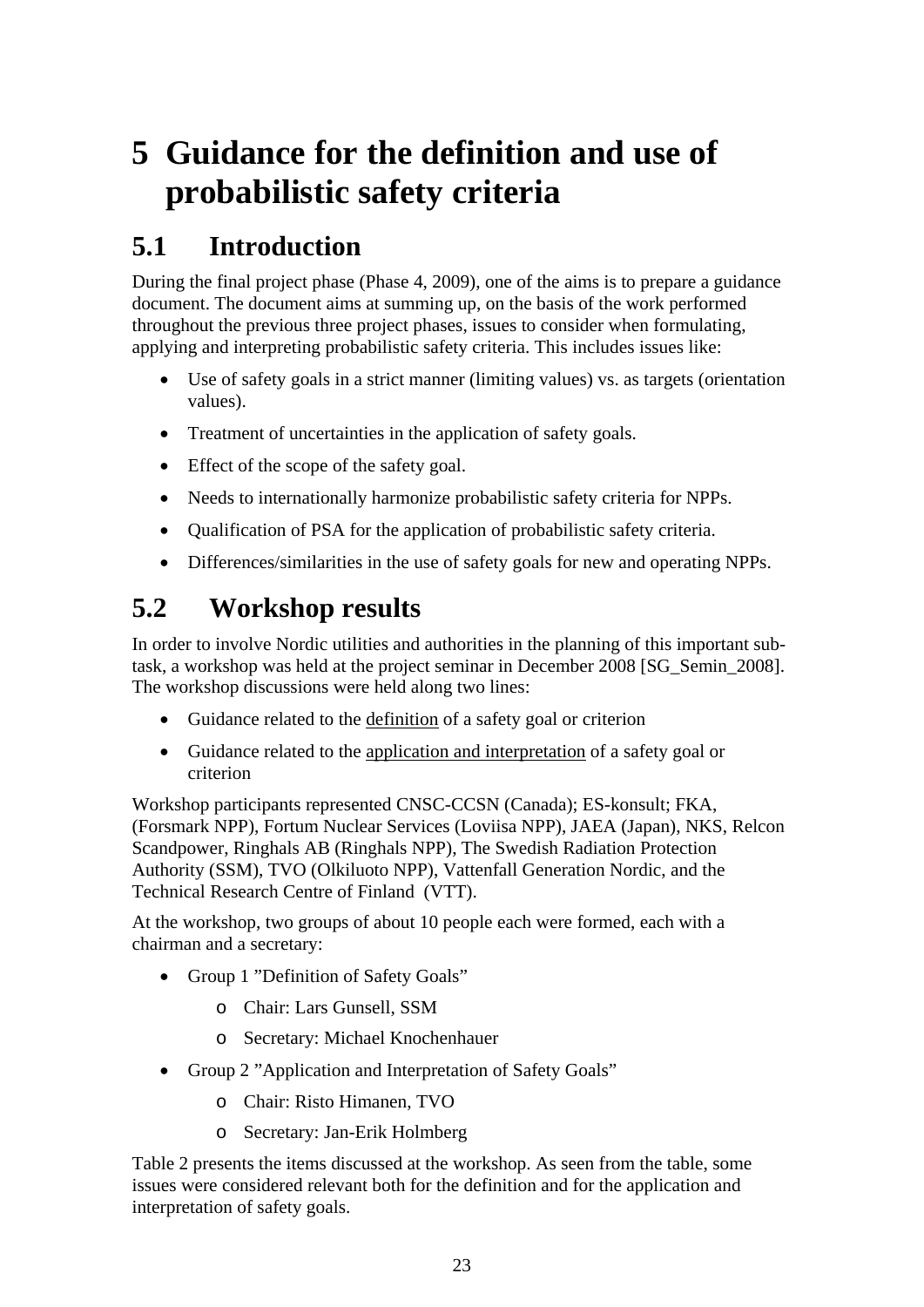<span id="page-28-1"></span>

|    | <b>Discussion items</b>                                                                     | <b>Definition</b><br>of safety goal or<br>criterion | <b>Application and</b><br>interpretation<br>of safety goal or<br>criterion |
|----|---------------------------------------------------------------------------------------------|-----------------------------------------------------|----------------------------------------------------------------------------|
|    | 1. What should be the scope of safety goals?                                                |                                                     |                                                                            |
|    | • sources of radioactive release                                                            |                                                     |                                                                            |
|    | • classes of initiating events                                                              | X                                                   |                                                                            |
|    | • operational states                                                                        |                                                     |                                                                            |
|    | • life cycle phases                                                                         |                                                     |                                                                            |
| 2. | What definition of risk should we use as primary goal?                                      |                                                     |                                                                            |
|    | • Risk to the environment/offsite population                                                | X                                                   |                                                                            |
|    | • Risk to the plant, e.g., to the core (level 1 PSA) or to the<br>containment (level 2 PSA) |                                                     |                                                                            |
| 3. | Should safety goals be comparable to safety goals for other<br>industries?                  | X                                                   | X                                                                          |
| 4. | Should safety goals be site-dependent or reactor size<br>dependent?                         | X                                                   |                                                                            |
| 5. | Should safety goals depend on number of reactors at site?                                   | X                                                   |                                                                            |
|    | 6. On what levels should safety goals be defined?                                           |                                                     |                                                                            |
|    | • Off-site consequences                                                                     | X                                                   | X                                                                          |
|    | • Release                                                                                   |                                                     |                                                                            |
|    | • Core damage                                                                               |                                                     |                                                                            |
| 7. | Shall the same or different goals apply to                                                  |                                                     |                                                                            |
|    | • new vs. operating plants?                                                                 | X                                                   |                                                                            |
|    | • licensing of new plant vs. regulation of same plant during<br>operation?                  |                                                     |                                                                            |
| 8. | Should safety goals be harmonised (definition of common<br>goals)?                          | X                                                   |                                                                            |
| 9. | Who should define safety goals?                                                             | X                                                   |                                                                            |
|    | 10. Use of criteria as limits vs. target                                                    |                                                     | X                                                                          |
|    | 11. Handling of violations of safety goals                                                  |                                                     | X                                                                          |
|    | 12. Treatment of uncertainties                                                              |                                                     | X                                                                          |
|    | 13. Communication of the safety goals and PSA results                                       |                                                     | X                                                                          |
|    | 14. What kinds of applications of safety goals can be foreseen?                             |                                                     | Χ                                                                          |

<span id="page-28-0"></span>*Table 2. Overview of issues discussed at the Safety Goals Workshop* 

Attachment 2 summarises the outcome of the workshop. This material will be used as part of the input for the guidance document to be developed during the concluding project phase.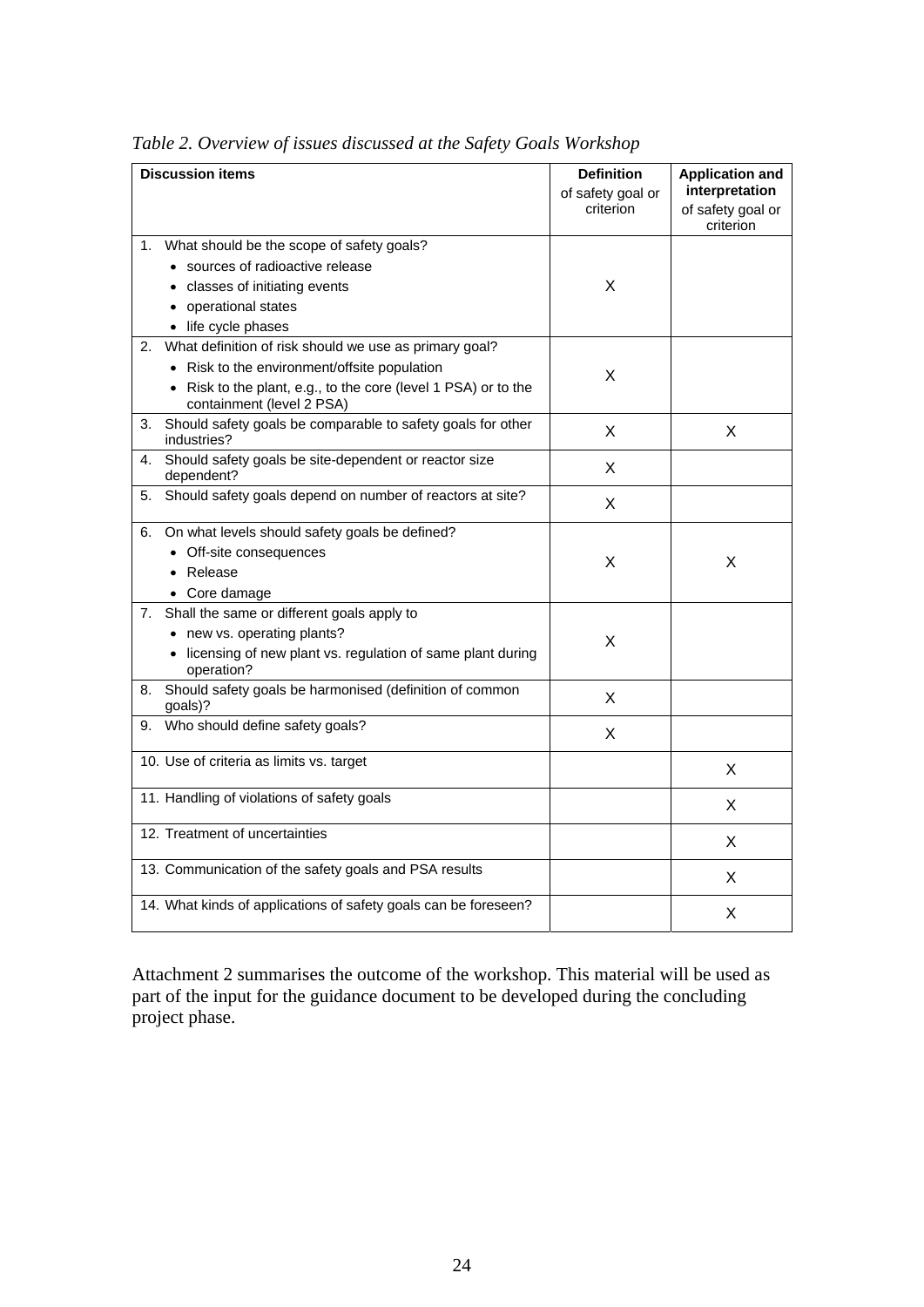# <span id="page-29-0"></span>**6 Conclusions**

## **6.1 Outcome of project phase 3**

The first phase of the project (2006) described the status, concepts and history of probabilistic safety goals for nuclear power plants. The second and third phases (2007– 2008) have provided guidance related to the resolution of some of the problems identified, and resulted in a common understanding regarding the definition of safety goals.

The basic aim of phase 3 has been to increase the scope and level of detail of the project, and to start preparations of a guidance document. Based on the conclusions from the previous project phases, the following issues covered:

- Extension of international overview. Analysis of results from the questionnaire performed within the ongoing OECD/NEA WGRISK activity on probabilistic safety criteria, including participation in the preparation of the working report for OECD/NEA/WGRISK (to be finalised in phase 4).
- Use of subsidiary criteria and relations between these (to be finalised in phase 4).
- Numerical criteria when using probabilistic analyses in support of deterministic safety analysis (to be finalised in phase 4).
- Guidance for the formulation, application and interpretation of probabilistic safety criteria (to be finalised in phase 4)

Some conclusions from these activities are summarised below.

#### **Overview of international safety goals**

There are considerable differences in the status of the numerical risk criteria that have been defined in different countries. Some have been defined in law or regulations and are mandatory, some have been defined by the regulatory authority or by an authoritative body, and some have been defined by plant operators or designers. Hence the status of the criteria ranges from mandatory requirements to informal.

Three levels of risk criteria exist, i.e., at society level (mainly qualitative), at an intermediate level (quantitative and/or qualitative) and at a technical level (quantitative). The higher level criteria are typically concerned with the actual risk to society or individuals, or to the environment. Technical criteria are generally quantitative (probabilistic) and mostly on lower levels (subsidiary). They typically concern core damage, unacceptable release, and unacceptable health risks. In later years, some countries have defined separate criteria to address robustness in defence in depth, e.g., by having a separate criterion for containment integrity.

In most countries that have criteria both for existing and new reactors, the criteria are more strict for new plants. In some cases this is expressed by using the same numerical values for the frequencies, but applying them as limits for new plants and targets for existing plants.

Regarding consideration of uncertainties, there is consensus that the comparison with probabilistic safety criteria should use the "best estimate" of the PSA results.

In most cases, risk criteria for operating plants are applied when the PSA is updated, which results in a very large spread, as a considerable part of the respondents only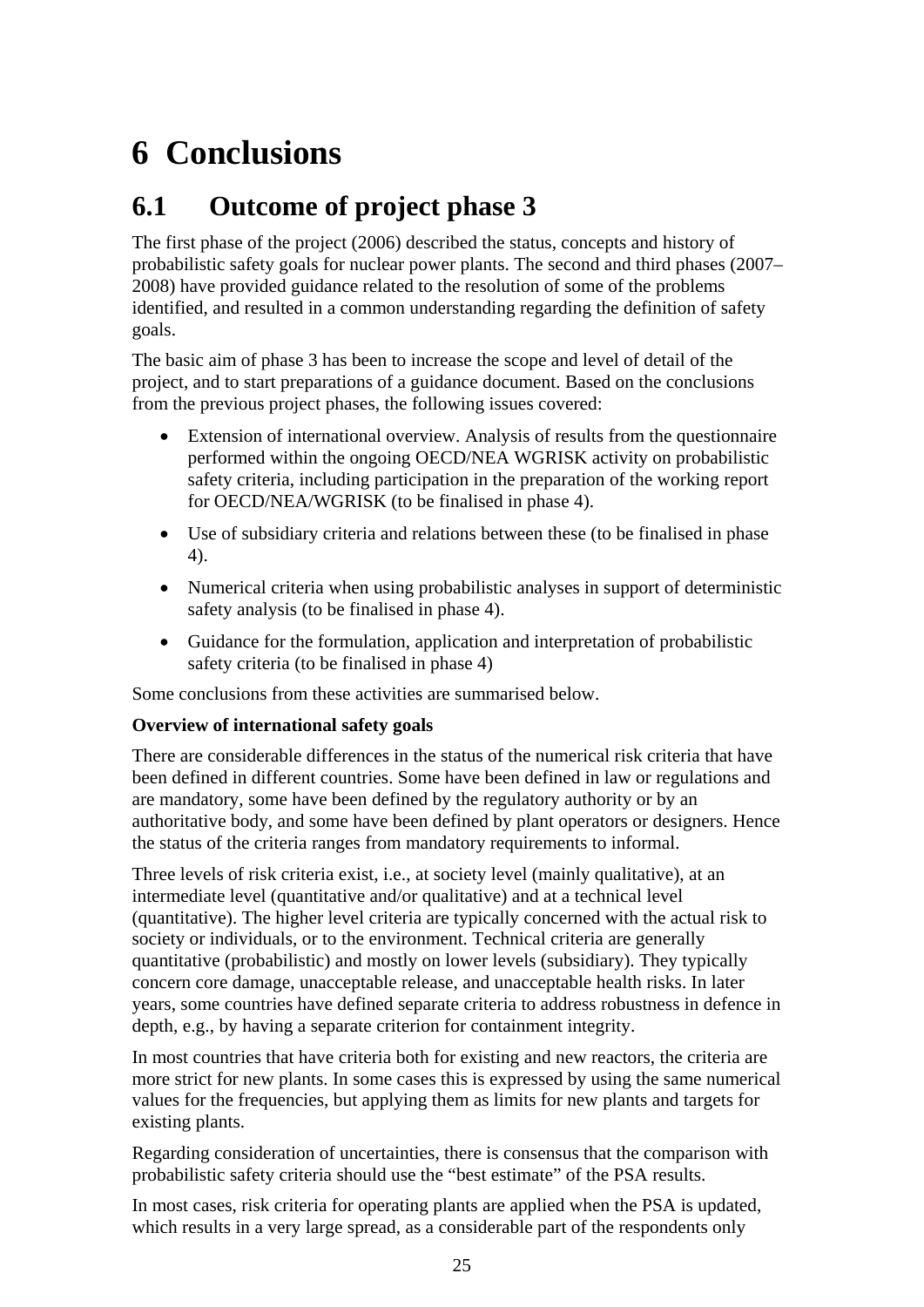update the PSA within the framework of the periodic safety review (generally 10 years), while others do updates on a yearly basis. Risk criteria are also used to assess the impact on risk of design modifications in the plant.

Risk criteria are mostly considered as indicators or orientation values, meaning that no regulatory actions are expected on non-compliance with a probabilistic safety criterion. Practically, there is a consensus on finding the reasons for the non-compliance and identification on the way to overcome it. However, for new builds application of risk criteria would be stricter.

When it comes to the interpretation of the criteria, several of the respondents agree that more work is needed in the definition of the various criteria. Thus, there seems to be a need for a common definition as to what constitutes severe core damage and large release. A strict and common definition would facilitate comparison of risks and results between different plants.

The general experience from the implementation of risk criteria is positive. Respondents who have implemented criteria have experienced various benefits. In a number of cases, design weaknesses or procedural weaknesses in NPPs have been identified using PSA and PSA criteria, resulting in the introduction of safety improvements. In many cases, the implementation of risk criteria and safety goals has lead to plant modifications in order to meet the probabilistic risk criteria. The implementation of safety goals often emphasizes the need for more detailed and realistic PSA models, and it appears that the use of safety goals has increased the focus on the correctness and quality of PSA models.

#### **Use of subsidiary criteria and relations between these**

Goals related to CDF and LRF are surrogates to societal and individual risk level criteria. To fully validate these goals, calculations of environmental consequences of release sequences would need to be made. In a few countries, the performance of level 3 PSAs is required, which would enable a direct evaluation of the compliance against societal and individual risk level criteria.

There are several aspects in the validation of subsidiary risk criteria, such as validity with respect to the definition of risk, validity with respect to rational decision making under risk, and validity with respect to the use of PSA. Taking these aspects into account means a combination of top-down and bottom-up approaches in the derivation of subsidiary risk criteria. For the top down approach, several references exist for societal and individual level risk criteria, and can be used as a basis, with decision theory providing the framework for the definition of rational risk criteria. For the bottom-up approach, it is necessary to define the objectives with PSA and how safety goals are used. Also experience from present PSAs are valuable in this process.

#### **Numerical criteria when using probabilistic analyses in support of deterministic safety analysis**

This sub-task mainly monitors the outcome from other on-going work regarding the relation between PSA and defence in depth.

#### **Guidance for the formulation, application and interpretation of probabilistic safety criteria**

This issue is an important part of the final project phase (2009). At the project seminar in December 2008, representatives from Nordic utilities and authorities participated in a workshop with discussions held along two lines, i.e., guidance related to either the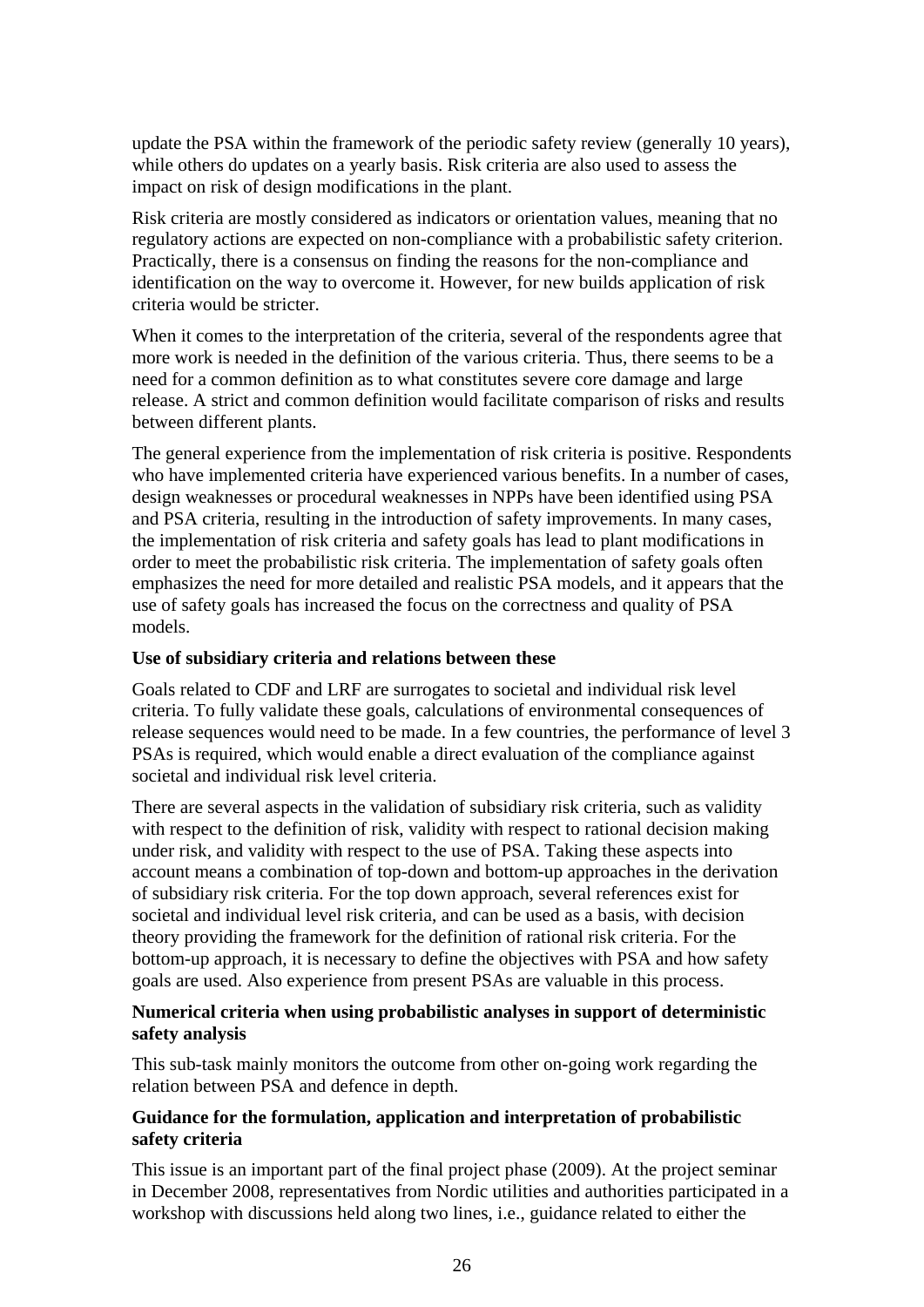<span id="page-31-0"></span>definition or to the application and interpretation safety goals or criteria. Valuable input was received, and will be used as part of the basis for the guidance document to be developed during the concluding project phase.

## **6.2 Continued work during phase 4**

During phase 4, the international overview (OECD/NEA WGRISK task on safety criteria) will be finalised, and results and conclusions from this project will be considered. In addition, focus will specifically be put on questions related to application and communication. Guidance to the definition of valid subsidiary criteria will be developed, i.e., lower level criteria that are indirectly related to the societal and individual risk criteria but that are directly applicable with present PSAs. Finally, some additional aspects related to the issue of consistency over time in the usage of safety goals will be explored.

Each of these sub-activities is shortly described below.

#### **Participation in the finalization of the OECD/NEA WGRISK task on use of probabilistic criteria**

This sub-activity consists in participating and contributing to the OECD/NEA WGRISK task on use of probabilistic criteria. The project was initiated in connection with the OECD/NEA WGRISK meeting in April 2007. A task group was formed, including representatives from about 10 countries, and a questionnaire was designed, partly based on the questionnaire used in the first phase of the NKS project.

The current status is that responses to the questionnaire have are being received and analysed and the preparation of the task report is in progress. There will be a task group meeting in early 2009 for the finalisation of the report which will be presented at the annual meeting of WGRISK in March 2009, and finalised thereafter.

#### **Consistency of in the usage of safety goals (continuation)**

This issue was dealt with in phase 2, but will be addressed once more from a slightly different angle, including consideration of issues related to the quality and scope of a PSA, and the question of whether PSA safety goals can be allowed to vary over time. In addition, it will be attempted to derive some more details from the comparison between three generations of the Forsmark 1 PSA which was initiated during phase 2.

#### **Definition of valid subsidiary criteria**

In the first three phases, issues related to connections between different levels of criteria have been encountered and discussed on a basic level. In this phase, it will be attempted to provide guidance on definition of valid subsidiary criteria especially at the levels of core damage risk (for level 1 PSA) and large release risk (for level 2 PSA). This is based on e.g.:

- Results from WGRISK task, which compiles information from the use of safety criteria on all levels from societal risk to core damage risk.
- On-going investigations in Finland on relations between acceptance criteria for level 2 PSA (large release) and level 3 PSA (off-site consequences).
- Relevant conclusions from on-going SKI projects on the relation between defence in depth and PSA.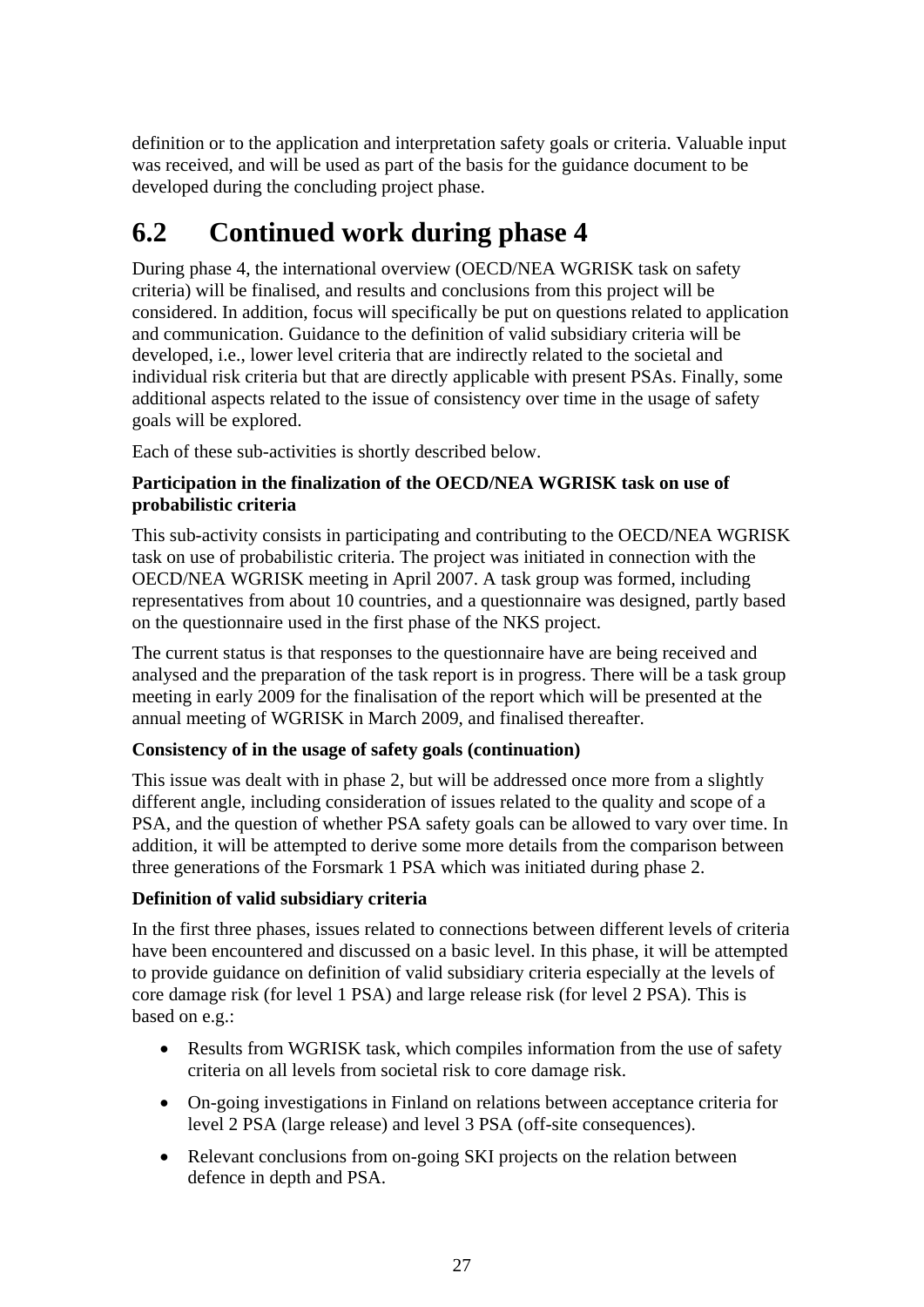• Use of conditional probability criteria (barrier analysis) for judging the acceptability of the safety level for initiators which have major uncertainties in their frequency of occurrence.

#### **Guidance for the application and communication of the probabilistic safety criteria**

This sub-activity aims at summing up, on the basis of the work performed throughout the three project phases, issues to consider when formulating, applying, and interpreting probabilistic safety criteria. This includes questions like:

- Use of safety goals in a strict manner (limiting values) vs. as targets (orientation values).
- Treatment of uncertainties in the application of safety goals.
- Effect of the scope of the safety goal.
- Needs to internationally harmonize probabilistic safety criteria for NPPs.
- Qualification of PSA for the application of probabilistic safety criteria.
- Differences/similarities in the use of safety goals for new and operating NPPs.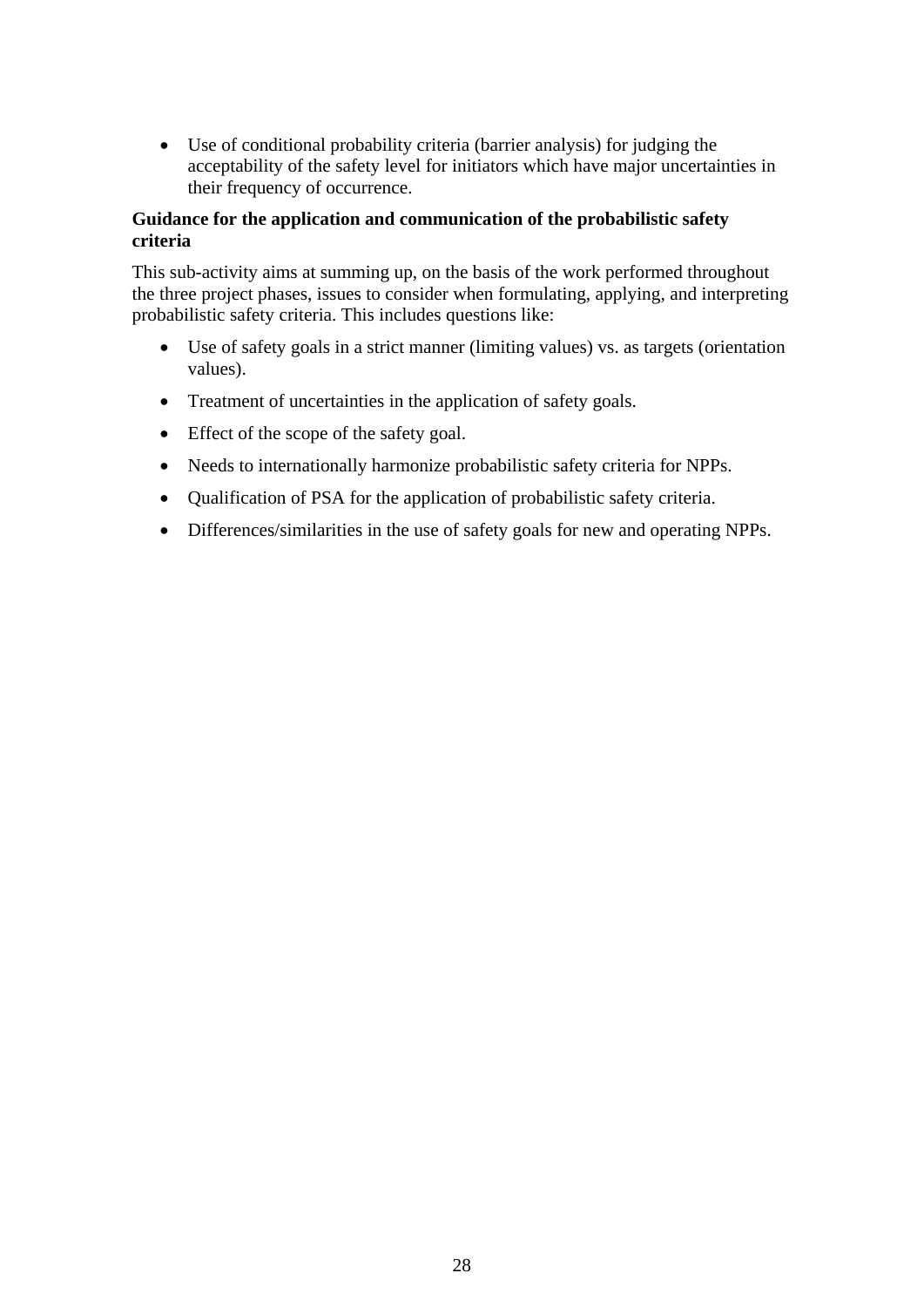## <span id="page-33-0"></span>**7 References**

| BNS I.4.2/2006         | UJD SR; Requirements for Elaboration of Probabilistic Safety Analyses; UJD SR<br>Safety Guide BNS I.4.2/2006; Nuclear Regulatory Authority of the Slovak Republic;<br>2006.                                                                |
|------------------------|--------------------------------------------------------------------------------------------------------------------------------------------------------------------------------------------------------------------------------------------|
| <b>EUR_2002</b>        | EUR; European Utility Requirement for LWR Nuclear Power Plants; EUR European<br>Utility Requirement for LWR Nuclear Power Plants; EUR; 2002                                                                                                |
| <b>HSE_SAP_2006</b>    | HSE; Safety Assessment Principles for Nuclear Facilities; SAPS 2006; HSE; 2006                                                                                                                                                             |
| <b>Hungary 89/2005</b> | Volume 3 of the Nuclear Safety Codes issued by the Hungarian Governmental Decree<br>No. 89/2005                                                                                                                                            |
| <b>IAEA_INES</b>       | IAEA; The International Nuclear Event Scale (INES). User's Manual; The<br>International Nuclear Event Scale (INES) User's Manual. 2001 Edition; IAEA; 2001                                                                                 |
| IAEA_INSAG-10          | IAEA; International Nuclear Safety Advisory Group, INSAG-10 Defence in Depth in<br>Nuclear Safety, IAEA, Vienna, 1996.                                                                                                                     |
| IAEA_INSAG-12          | IAEA; Basic Safety Principles for Nuclear Power Plants. 75-INSAG-3 Rev. 1.<br>INSAG-12; IAEA Safety Series No. 75-INSAG-12. ISBN 92-0-102699-4; IAEA;<br>1999                                                                              |
| IAEA_TM2006            | Yllera, X.; Dusic, M. (editors); Results of Deliberations of the IAEA Technical Meting<br>on Effective Combination of Deterministic and Probabilistic Safety Analysis in Plant<br>Safety Management; Barcelona, Spain September 4-8, 2006. |
| IAEA-INES-2001         | IAEA; The International Nuclear Event Scale (INES). User's Manual; IAEA Report<br>IAEA-INES-2001, Vienna, 2001                                                                                                                             |
| <b>KNSC_2001</b>       | KNSC; Policy on severe accident; Korean Nuclear Safety Commission; 2001.                                                                                                                                                                   |
| <b>NEA_2009</b>        | OECD/NEA WGRISK; Probabilistic risk criteria. Working report of the Task group<br>"Probabilistic risk criteria" of Working Group Risk, OECD/NEA, Paris, March 2009<br>(draft).                                                             |
| NKS_Semin_2009         | Holmberg, J.-E.; Knochenhauer, M.; Probabilistic Safety Goals for Nuclear Power<br>Plants; NKS-R and NKS-B Joint Summary Seminar; Stockholm March 26-27, 2009.                                                                             |
| <b>NKS-153</b>         | Holmberg, J.-E., Knochenhauer, M.; Probabilistic Safety Goals; Phase 1 - Status and<br>Experiences in Sweden and Finland; Nordic Nuclear Safety Research Report NKS-<br>153, 2006 (issued in parallel as SSM research report SKI 2007-06). |
| <b>NKS-172</b>         | Holmberg, J.-E., Björkman, K., Rossi, J., Knochenhauer, M., He, X., Persson, A.,<br>Gustavsson H., Probabilistic Safety Goals. Phase 2 Status Report. NKS-172, Nordic<br>nuclear safety research (NKS), Roskilde, 2008.                    |
| <b>NSC_2006</b>        | NSC; Performance Goals for Light Water Nuclear Power Reactor Facilities (in<br>Japanese); Nuclear Safety Commission (Japan); March 2006.                                                                                                   |
| NUREG/BR-0308          | U.S. NRC; Effective Risk Communication, The Nuclear Regulatory Commission's<br>Guideline for External Risk Communication; U.S.NRC; NUREG/BR-0308; January<br>2004                                                                          |
| PSA_CM_2008            | Holmberg, J.; Knochenhauer, M.; Nordic Project "The Validity of Safety Goals" -<br>Status after Phase 2; Nordic PSA Castle Meeting 2008; Haikko Manor, Porvoo,<br>Finland, June 10-11, 2008.                                               |
| PSAM9-0336             | Hellström, P., Knochenhauer, M., Nyman, R., Öhlin, T., Björe, T; SKI research project<br>on Defence in Depth PSA - Assessing Defence in Depth Levels with PSA Methods;<br>Proceedings of PSAM9 2008, paper 0336; 2008                      |
| PSAM9-0428             | Knochenhauer, M., Holmberg, J.-E., Gustavsson, H.; Consistency of judgment in<br>usage of safety goals Proceedings of PSAM9 2008, paper 0428; 2008                                                                                         |
| PSAM9-0443             | Holmberg, J.-E., Knochenhauer, M, Rossi, J.; Criteria for assessment of results from<br>level 2 PSA; Proceedings of PSAM9 2008, paper 0443; 2008                                                                                           |
| RD-337                 | CNSC; Design of New Nuclear Power Plants; CNSC RD-337; November 2008.                                                                                                                                                                      |
| RESS_80(2003)143       | Saji, G.; A new approach to reactor safety goals in the framework of INES; Reliability<br>Engineering and System Safety 80 (2003) pp 143-161                                                                                               |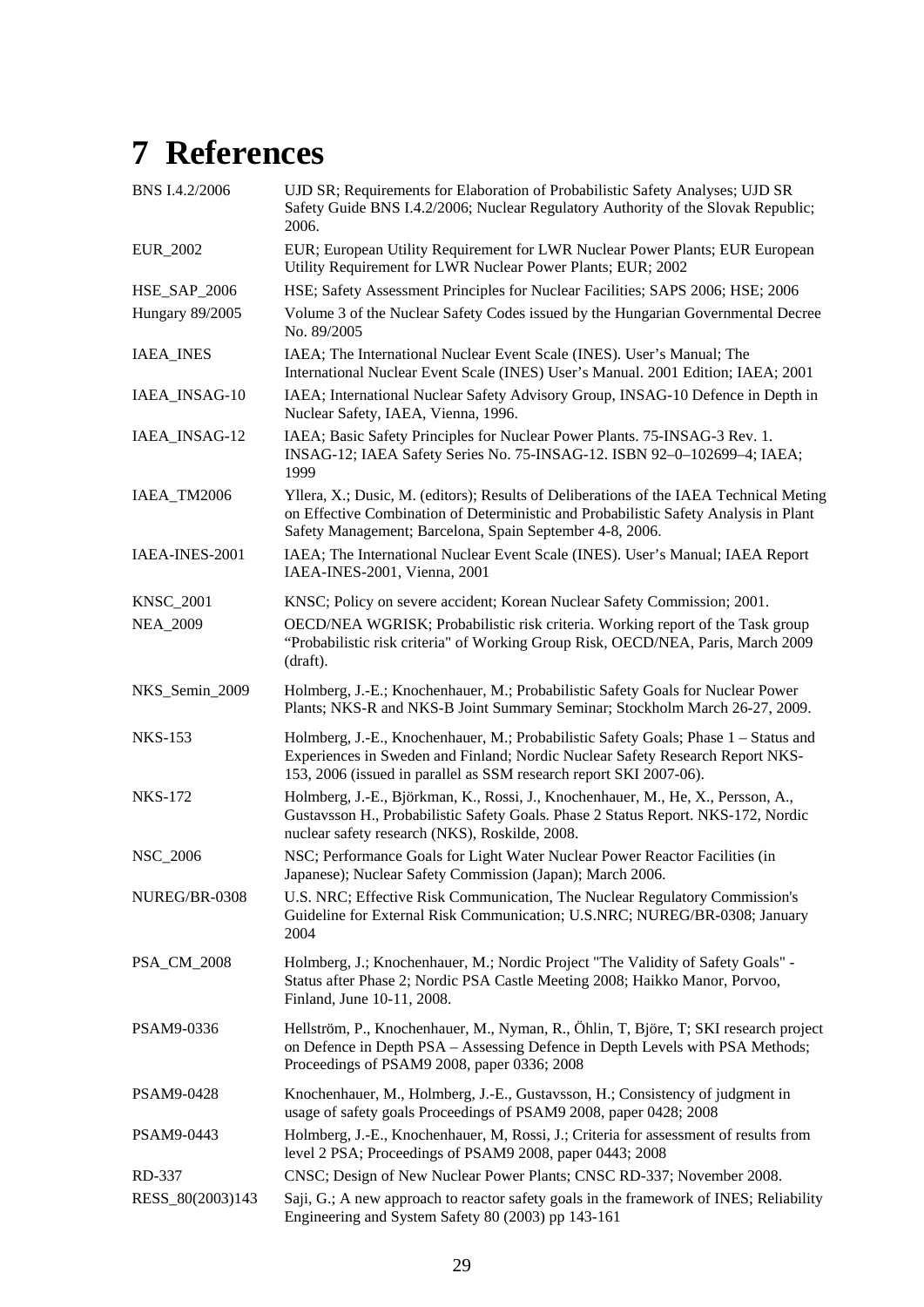| SG_Semin_2008                 | Holmberg, J.; Knochenhauer, M.; Project Seminar NKS Project "The Validity of<br>Safety Goals, phase 3"; December 2, 2007; Relcon Scandpower MoM 32.800.038-P-<br>20081202; Relcon Scandpower; 2008                          |
|-------------------------------|-----------------------------------------------------------------------------------------------------------------------------------------------------------------------------------------------------------------------------|
| SKI 2007:06                   | Holmberg, J.-E., Knochenhauer, M.; Probabilistic Safety Goals. Phase 1 — Status and<br>Experiences in Sweden and Finland. SKI Report 2007:06, Statens kärnkraftinspektion<br>(SKI), Stockholm, 2007.                        |
| SKI 2008:03                   | Holmberg, J.-E., Nirmark, J.; Risk-informed assessment of defence in depth, LOCA<br>example. Phase 1: Mapping of conditions and definition of quantitative measures for<br>the defence in depth levels. SKI Report 2008:33. |
| <b>SKI_SSI_1985</b>           | SKI / SSI; Utsläppsbegränsande åtgärder vid svåra härdhaverier; SKI ref 7.1.24<br>1082/85; SKI / SSI; 1985                                                                                                                  |
| <b>SSMFS 2008:1</b>           | SSM; Regulation Concerning Safety in Nuclear Facilities; Swedish Radiation<br>Protection Authority (SSM); SSMFS 2008:1, 2008                                                                                                |
| STUK_YVL-1.0                  | STUK; Safety criteria for design of nuclear power plants; YVL Guide 1.0; STUK                                                                                                                                               |
| STUK_YVL-2.8                  | STUK; Probabilistic safety analysis in safety management of nuclear power plants;<br>Guide YVL-2.8. ISBN 951-712-786-3; STUK; 2003                                                                                          |
| <b>USNRC SECY-01-</b><br>0009 | USNRC; Modified Reactor Safety Goal Policy Statement; USNRC SECY-01-0009;<br><b>USNRC</b> ; 2001                                                                                                                            |
| VnP 395/1991                  | The Council of State, Finland; Decision of the Council of State on the general<br>regulations for the safety of nuclear power plants; Finnish Government Resolution<br>(395/1991); The Council of State, Finland; 1991      |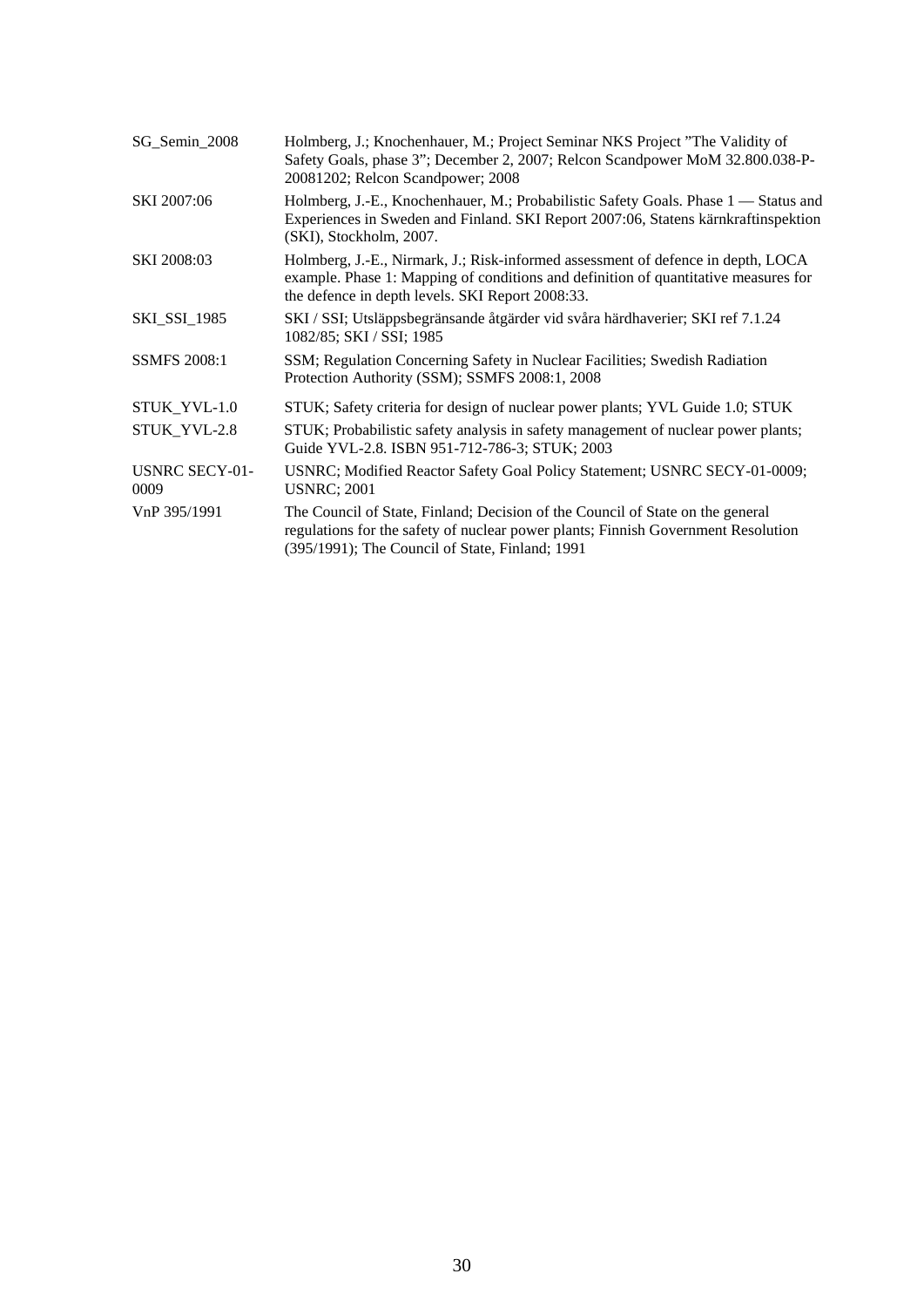## **Attachment 1. Safety goals and PSA risk criteria defined by nuclear safety authorities**

<span id="page-35-0"></span>

| <b>Country</b>              | <b>Safety goals</b>                                                                                                                                                                                                                                                                                                                                                     | PSA risk criteria                                                                                                                                  |
|-----------------------------|-------------------------------------------------------------------------------------------------------------------------------------------------------------------------------------------------------------------------------------------------------------------------------------------------------------------------------------------------------------------------|----------------------------------------------------------------------------------------------------------------------------------------------------|
| Canada                      | (i) Prevent unreasonable risk, to the environment and to the health and safety of persons, associated with that                                                                                                                                                                                                                                                         | i) Small Release Frequency,                                                                                                                        |
| Canadian Nuclear            | development, production, possession or use,                                                                                                                                                                                                                                                                                                                             | The sum of frequencies of all event sequences that can lead to release                                                                             |
| Safety                      | (ii) Prevent unreasonable risk to national security associated with that development, production, possession or use,                                                                                                                                                                                                                                                    | to the environment of more than $10^{15}$ Bq of I-131 should not exceed                                                                            |
| Commission                  | [Nuclear Safety and Control Act]                                                                                                                                                                                                                                                                                                                                        | 1E-5 per plant year.<br>ii) Large Release Frequency                                                                                                |
|                             |                                                                                                                                                                                                                                                                                                                                                                         |                                                                                                                                                    |
|                             | i) Individual members of the public shall be provided a level of protection from the consequences of nuclear power                                                                                                                                                                                                                                                      | The sum of frequencies of all event sequences that can lead to release<br>to the environment of more than $10^{14}$ Bq of Cs-137 should not exceed |
|                             | plant operation such that there is no significant additional risk to the life and health of individuals, and<br>ii) Societal risks to life and health from nuclear power plant operation shall be comparable to or less than the risks of<br>generating electricity by viable competing technologies, and should not be a significant addition to other societal risks. | 1E-6 per plant year.                                                                                                                               |
|                             |                                                                                                                                                                                                                                                                                                                                                                         | iii) Core Damage Frequency                                                                                                                         |
|                             | [Regulatory Document RD-337]                                                                                                                                                                                                                                                                                                                                            | The sum of frequencies of all sequences that can lead to significant                                                                               |
|                             |                                                                                                                                                                                                                                                                                                                                                                         | core degradation should not exceed 1E-5 per plant year.                                                                                            |
|                             |                                                                                                                                                                                                                                                                                                                                                                         | [Regulatory Document RD-337]                                                                                                                       |
| <b>Finland</b>              | The general objective is to ensure nuclear power plant safety so that nuclear power plant operation does not cause                                                                                                                                                                                                                                                      | The following numerical design objectives cover the whole nuclear                                                                                  |
| Radiation and               | radiation hazards which could endanger safety of workers or population in the vicinity or could otherwise harm the<br>environment or property.                                                                                                                                                                                                                          | power plant:                                                                                                                                       |
| Nuclear Safety<br>Authority |                                                                                                                                                                                                                                                                                                                                                                         | - The mean value of the probability of core damage is less than 1E-5/a.                                                                            |
|                             | The limit for the dose commitment of the individual of the population, arising from normal operation of a nuclear<br>power plant in any period of one year, is 0.1 mSv. Based on this limit, release limits for radioactive materials during                                                                                                                            | - The mean value of the probability of a release exceeding the target<br>value defined in section 12 of the Government Resolution (359/1991)       |
|                             | the normal operation of a nuclear power plant are to be defined.                                                                                                                                                                                                                                                                                                        | must be smaller than $5E-7/a$ .                                                                                                                    |
|                             | The limit for the dose of the individual of the population, arising, as the result of an anticipated operational transient,                                                                                                                                                                                                                                             | Should substantial risk factors not recognised earlier appear during                                                                               |
|                             | from external radiation in the period of one year and the simultaneous radioactive materials intake, is 0.1 mSv.                                                                                                                                                                                                                                                        | operation, the licensee shall upgrade the safety of the plant.                                                                                     |
|                             | The limit for the dose of the individual of the population, arising, as the result of a postulated accident, from external<br>radiation in the period of one year and the simultaneous radioactive materials intake, is 5 mSv.                                                                                                                                          | In conjunction with the design of safety upgrades the licensee shall<br>demonstrate that the safety of the plant assessed after the upgrades is    |
|                             | The limit for the release of radioactive materials arising from a severe accident is a release which causes neither acute                                                                                                                                                                                                                                               | substantially at the same level or better than the objectives presupposed                                                                          |
|                             | harmful health effects to the population in the vicinity of the nuclear power plant nor any long-term restrictions on the                                                                                                                                                                                                                                               | for the design phase.                                                                                                                              |
|                             | use of extensive areas of land and water. For satisfying the requirement applied to long-term effects, the limit for an<br>atmospheric release of cesium-137 is 100 TBq. The combined fall-out consisting of nuclides other than cesium-                                                                                                                                | [Guide YVL 2.8, Ch. 2.1]                                                                                                                           |
|                             | isotopes shall not cause, in the long term, starting three months from the accident, a hazard greater than would arise                                                                                                                                                                                                                                                  |                                                                                                                                                    |
|                             | from a cesium release corresponding to the above-mentioned limit. The possibility that, as the result of a severe                                                                                                                                                                                                                                                       |                                                                                                                                                    |
|                             | accident, the above mentioned requirement is not met, shall be extremely small.                                                                                                                                                                                                                                                                                         |                                                                                                                                                    |
|                             | [Decision of the Council of State (395/1991)]                                                                                                                                                                                                                                                                                                                           |                                                                                                                                                    |
|                             | The safety level of a nuclear power plant shall be raised as high as practicable to achieve the objectives presented in<br>section 6 of the Nuclear Energy Act and in section 3 of the Council of State Decision (395/1991). The more severe an                                                                                                                         |                                                                                                                                                    |
|                             | accident's consequences to man, the environment and property could be, the smaller the likelihood of its occurrence                                                                                                                                                                                                                                                     |                                                                                                                                                    |
|                             | shall be.                                                                                                                                                                                                                                                                                                                                                               |                                                                                                                                                    |
|                             | [Guide YVL 1.0, Ch. 3]                                                                                                                                                                                                                                                                                                                                                  |                                                                                                                                                    |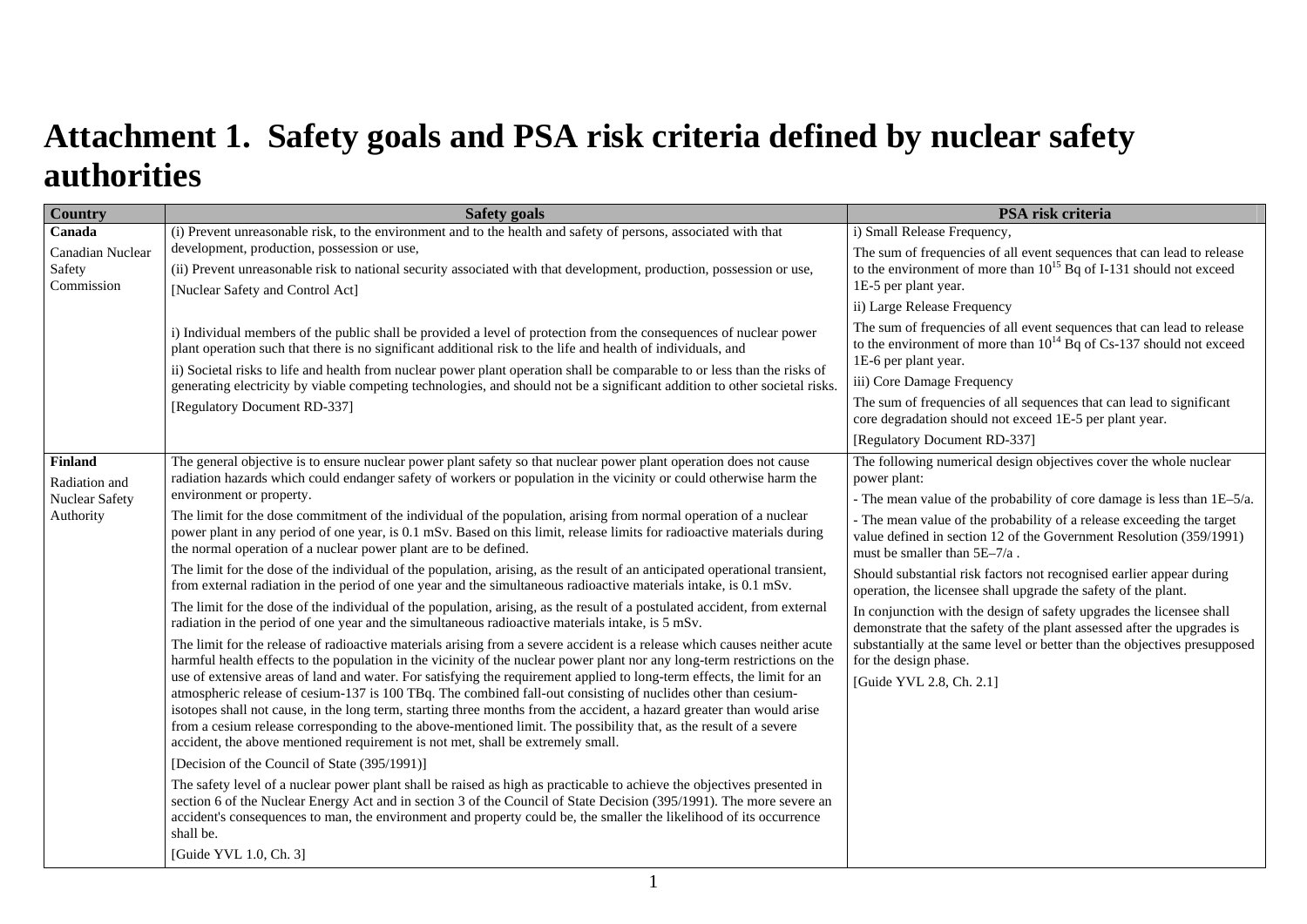| Country                                                | <b>Safety goals</b>                                                                                                                                                                                                                                                                                                                                                                                                                                                                                                                         | PSA risk criteria                                                                                                                                                                                                                                                                                                                                                   |
|--------------------------------------------------------|---------------------------------------------------------------------------------------------------------------------------------------------------------------------------------------------------------------------------------------------------------------------------------------------------------------------------------------------------------------------------------------------------------------------------------------------------------------------------------------------------------------------------------------------|---------------------------------------------------------------------------------------------------------------------------------------------------------------------------------------------------------------------------------------------------------------------------------------------------------------------------------------------------------------------|
| Hungary<br>Hungarian Atomic<br><b>Energy Authority</b> | It is a general nuclear safety objective that the protection of individuals and groups of the population as well as that of<br>the environment has to be in place against the dangers of ionising radiation. This has to be ensured by effective<br>protection and its appropriate level maintenance within the nuclear power plant.<br>[Vol. 3 of the Nuclear Safety Codes issued by the Hungarian Governmental Decree No. 89/2005 in paragraph 2.002]                                                                                     | During the probabilistic safety assessment of the nuclear power plant<br>design it has to be an objective that the core damage frequency coming<br>from the level 1 PSA taking into account all anticipated initiating<br>events and design malfunction, as an annual average should not be<br>higher than 1E-5 per year, and in any planned operating condition of |
|                                                        | It is a radiation protection objective that the exposure of the operating personnel and the population during the<br>operation of the nuclear power plant has to be kept under the prescribed limit, and at the reasonably achievable lowest<br>level. This has to be ensured in cases of exposure during design malfunctions (Anticipated Operational Occurrence<br>and Design Basis Accidents) and the exposure has to be reduced to a reasonably possible extent during severe<br>operational accidents (Beyond Design Basis Accidents). | the nuclear power plant, within the lifecycle of the operations the core<br>damage frequency should not exceed the 5E-4 per year average value.<br>[Volume 3 of the Nuclear Safety Codes in paragraph 3.072]                                                                                                                                                        |
|                                                        | [Vol. 3 of the Nuclear Safety Codes issued by the Hungarian Governmental Decree No. 89/2005 in paragraph 2.003]                                                                                                                                                                                                                                                                                                                                                                                                                             |                                                                                                                                                                                                                                                                                                                                                                     |
|                                                        | It is a technical safety objective that operational incidents have to be prevented to a reasonable extent, the possible<br>consequences considered in the design phase of the facility as anticipated initiating event have to be within the<br>prescribed limit and that the probability of accidents has to be reasonably low.                                                                                                                                                                                                            |                                                                                                                                                                                                                                                                                                                                                                     |
|                                                        | [Vol. 3 of the Nuclear Safety Codes issued by the Hungarian Governmental Decree No. 89/2005 in paragraph 2.004]                                                                                                                                                                                                                                                                                                                                                                                                                             |                                                                                                                                                                                                                                                                                                                                                                     |
| <b>Japan</b><br>The Japanese<br>Nuclear Safety         | The likelihood of occurrence of health detriment to the pubic due to emission of radiation or release of radioactive<br>materials from activities for nuclear energy utilization should be controlled to such a level that members of the public<br>bear no significant additional risk to their daily life.                                                                                                                                                                                                                                | Core Damage Frequency (CDF): approximately 1E-4 per reactor year<br>Containment Failure Frequency (CFF): approximately 1E-5 per reactor<br>year                                                                                                                                                                                                                     |
| Commission                                             | The average risk of early fatality for members of the public in the vicinity of the site boundary of a nuclear facility due<br>to radiation exposure from nuclear accidents should not exceed approximately one in 1000000 a year.                                                                                                                                                                                                                                                                                                          | Both of the two goals are required to be met at the same time for all<br>events including internal and external initiating events.                                                                                                                                                                                                                                  |
|                                                        | The average risk of cancer fatality for members of the public within a certain distance from a nuclear facility due to<br>radiation exposure from nuclear accidents should not exceed approximately one in 1000000 a year.                                                                                                                                                                                                                                                                                                                  | $[NSC_2006]$                                                                                                                                                                                                                                                                                                                                                        |
|                                                        | $[NSC_2006]$                                                                                                                                                                                                                                                                                                                                                                                                                                                                                                                                |                                                                                                                                                                                                                                                                                                                                                                     |
| Korea<br>The Korean                                    | The main objectives of the policy on severe accident are to assure that the possibility of a severe accident occurrence<br>is extremely low and its risk to the public is sufficiently reduced.                                                                                                                                                                                                                                                                                                                                             | The performance goals (Core Damage Frequency, Large Containment<br>Release Frequency) should be established in near future, and so far the<br>official Probabilistic Risk Criteria does not exist in Korea.                                                                                                                                                         |
| <b>Nuclear Safety</b><br>Commission                    | The prompt fatality risk resulting from the accidents to an average individual in the vicinity of a NPP should not<br>exceed one-tenth of one percent of the sum of those risks resulting from other accidents which members of the                                                                                                                                                                                                                                                                                                         | Tentative criteria are:                                                                                                                                                                                                                                                                                                                                             |
|                                                        | population might generally be encountered.                                                                                                                                                                                                                                                                                                                                                                                                                                                                                                  | - CDF for existing plants and life extension : less than 1E-4 per reactor                                                                                                                                                                                                                                                                                           |
|                                                        | The cancer fatality risk resulting from nuclear power plant operation to the population in the area near a NPP should                                                                                                                                                                                                                                                                                                                                                                                                                       | year                                                                                                                                                                                                                                                                                                                                                                |
|                                                        | not exceed one-tenth of one percent of the sum of cancer fatality risks resulting from all other causes.                                                                                                                                                                                                                                                                                                                                                                                                                                    | - CDF for new plants : less than 1E-5 per reactor year                                                                                                                                                                                                                                                                                                              |
|                                                        | [KNSC_2001]                                                                                                                                                                                                                                                                                                                                                                                                                                                                                                                                 | - LERF for existing plants and life extension, : less than 1E-5 per<br>reactor year                                                                                                                                                                                                                                                                                 |
|                                                        |                                                                                                                                                                                                                                                                                                                                                                                                                                                                                                                                             | - LERF for new plants : less than 1E-6 per reactor year                                                                                                                                                                                                                                                                                                             |
| Slovakia<br>Nuclear                                    | Protect the public and the environment from unreasonable risk.                                                                                                                                                                                                                                                                                                                                                                                                                                                                              | For existing plants. Criteria for the new plant are lower by one order of<br>magnitude                                                                                                                                                                                                                                                                              |
| Regulatory<br>Authority of the<br>Slovak Republic      |                                                                                                                                                                                                                                                                                                                                                                                                                                                                                                                                             | Large early release: Significant, or large release is defined through the<br>release of Cs -137. Early release is the release of fission products<br>before applying the offside protective measures.                                                                                                                                                               |
|                                                        |                                                                                                                                                                                                                                                                                                                                                                                                                                                                                                                                             | Target $f < 1E-5$ per year<br>[BNS I.4.2/2006]                                                                                                                                                                                                                                                                                                                      |
|                                                        |                                                                                                                                                                                                                                                                                                                                                                                                                                                                                                                                             |                                                                                                                                                                                                                                                                                                                                                                     |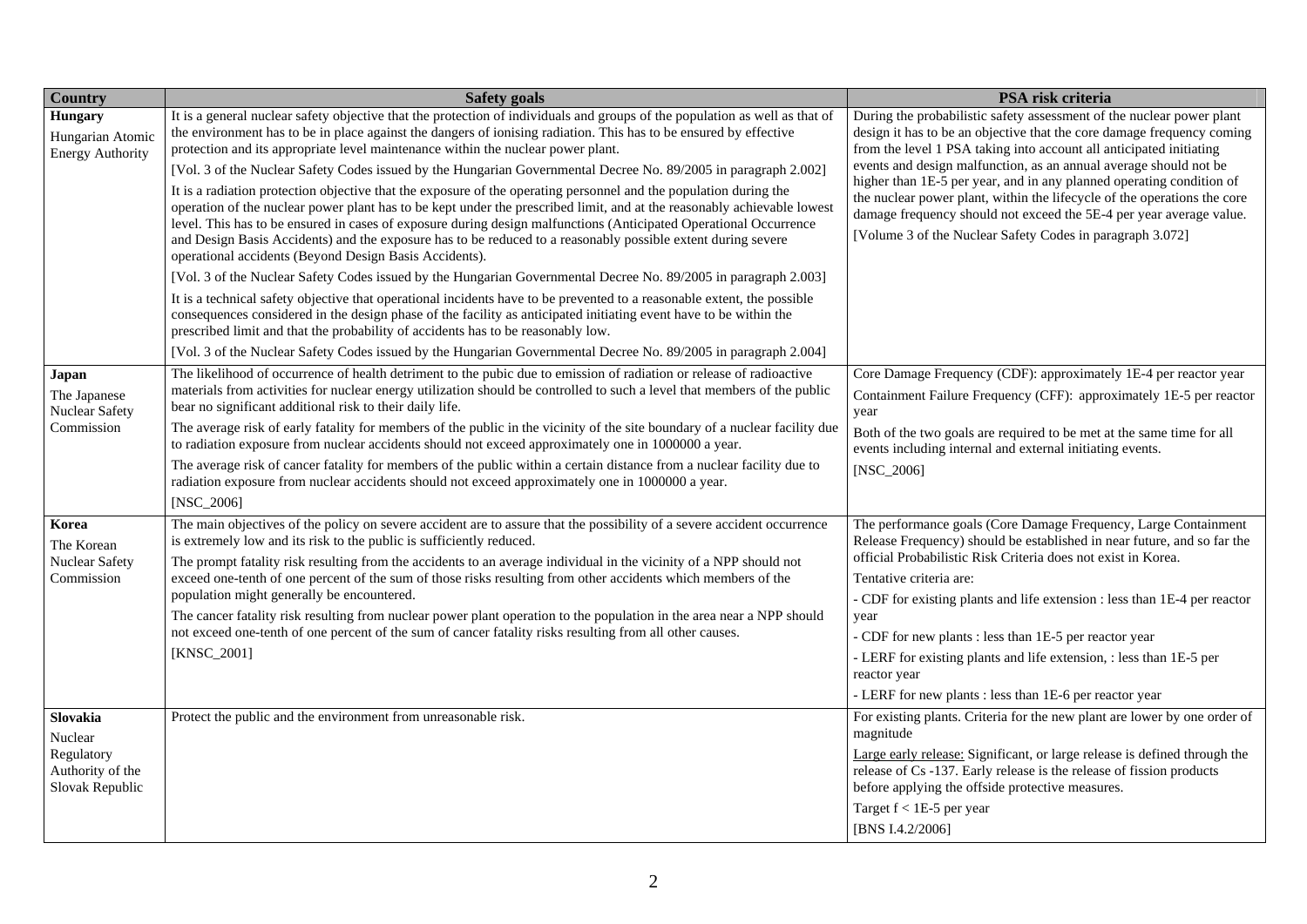| Country                   | <b>Safety goals</b>                                                                                                                                                                                                                                                                                                                                                                                     | PSA risk criteria                                                                                                                                                                                                                                                                                                                                                               |  |
|---------------------------|---------------------------------------------------------------------------------------------------------------------------------------------------------------------------------------------------------------------------------------------------------------------------------------------------------------------------------------------------------------------------------------------------------|---------------------------------------------------------------------------------------------------------------------------------------------------------------------------------------------------------------------------------------------------------------------------------------------------------------------------------------------------------------------------------|--|
| Sweden                    | The focus of the SKI is on avoidance of radiological accidents, i.e., safety goals are directed towards protection of the                                                                                                                                                                                                                                                                               | "Extremely unlikely" interpreted as 1E-5 per year                                                                                                                                                                                                                                                                                                                               |  |
| SSM (previous<br>SKI)     | public rather than towards avoidance of core damage.                                                                                                                                                                                                                                                                                                                                                    | Release of more than 0,1 % of the inventory of the caesium isotopes                                                                                                                                                                                                                                                                                                             |  |
|                           | Long-term ground contamination of large areas shall be avoided. This is judged to be fulfilled if the radioactive<br>release after a severe accident is limited to below 0,1 % of the inventory of the caesium isotopes Cs-134 and Cs-137 in<br>a core of 1800 MW, excluding noble gases.                                                                                                               | Cs-134 and Cs-137 in a core of 1800 MWt shall be "extremely<br>unlikely" (Interpreted as $<$ 1E-7 per year).<br>[SKI_SSI_1985]                                                                                                                                                                                                                                                  |  |
|                           | There shall be no short-term fatalities in acute radiation syndrome. This is judged to be fulfilled if the radioactive<br>release after a severe accident is limited to below 1 % of the inventory of a core of 1800 MW, excluding noble gases.                                                                                                                                                         |                                                                                                                                                                                                                                                                                                                                                                                 |  |
|                           | The radioactive release after a severe accident is limited to below 0,1 % of the inventory of the cesium isotopes Cs-<br>134 and Cs-137 in a core of 1800 MW, excluding noble gases.                                                                                                                                                                                                                    |                                                                                                                                                                                                                                                                                                                                                                                 |  |
|                           | The radioactive release after a severe accident is limited to below 1 % of the inventory of a core of 1800 MW,<br>excluding noble gases.                                                                                                                                                                                                                                                                |                                                                                                                                                                                                                                                                                                                                                                                 |  |
|                           | Release of more than 0,1 % of the inventory of Cs-134 and Cs-137 in a core of 1800 MWt shall be "extremely<br>unlikely" (Interpreted as $<$ 1E-7 per year).                                                                                                                                                                                                                                             |                                                                                                                                                                                                                                                                                                                                                                                 |  |
|                           | The containment shall remain intact for 10-15 hours after a core melt. This requirement implies that the core that<br>mitigating measures protecting the containment from over-pressurisation and by-pass shall be designed in a way that<br>practically eliminates the possibility of early releases.                                                                                                  |                                                                                                                                                                                                                                                                                                                                                                                 |  |
|                           | A number of acceptance criteria for the mitigating systems after a severe accident are defined: Events with extremely<br>low probabilities (extremt låga sannolikheter) can be neglected. It is accepted that the filtered venting system cannot<br>handle a reactor vessel rupture.                                                                                                                    |                                                                                                                                                                                                                                                                                                                                                                                 |  |
|                           | [SKI_SSI_1985]                                                                                                                                                                                                                                                                                                                                                                                          |                                                                                                                                                                                                                                                                                                                                                                                 |  |
| Switzerland<br><b>HSK</b> | General qualitative requirements on the safety level are expressed by the term safety and not by risk. Risk is<br>considered only as one element of the safety. An overall qualitative safety requirement is that in the utilisation of<br>nuclear energy, human beings and the environment must be protected against harm due to ionising radiation.                                                   | The legal basis for the implementation of PSA in the regulatory safety<br>oversight process is defined in the nuclear energy law and an<br>accompanying nuclear energy ordinance in Switzerland. The ordinance<br>stipulates that for the construction permit of a new nuclear power plant,                                                                                     |  |
|                           | The nuclear energy law requires that sufficient preventive and mitigative measures shall be considered in order to<br>ensure the safety of nuclear power plants in Switzerland. In order to demonstrate that sufficient measures have been<br>taken, the accidents are categorized according to their frequencies. Dose limits are defined for accidents with<br>frequencies larger than 1E-6 per year. | the applicant is required to demonstrate that the core damage frequency<br>is below 1E-5 per year. This risk criterion is also expected to be<br>fulfilled by the existing plants, to the extent that is reasonably<br>achievable. Risk criteria for assessment of operational events and<br>determination of safety significance of active components are under<br>discussion. |  |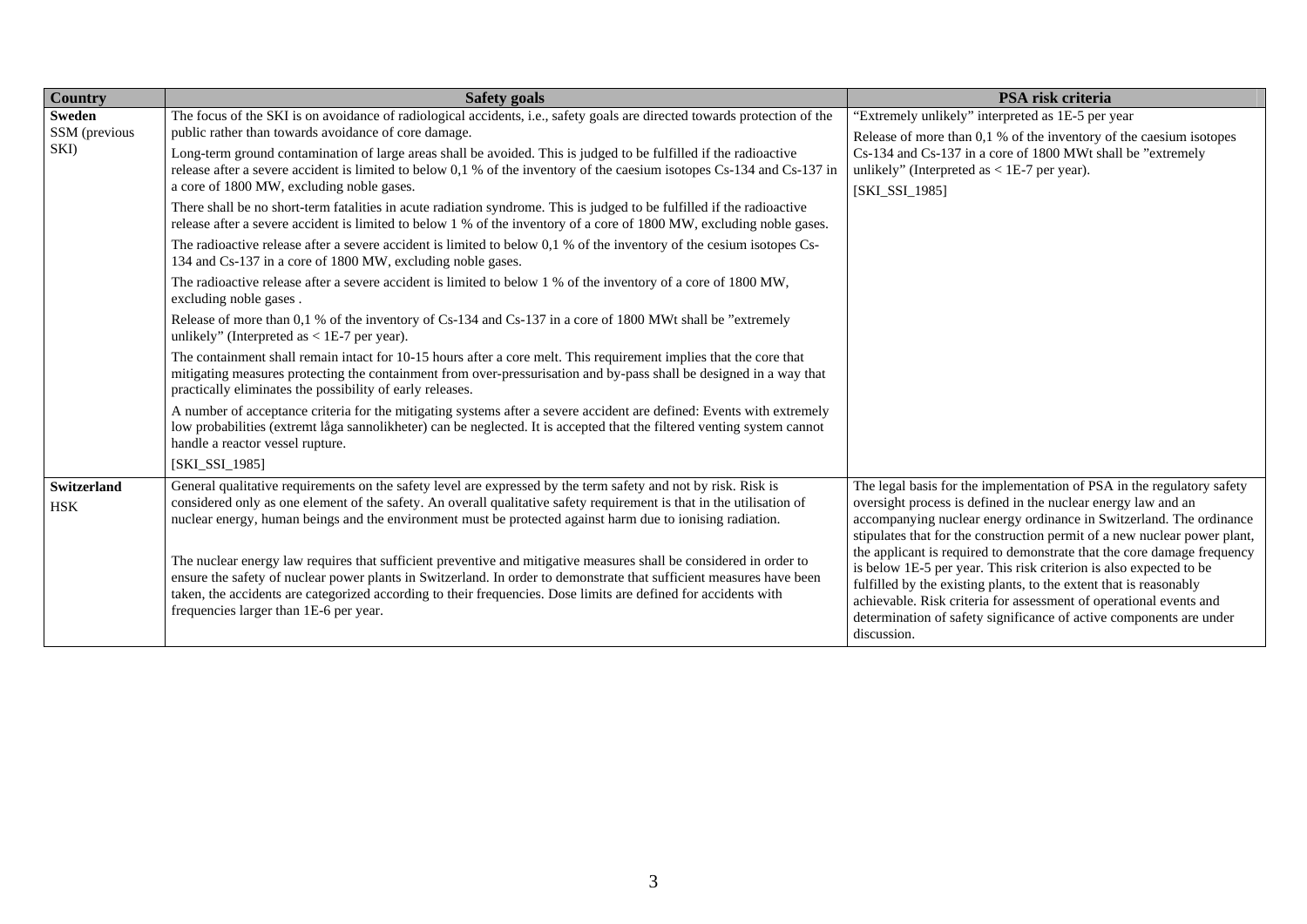| <b>Country</b>         | PSA risk criteria<br><b>Safety goals</b>                                                                                                                                                                                                                                                                                           |                                                                                                                                                                                                                                                                                 |  |  |  |
|------------------------|------------------------------------------------------------------------------------------------------------------------------------------------------------------------------------------------------------------------------------------------------------------------------------------------------------------------------------|---------------------------------------------------------------------------------------------------------------------------------------------------------------------------------------------------------------------------------------------------------------------------------|--|--|--|
| $\overline{\text{UK}}$ | Protection must be optimized to provide the highest level of safety that is reasonably practicable.                                                                                                                                                                                                                                | Target 5: Individual risk of death from on-site accidents - any person                                                                                                                                                                                                          |  |  |  |
| HMI                    | Limitation on risks to individuals: "Measures for controlling radiation risks must ensure that no individual bears an                                                                                                                                                                                                              | on the site, and                                                                                                                                                                                                                                                                |  |  |  |
|                        | unacceptable risk of harm"                                                                                                                                                                                                                                                                                                         | Target 7: Individual risk to people off the site from accidents                                                                                                                                                                                                                 |  |  |  |
|                        | Prevention of accidents: "All reasonably practicable steps must be taken to prevent and mitigate nuclear or radiation<br>accidents"                                                                                                                                                                                                | - Limit 1E-4 per year<br>- Objective 1E-6 per year                                                                                                                                                                                                                              |  |  |  |
|                        | Protection of present and future generations: "People, present and future, must be protected against radiation risks"<br>HSE's SAPs (2006 Edition) (paragraph 42)                                                                                                                                                                  | Target 6: Frequency dose targets for any single accident – any person<br>on the site, and                                                                                                                                                                                       |  |  |  |
|                        |                                                                                                                                                                                                                                                                                                                                    | Target 8: Frequency dose targets for accidents on an individual facility<br>- any person off the site                                                                                                                                                                           |  |  |  |
|                        |                                                                                                                                                                                                                                                                                                                                    | Limit Objective<br>On site, $mSv$ Off-site, $mSv$                                                                                                                                                                                                                               |  |  |  |
|                        |                                                                                                                                                                                                                                                                                                                                    | $1E-2$<br>$2 - 20$<br>$0,1-1$<br>$1E-1$                                                                                                                                                                                                                                         |  |  |  |
|                        |                                                                                                                                                                                                                                                                                                                                    | $1E-4$<br>$20 - 200$<br>$1 - 10$<br>$1E-2$                                                                                                                                                                                                                                      |  |  |  |
|                        |                                                                                                                                                                                                                                                                                                                                    | $1E-5$<br>$200 - 2000$<br>$10 - 100$<br>$1E-3$                                                                                                                                                                                                                                  |  |  |  |
|                        |                                                                                                                                                                                                                                                                                                                                    | >100<br>>2000<br>$1E-4$<br>$1E-6$                                                                                                                                                                                                                                               |  |  |  |
|                        |                                                                                                                                                                                                                                                                                                                                    | Target 9: Total risk of 100 or more fatalities                                                                                                                                                                                                                                  |  |  |  |
|                        |                                                                                                                                                                                                                                                                                                                                    | - Limit 1E-5 per year                                                                                                                                                                                                                                                           |  |  |  |
|                        |                                                                                                                                                                                                                                                                                                                                    | - Objective 1E-7 per year                                                                                                                                                                                                                                                       |  |  |  |
|                        |                                                                                                                                                                                                                                                                                                                                    | The targets are not mandatory but, rather, they are guides to inspectors                                                                                                                                                                                                        |  |  |  |
|                        |                                                                                                                                                                                                                                                                                                                                    | to indicate where there is the need for consideration of additional safety<br>measures.                                                                                                                                                                                         |  |  |  |
| <b>USA</b>             | Individual members of the public should be provided a level of protection from the consequences of nuclear power                                                                                                                                                                                                                   | NRC, Safety Goal Policy Statement                                                                                                                                                                                                                                               |  |  |  |
| <b>U.S.NRC</b>         | plant operation such that individuals bear no significant additional risk to life and health.                                                                                                                                                                                                                                      | Although not part of the Safety Goals, the NRC established measures                                                                                                                                                                                                             |  |  |  |
|                        | Societal risks to life and health from nuclear power plant operation should be comparable to or less than the risks of<br>generating electricity by viable competing technologies and should not be a significant addition to other societal risks.                                                                                | for core damage frequency (CDF) and large early release frequency<br>(LERF) that are widely used to evaluate the safety of operating nuclear                                                                                                                                    |  |  |  |
|                        | The risk to an average individual in the vicinity of a nuclear power plant of prompt fatalities that might result from<br>reactor accidents should not exceed one-tenth of one percent (0.1%) of the sum of prompt fatality risks resulting from<br>other accidents to which members of the U.S. population are generally exposed. | power plants. The CDF measure is 1E-4 and the LERF measure is 1E-<br>5. Using the vast body of severe accident progression and PRA<br>research that has been performed for current LWRs, it has been<br>calculated that satisfying these measures will almost certainly satisfy |  |  |  |
|                        | The risk to the population in the area near a nuclear power plant of cancer fatalities that might result from nuclear<br>power plant operation should not exceed one-tenth of one percent (0.1%) of the sum of cancer fatality risks resulting<br>from all other causes.                                                           | the Safety Goals.<br>[Appendix D to NUREG-1860]                                                                                                                                                                                                                                 |  |  |  |
|                        | [NRC's Severe Accident Policy Statement, 1986]                                                                                                                                                                                                                                                                                     |                                                                                                                                                                                                                                                                                 |  |  |  |
|                        | [USNRC SECY-01-0009]                                                                                                                                                                                                                                                                                                               |                                                                                                                                                                                                                                                                                 |  |  |  |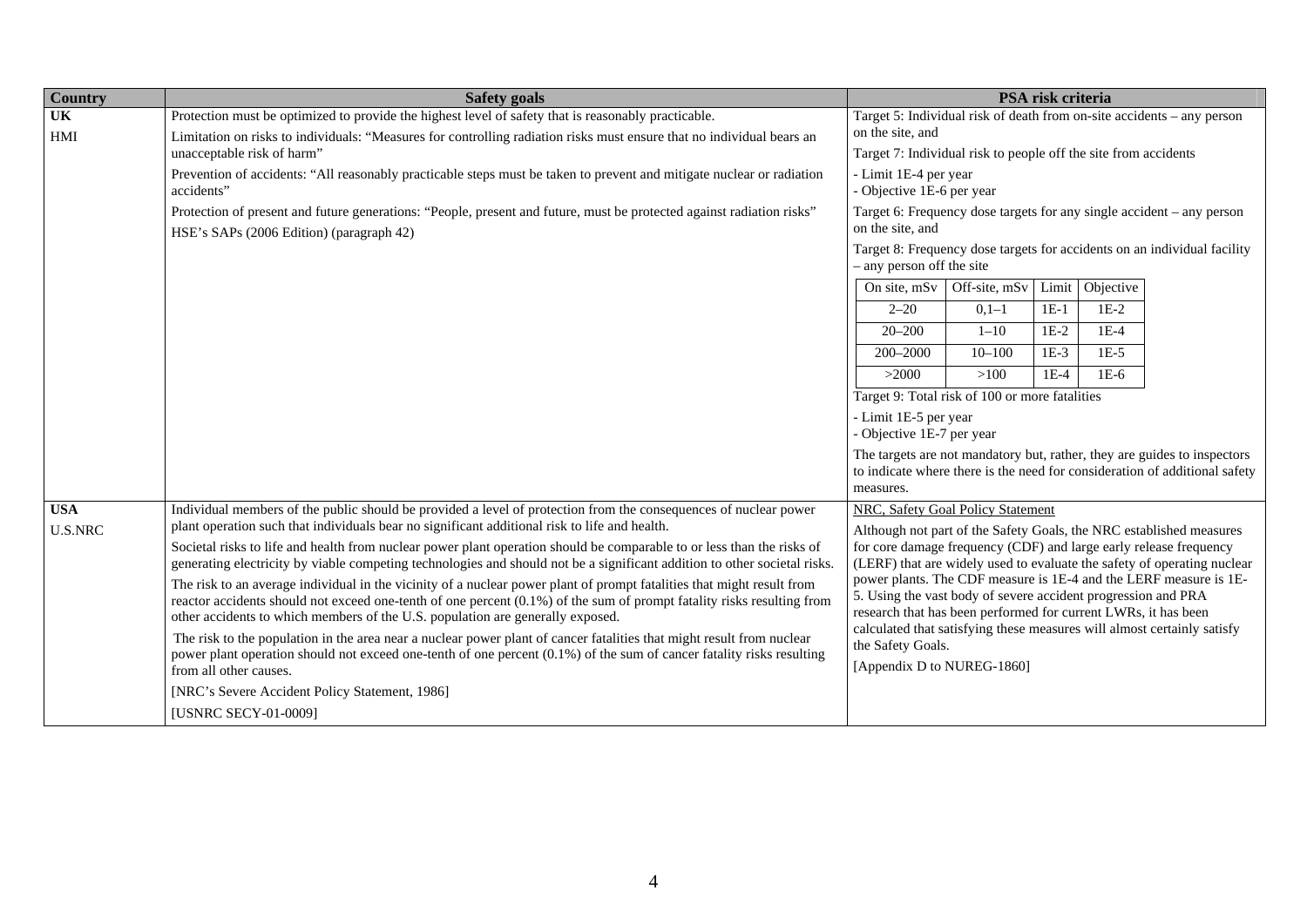| Country                                                 | <b>Safety goals</b>                                                                                                                                                                                                                                                                                                                                                                                                                                                                                                                                                                                                                                                                                                                                                                                                                                                                                    | PSA risk criteria                                                                                                                                                                                                                                                                                                                                                                                                                                                                                                                                                                                                                                                                                                                                                                                                                                                                                                                                                                                                                                                                             |
|---------------------------------------------------------|--------------------------------------------------------------------------------------------------------------------------------------------------------------------------------------------------------------------------------------------------------------------------------------------------------------------------------------------------------------------------------------------------------------------------------------------------------------------------------------------------------------------------------------------------------------------------------------------------------------------------------------------------------------------------------------------------------------------------------------------------------------------------------------------------------------------------------------------------------------------------------------------------------|-----------------------------------------------------------------------------------------------------------------------------------------------------------------------------------------------------------------------------------------------------------------------------------------------------------------------------------------------------------------------------------------------------------------------------------------------------------------------------------------------------------------------------------------------------------------------------------------------------------------------------------------------------------------------------------------------------------------------------------------------------------------------------------------------------------------------------------------------------------------------------------------------------------------------------------------------------------------------------------------------------------------------------------------------------------------------------------------------|
| <b>IAEA</b><br>International<br>Atomic Energy<br>Agency | To protect individuals, society and the environment by establishing and maintaining in nuclear power plants an<br>effective defence against radiological hazard.<br>To ensure in normal operation that radiation exposure within the plant and due to any release of radioactive material<br>from the plant is as low as reasonably achievable, economic and social factors being taken into account, and below<br>prescribed limits, and to ensure mitigation of the extent of radiation exposure due to accidents.<br>To prevent with high confidence accidents in nuclear plants; to ensure that, for all accidents taken into account in the<br>design of the plant, even those of very low probability, radiological consequences, if any, would be minor; and to<br>ensure that the likelihood of severe accidents with serious radiological consequences is extremely small.<br>[IAEA_INSAG-12] | The target for existing nuclear power plants consistent with the<br>technical safety objective is a frequency of occurrence of severe core<br>damage that is below about 10–4 events per plant operating year.<br>Severe accident management and mitigation measures could reduce by<br>a factor of at least ten the probability of large off-site releases requiring<br>short term off-site response. Application of all safety principles and the<br>objectives of para. 25 to future plants could lead to the achievement of<br>an improved goal of not more than 10-5 severe core damage events per<br>plant operating year. Another objective for these future plants is the<br>practical elimination of accident sequences that could lead to large<br>early radioactive releases, whereas severe accidents that could imply<br>late containment failure would be considered in the design process with<br>realistic assumptions and best estimate analyses so that their<br>consequences would necessitate only protective measures limited in<br>area and in time.<br>[IAEA_INSAG-12] |
| <b>EUR</b><br>European Utility<br>Requirements          | The general objective of nuclear safety is to protect individuals, society and the environment by establishing and<br>maintaining an effective defence against radiological hazards.<br>radiological consequences, if any, would be minor.<br>To ensure that in normal operation, radiation exposure within the plant and radiation doses due to any release of<br>radioactive material from the plant are kept As Low As Reasonably Achievable (ALARA) and below prescribed<br>limits.<br>To ensure that, for all accidents addressed in the design of the plant, radiological consequences, if any, would be<br>minor.                                                                                                                                                                                                                                                                               | A Core Damage cumulative frequency of less than 1E-5 per year and,<br>A cumulative frequency of less than 1E-6 per year of exceeding the<br>Criteria for Limiting Impact*,<br>A significantly lower cumulative frequency to get either earlier or<br>much larger releases.<br>These frequency targets shall include shutdown states which have been<br>shown to be a significant contributor in assessments of present reactor<br>designs.<br>* Criteria for limiting impact (CLI): An acceptance criterion, given by<br>a comparison of a linear combination of families of isotope releases,<br>versus a maximum value. Each criterion is associated with a specific<br>kind of limited consequence to the public.<br>[EUR_2002]                                                                                                                                                                                                                                                                                                                                                            |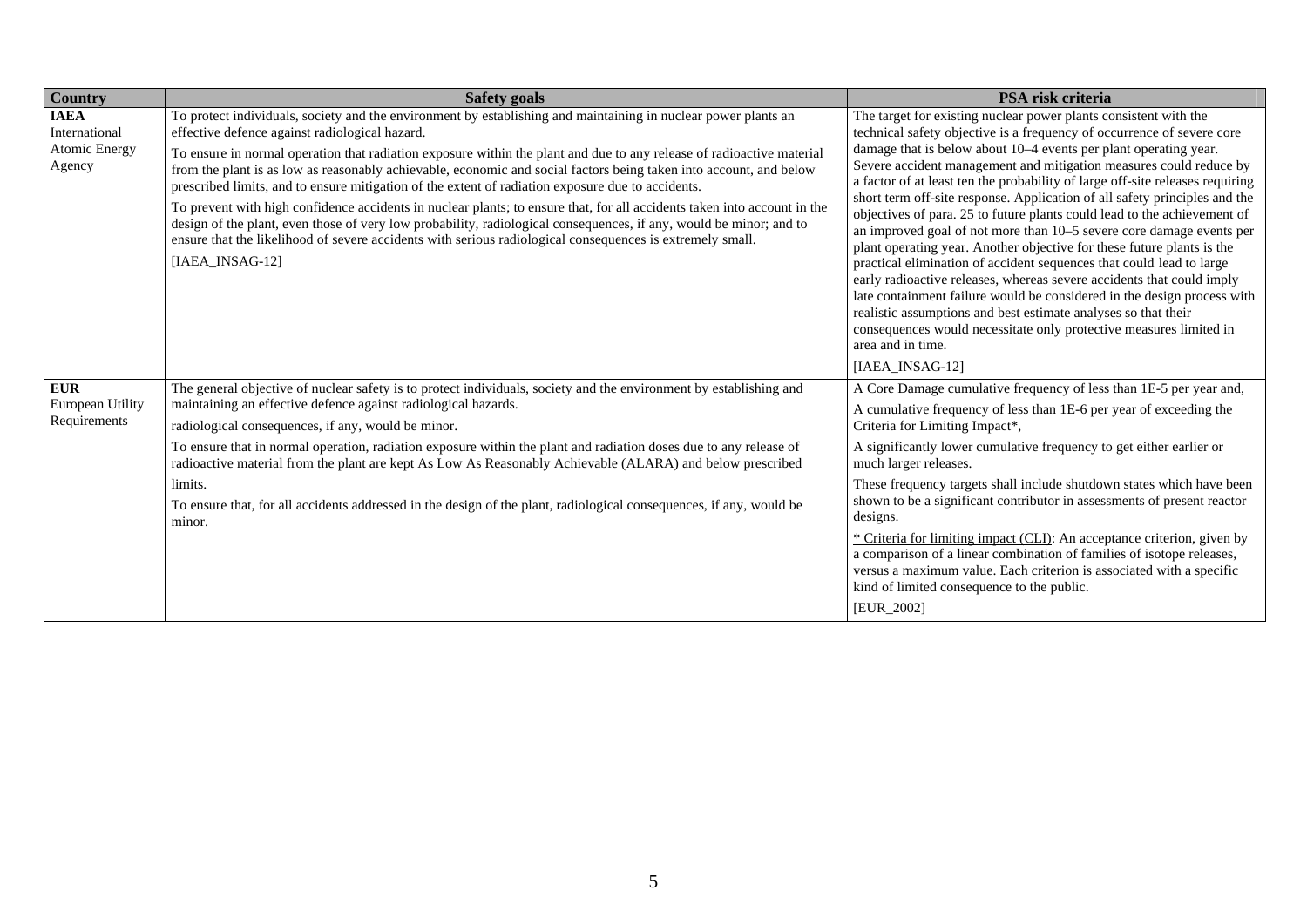## **Attachment 2. Workshop notes – Guidance on definition, interpretation and application of safety goals**

<span id="page-40-0"></span>

| <b>Discussion items</b>                   |           | <b>Definition</b>                                                                                                                                                                            | <b>Application and interpretation</b> |
|-------------------------------------------|-----------|----------------------------------------------------------------------------------------------------------------------------------------------------------------------------------------------|---------------------------------------|
|                                           |           | of safety goal or criterion                                                                                                                                                                  | of safety goal or criterion           |
| What should be the                        | $\bullet$ | Sources of radioactive release                                                                                                                                                               |                                       |
| scope of safety<br>goals?                 |           | Basically everything needs to be included.                                                                                                                                                   |                                       |
| • sources of                              |           | Screening possible.                                                                                                                                                                          |                                       |
| radioactive                               | $\bullet$ | Classes of initiating events                                                                                                                                                                 |                                       |
| release                                   |           | Everything needs to be included.                                                                                                                                                             |                                       |
| $\bullet$ classes of<br>initiating events |           | Screening possible (considering risk for cumulative effects from frequency<br>screening).                                                                                                    |                                       |
| • operational                             | $\bullet$ | Operational states                                                                                                                                                                           |                                       |
| states                                    |           | Every state challenging a safety function must be included.                                                                                                                                  |                                       |
| • life cycle<br>phases                    |           | Some simplification may be acceptable                                                                                                                                                        |                                       |
|                                           |           | Life cycle phases                                                                                                                                                                            |                                       |
|                                           |           | Safety goals need to be known and considered during design.                                                                                                                                  |                                       |
|                                           |           | After that the focus is on the operating phase (including operation, shut-down,<br>start-up an cold shut-down).                                                                              |                                       |
| What definition of<br>risk should we use  | $\bullet$ | Depends a lot on the application. What are the goals to be used for, what kinds of<br>decisions shall be supported?                                                                          |                                       |
| as primary goal?                          | $\bullet$ | Different needs may result from regulatory and industry points of view.                                                                                                                      |                                       |
| $\bullet$ Risk to the<br>environment/of   |           | Regulator: Goals related to level 2 PSA (LRF/LERF)<br>$\bullet$                                                                                                                              |                                       |
| fsite population                          |           | Industry: Goals related to level 1 PSA (CDF)<br>٠                                                                                                                                            |                                       |
| • Risk to the                             | $\bullet$ | On the other hand                                                                                                                                                                            |                                       |
| plant, e.g., to                           |           | Core melt is beyond design, i.e. should be of interest for authorities as well.<br>$\bullet$                                                                                                 |                                       |
| the core (level<br>1 PSA) or to           |           | Level 2 PSA considerations should be involved in any application.                                                                                                                            |                                       |
| the containment                           | $\bullet$ | Surrogate criteria acceptable.                                                                                                                                                               |                                       |
| (level 2 PSA)                             | $\bullet$ | Will result in different requirements depending on site location. Handling of this is<br>basically a political issue.                                                                        |                                       |
|                                           |           | Lower level criteria may be of interest (fuel dry-out, H2 events); PSA modelling may<br>be of interest to support deterministic analysis.                                                    |                                       |
|                                           | $\bullet$ | Additional safety goals would be possible to define for specific operating situations<br>(allowed risk increase). This would be an addition to yearly average information on<br>CDF and LRF. |                                       |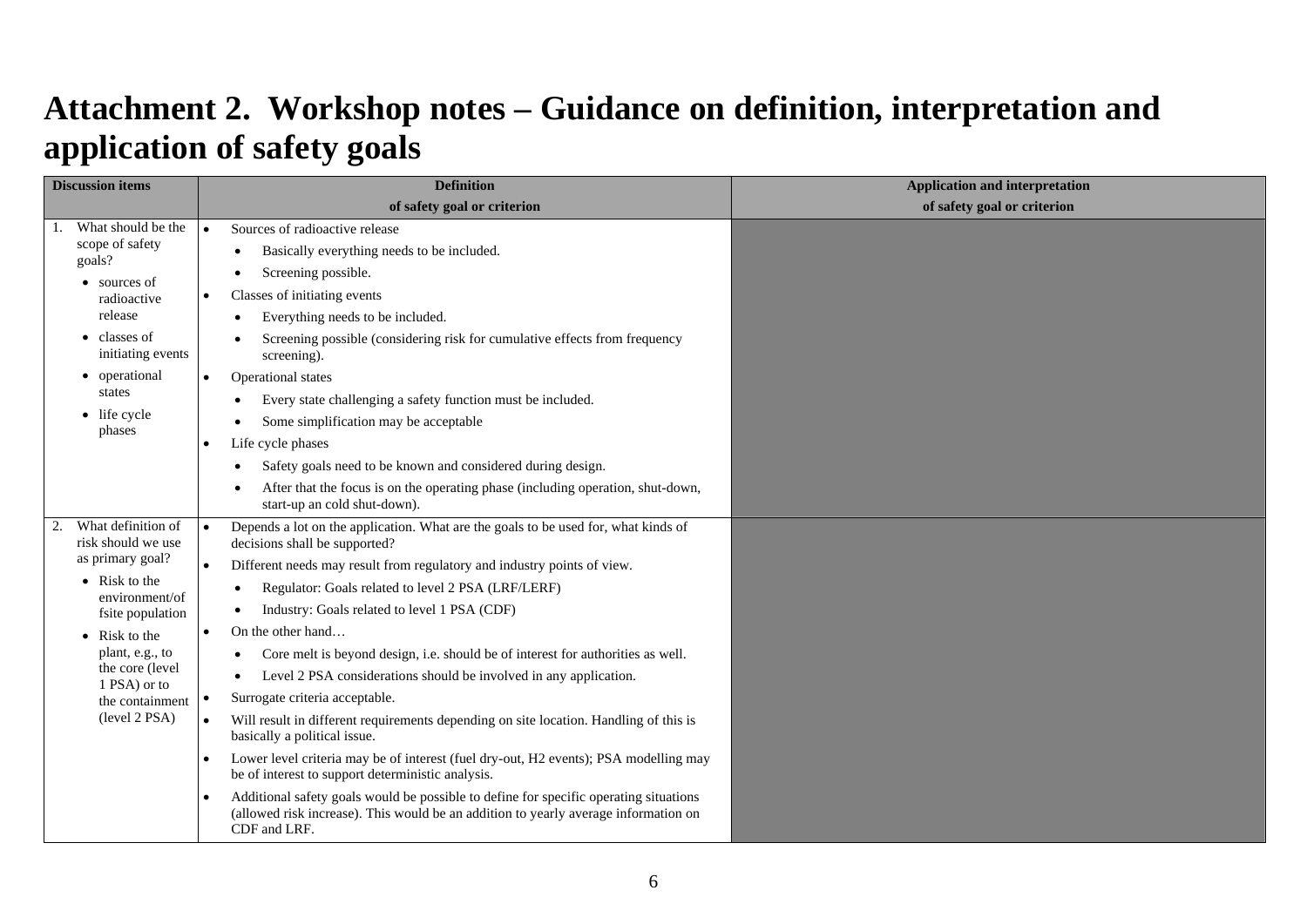| <b>Discussion items</b>                                                          |           | <b>Definition</b>                                                                                                                                                                                                                                                                                      | <b>Application and interpretation</b>                                                                                                                                                                                                                                                                                                                                                                                                                                                                                                                                                                                                                                                                                                                                                                                                                                                                                                                                                                                                                                                                              |
|----------------------------------------------------------------------------------|-----------|--------------------------------------------------------------------------------------------------------------------------------------------------------------------------------------------------------------------------------------------------------------------------------------------------------|--------------------------------------------------------------------------------------------------------------------------------------------------------------------------------------------------------------------------------------------------------------------------------------------------------------------------------------------------------------------------------------------------------------------------------------------------------------------------------------------------------------------------------------------------------------------------------------------------------------------------------------------------------------------------------------------------------------------------------------------------------------------------------------------------------------------------------------------------------------------------------------------------------------------------------------------------------------------------------------------------------------------------------------------------------------------------------------------------------------------|
|                                                                                  |           | of safety goal or criterion                                                                                                                                                                                                                                                                            | of safety goal or criterion                                                                                                                                                                                                                                                                                                                                                                                                                                                                                                                                                                                                                                                                                                                                                                                                                                                                                                                                                                                                                                                                                        |
| Should safety goals<br>be comparable to<br>safety goals for<br>other industries? | $\bullet$ | Some countries apply the same requirements for all sources of risk. For this,<br>consideration of individual risk from a NPP would be needed.<br>Problem of consistency.<br>Should basically be used.<br>Risk perception and communication may be a problem (risk from NPP:s seen as more<br>negative) | Authority decision making - is comparability to other industries meaningful?<br>Are consequences of nuclear accidents the same or different than in other industries?<br>health risks (cancer)<br>People tend to compare<br>Risk metric<br>Safety goals should be defined so that risk are comparable (US definition)<br>$\bullet$<br>How to explain risk of NPP to the public?<br>To whom will we compare (to public, to authority)?<br>To get perspective for the people working in the nuclear industry.<br>To study what the other industries do.<br>Presently different industries have different safety goals<br>What is the aim with goals?<br>Risk has two dimensions (probability, consequence)<br>Society acceptance varies between different risks:<br>Traffic risk versus nuclear risk<br>What is the benefit of the comparison of safety goals? For utility, safety authority:<br>Could be useful for communication.<br>Goal for the overall safety work, limits for different actors to make decisions<br>Background for regulatory decision making<br>Conclusion:<br>Useful to compare safety goals |
| Should safety goals<br>be site-dependent<br>or reactor size<br>dependent?        | $\bullet$ | See question #5.                                                                                                                                                                                                                                                                                       |                                                                                                                                                                                                                                                                                                                                                                                                                                                                                                                                                                                                                                                                                                                                                                                                                                                                                                                                                                                                                                                                                                                    |
| Should safety goals<br>depend on number<br>of reactors at site?                  | $\bullet$ | For severe accidents requirements are on individual reactors. The goal is the same for<br>all reactors independent of size (in Sweden 0,1% Cs-137 for a reactor of 1800 MWt; in<br>Finland corresponding absolute amount).                                                                             |                                                                                                                                                                                                                                                                                                                                                                                                                                                                                                                                                                                                                                                                                                                                                                                                                                                                                                                                                                                                                                                                                                                    |
|                                                                                  |           | Larger uncertainty in calculation than number of plants on site?                                                                                                                                                                                                                                       |                                                                                                                                                                                                                                                                                                                                                                                                                                                                                                                                                                                                                                                                                                                                                                                                                                                                                                                                                                                                                                                                                                                    |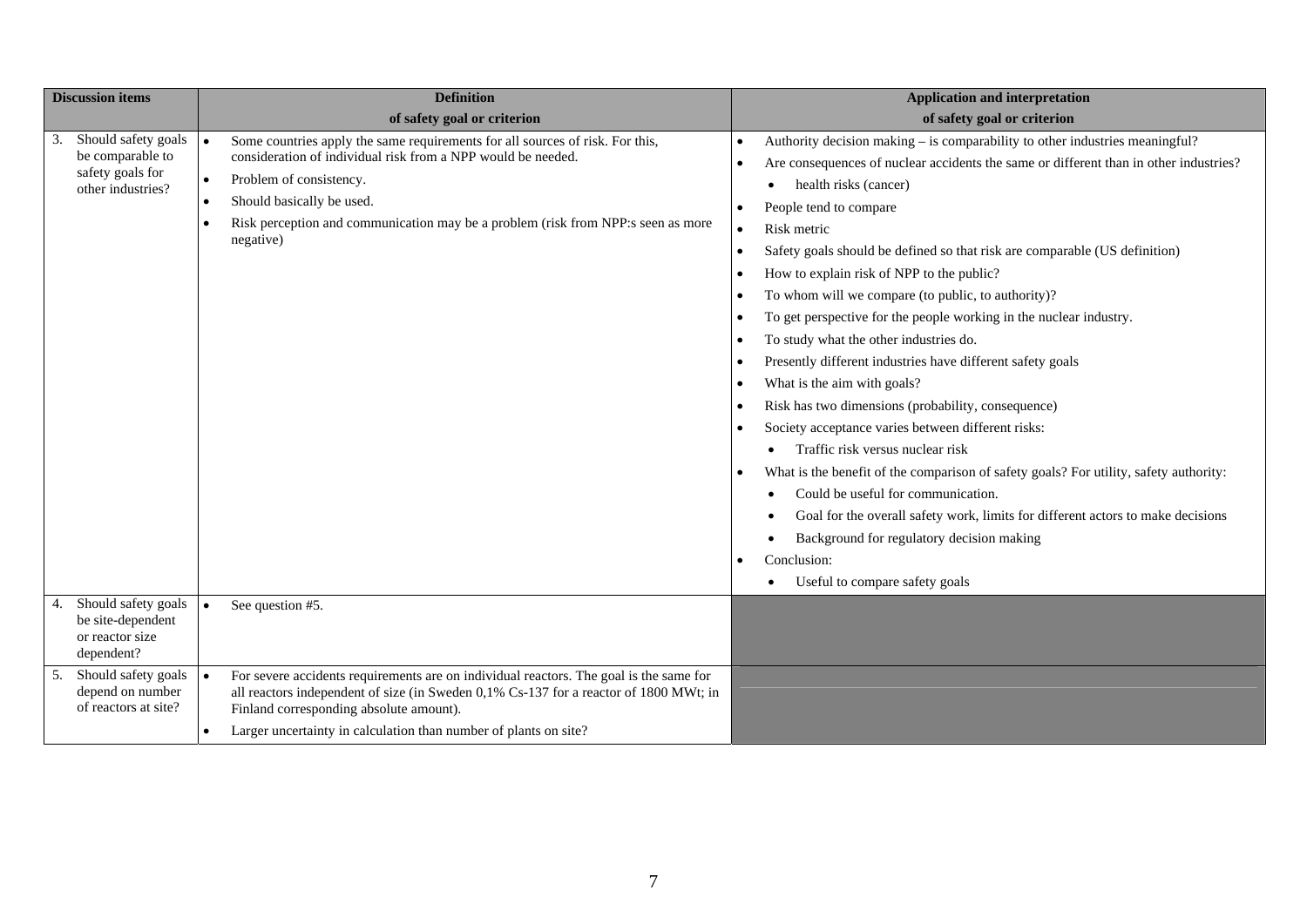|    | <b>Discussion items</b>                                                  |           | <b>Definition</b>                                                                                    |           | <b>Application and interpretation</b>                                                                                                         |
|----|--------------------------------------------------------------------------|-----------|------------------------------------------------------------------------------------------------------|-----------|-----------------------------------------------------------------------------------------------------------------------------------------------|
|    |                                                                          |           | of safety goal or criterion                                                                          |           | of safety goal or criterion                                                                                                                   |
| 6. | On what levels                                                           | $\bullet$ | Not possible to perform a L3 PSA for every application.                                              |           | In Sweden, at least offsite consequences and release level                                                                                    |
|    | should safety goals<br>be defined?                                       | $\bullet$ | See also question #2 for comments to this issue.                                                     | $\bullet$ | Combination of goals is good                                                                                                                  |
|    | • Off-site                                                               |           |                                                                                                      | $\bullet$ | CDF is easier to apply for the utility                                                                                                        |
|    | consequences                                                             |           |                                                                                                      | $\bullet$ | Almost everybody has a level 1 PSA                                                                                                            |
|    | • Release                                                                |           |                                                                                                      | $\bullet$ | Internationally, there are only few level 3 PSAs                                                                                              |
|    | • Core damage                                                            |           |                                                                                                      | $\bullet$ | Large uncertainties in level 2 and level 3 PSA                                                                                                |
|    |                                                                          |           |                                                                                                      | $\bullet$ | How often are different safety goals needed?                                                                                                  |
|    |                                                                          |           |                                                                                                      | $\bullet$ | Different uses for different levels                                                                                                           |
|    |                                                                          |           |                                                                                                      | $\bullet$ | Regulation demands strong safety barriers, consequently probabilistic requirements can<br>be set.                                             |
|    |                                                                          |           |                                                                                                      | $\bullet$ | CDF is not understandable to the public, offsite risk is most meaningful to the public.                                                       |
|    |                                                                          |           |                                                                                                      | $\bullet$ | What conclusions can be drawn from CDF w.r.t release frequency and offsite risk? e.g.<br>in case of explaining effects of plant modifications |
|    |                                                                          |           |                                                                                                      | $\bullet$ | Conclusion:                                                                                                                                   |
|    |                                                                          |           |                                                                                                      |           | Safety goals are needed in all levels<br>٠                                                                                                    |
|    |                                                                          |           |                                                                                                      |           | Used for different purposes<br>$\bullet$                                                                                                      |
|    | Shall the same or                                                        | $\bullet$ | Current SG:s were defined after existing plants were in operation.                                   |           |                                                                                                                                               |
|    | different goals                                                          | $\bullet$ | Basically same goals should apply to new and existing plants.                                        |           |                                                                                                                                               |
|    | apply to<br>• new vs.                                                    | $\bullet$ | It can be expected that new plants are safer than older, based on technology<br>development.         |           |                                                                                                                                               |
|    | operating<br>plants?                                                     | $\bullet$ | New plants meet SG:s by wide margins.                                                                |           |                                                                                                                                               |
|    | $\bullet$ licensing of                                                   | $\bullet$ | Confidence in the design important.                                                                  |           |                                                                                                                                               |
|    | new plant vs.<br>regulation of<br>same plant<br>during<br>operation?     | $\bullet$ | Public expect new reactors to be safer.                                                              |           |                                                                                                                                               |
| 8. | Should safety goals<br>be harmonised<br>(definition of<br>common goals)? | $\bullet$ | Yes                                                                                                  |           |                                                                                                                                               |
| 9. | Who should define                                                        | $\bullet$ | Depends on the usage.                                                                                |           |                                                                                                                                               |
|    | safety goals?                                                            | $\bullet$ | Government, political level.                                                                         |           |                                                                                                                                               |
|    |                                                                          |           | Several levels, government $\Rightarrow$ regulator (other level) $\Rightarrow$ utility (other level) |           |                                                                                                                                               |
|    |                                                                          |           | International co-ordination.                                                                         |           |                                                                                                                                               |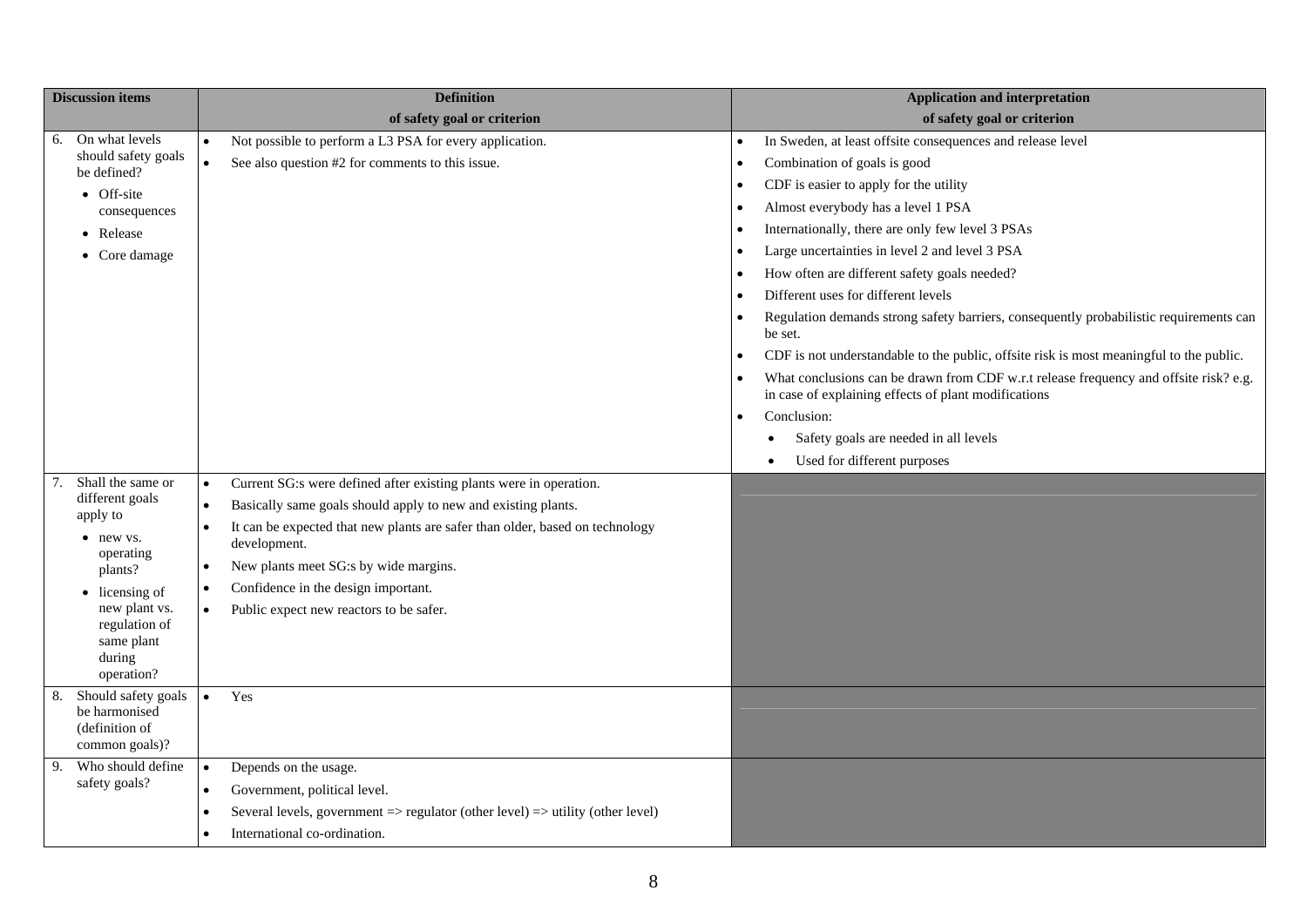| <b>Discussion items</b>                 | <b>Definition</b>           | <b>Application and interpretation</b>                                                                                                                                     |
|-----------------------------------------|-----------------------------|---------------------------------------------------------------------------------------------------------------------------------------------------------------------------|
|                                         | of safety goal or criterion | of safety goal or criterion                                                                                                                                               |
| 10. Use of criteria as                  |                             | Targets are more flexible, can be met or not, while limits are more rigid<br>$\bullet$                                                                                    |
| limits vs. target                       |                             | From public point of view, a target can be more difficult to explain                                                                                                      |
|                                         |                             | c.f. radiation protection limits (ALARP)                                                                                                                                  |
|                                         |                             | Targets are values in design                                                                                                                                              |
|                                         |                             | Targets can be set at a more demanding level                                                                                                                              |
|                                         |                             | How about use of band approach (limit and target)?                                                                                                                        |
|                                         |                             | Would a band approach promote safety?<br>$\bullet$                                                                                                                        |
|                                         |                             | NRC reg.guide 1.17x RI-applications targets (limits?) for acceptable changes in risk<br>level                                                                             |
|                                         |                             | Conclusion:                                                                                                                                                               |
|                                         |                             | Both needed                                                                                                                                                               |
|                                         |                             | Other targets such as proportional risk changes are useful                                                                                                                |
|                                         |                             | Soft criteria: balanced risk profile                                                                                                                                      |
| 11. Handling of<br>violations of safety |                             | Leads easily to questions from the regulatory side regarding how the utility works with<br>the violation, i.e., is it a conservatism in the PSA or weakness of the plant? |
| goals                                   |                             | Plant improvements or improvements of the analysis are needed.<br>$\bullet$                                                                                               |
|                                         |                             | When studies become more detailed, it may become more difficult to fulfil the target.                                                                                     |
|                                         |                             | Interpretation of results from PSA is important part in handling of violations.                                                                                           |
|                                         |                             | Violation of a limit versus violation of a target?                                                                                                                        |
|                                         |                             | Compare to rules and limits in the technical specifications:                                                                                                              |
|                                         |                             | Should risk limits be written in tech.spec.? If yes, then they are demanding.                                                                                             |
|                                         |                             | Are we going in that direction? (e.g. definition of allowed outage times are<br>checked with PSA).                                                                        |
|                                         |                             | Need for risk monitor?                                                                                                                                                    |
|                                         |                             | Not yet considered in Sweden and Finland.                                                                                                                                 |
|                                         |                             | How to qualify PSA for risk monitor?                                                                                                                                      |
|                                         |                             | Risk monitor may help in understanding situation with defence-in-depth.                                                                                                   |
| 12. Treatment of                        |                             | Needed/required in the demonstration for the regulator<br>$\bullet$                                                                                                       |
| uncertainties                           |                             | In PSA, assumptions should be realistic but this is not possible in all details.                                                                                          |
|                                         |                             | Use of sensitivity studies.                                                                                                                                               |
|                                         |                             | In case of plant modifications, relative change is a less uncertain risk measure than<br>absolute risk.                                                                   |
|                                         |                             | Mean values should be compared to the target values.                                                                                                                      |
|                                         |                             | Uncertainty analysis separate from the comparison with safety goals.                                                                                                      |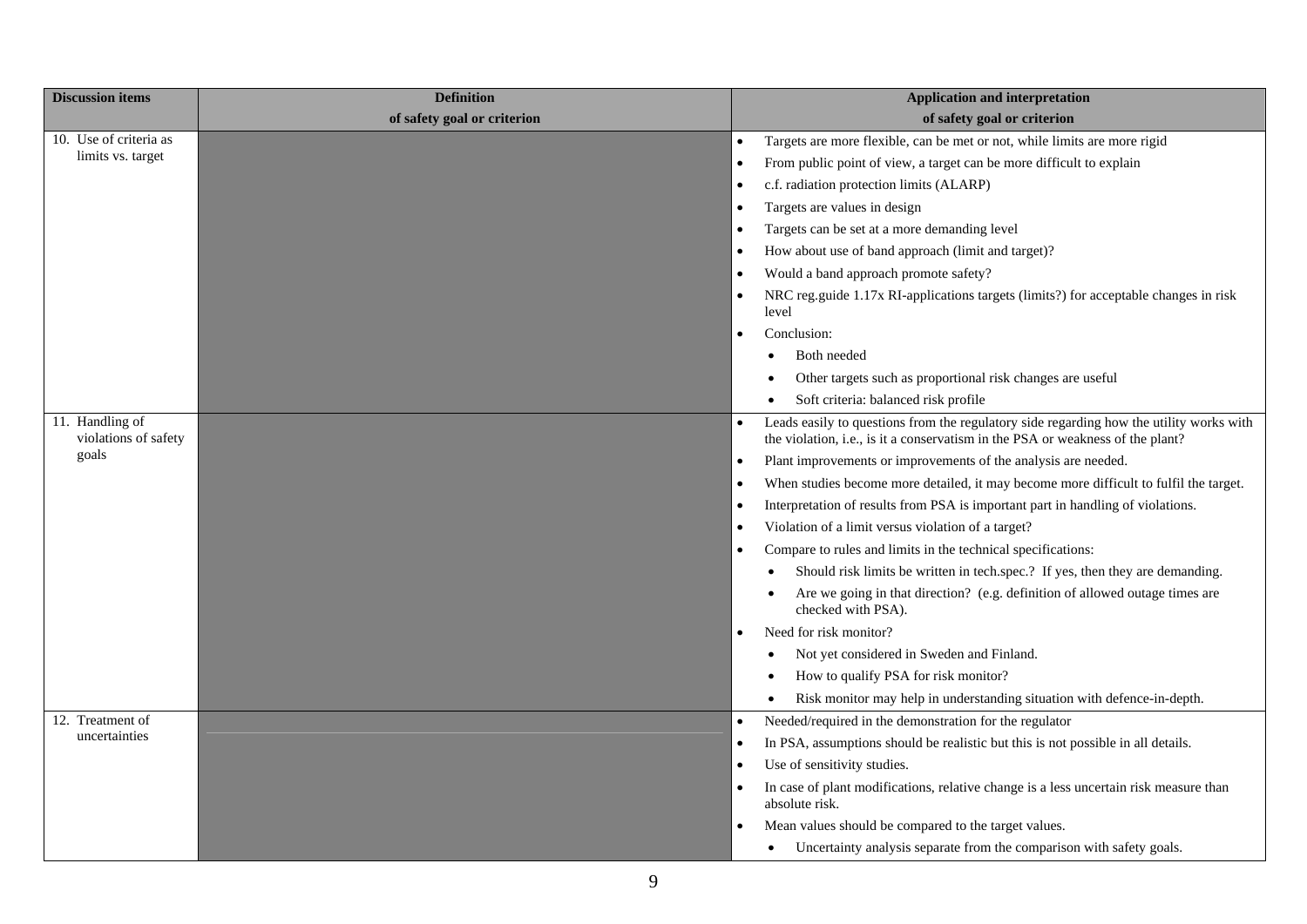| <b>Discussion items</b>                | <b>Definition</b>           | <b>Application and interpretation</b>                                                                                             |
|----------------------------------------|-----------------------------|-----------------------------------------------------------------------------------------------------------------------------------|
|                                        | of safety goal or criterion | of safety goal or criterion                                                                                                       |
| 13. Communication of                   |                             | Difficult area                                                                                                                    |
| the safety goals and<br>PSA results    |                             | Internationally very different experiences                                                                                        |
|                                        |                             | Relative to whom do we have safety goals?                                                                                         |
|                                        |                             | What issues should be communicated to the public? There are a lot of nuclear safety<br>related, and technically demanding issues. |
|                                        |                             | safety targets for communication with the public                                                                                  |
|                                        |                             | offsite consequences                                                                                                              |
| 14. What kinds of                      |                             | Risk-informed applications, to be able to measure the value of RI applications                                                    |
| applications of<br>safety goals can be |                             | Optimisation of technical specifications.                                                                                         |
| foreseen?                              |                             | Justification of plant modifications, possibility for risk trade-offs,                                                            |
|                                        |                             | Effect of modernised EOPs, development of EOPs,                                                                                   |
|                                        |                             | Design of new builds,                                                                                                             |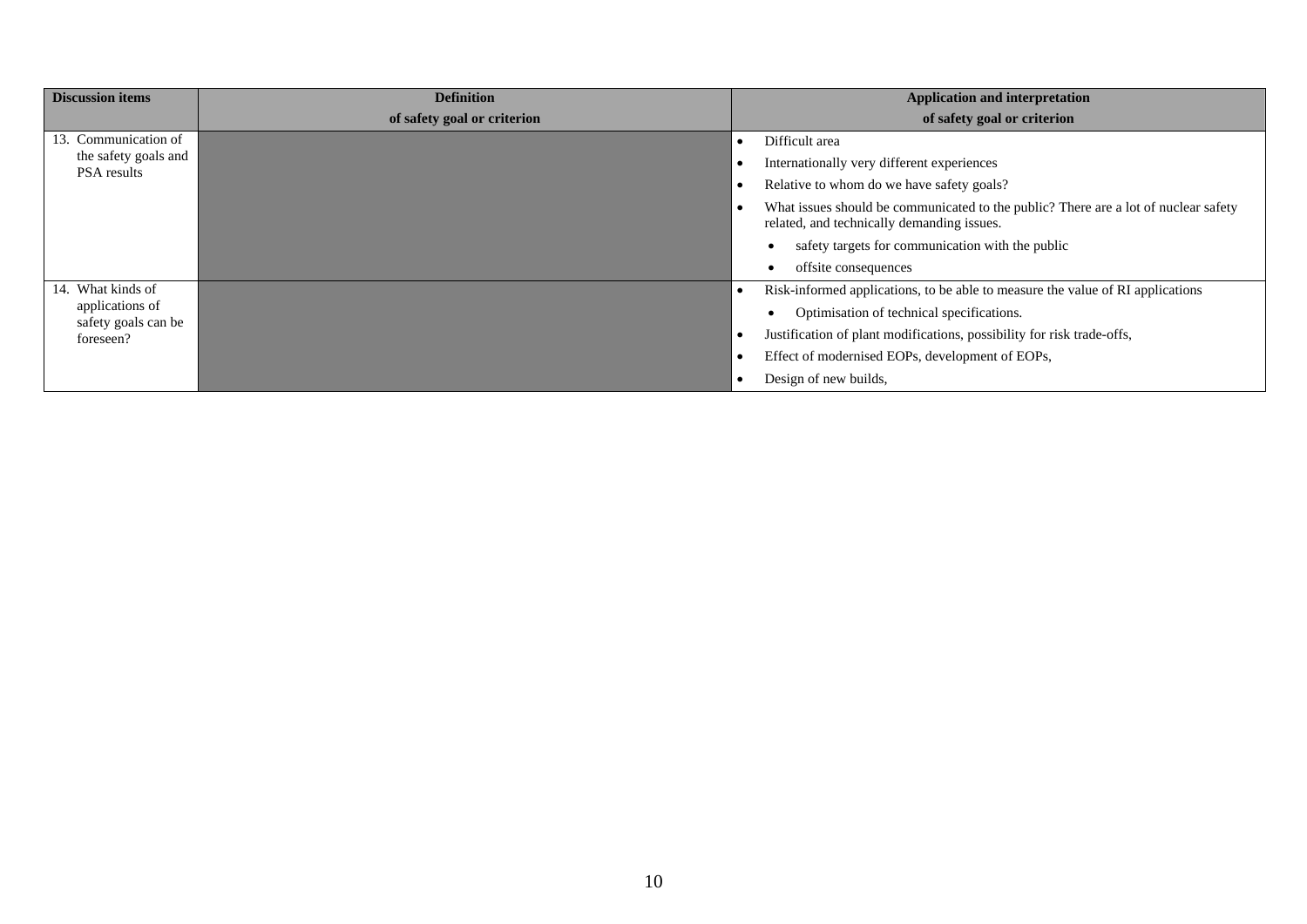#### **Bibliographic Data Sheet NKS-195**

| Title                | Probabilistic Safety Goals. Phase 3 - Status Report                                                                                                                                                                                                                                                                                                                                                                                                                                                                                                                                                                                                                                                                                                                                                                                                                                                                                                                                                                                                                                                                                                                                                                                                                                                                                                                                                                                                                                                     |
|----------------------|---------------------------------------------------------------------------------------------------------------------------------------------------------------------------------------------------------------------------------------------------------------------------------------------------------------------------------------------------------------------------------------------------------------------------------------------------------------------------------------------------------------------------------------------------------------------------------------------------------------------------------------------------------------------------------------------------------------------------------------------------------------------------------------------------------------------------------------------------------------------------------------------------------------------------------------------------------------------------------------------------------------------------------------------------------------------------------------------------------------------------------------------------------------------------------------------------------------------------------------------------------------------------------------------------------------------------------------------------------------------------------------------------------------------------------------------------------------------------------------------------------|
| Author(s)            | Jan-Erik Holmberg (1)<br>Michael Knochenhauer (2)                                                                                                                                                                                                                                                                                                                                                                                                                                                                                                                                                                                                                                                                                                                                                                                                                                                                                                                                                                                                                                                                                                                                                                                                                                                                                                                                                                                                                                                       |
| Affiliation(s)       | (1) VTT, P.O.Box 1000, FI-02044 VTT, Finland<br>(2) Relcon Scandpower AB, 172 25 Sundbyberg, Sweden                                                                                                                                                                                                                                                                                                                                                                                                                                                                                                                                                                                                                                                                                                                                                                                                                                                                                                                                                                                                                                                                                                                                                                                                                                                                                                                                                                                                     |
| <b>ISBN</b>          | 978-87-7893-262-4                                                                                                                                                                                                                                                                                                                                                                                                                                                                                                                                                                                                                                                                                                                                                                                                                                                                                                                                                                                                                                                                                                                                                                                                                                                                                                                                                                                                                                                                                       |
| Date                 | <b>July 2009</b>                                                                                                                                                                                                                                                                                                                                                                                                                                                                                                                                                                                                                                                                                                                                                                                                                                                                                                                                                                                                                                                                                                                                                                                                                                                                                                                                                                                                                                                                                        |
| Project              | NKS-R / Safety Goals                                                                                                                                                                                                                                                                                                                                                                                                                                                                                                                                                                                                                                                                                                                                                                                                                                                                                                                                                                                                                                                                                                                                                                                                                                                                                                                                                                                                                                                                                    |
| No. of pages         | $33+10$                                                                                                                                                                                                                                                                                                                                                                                                                                                                                                                                                                                                                                                                                                                                                                                                                                                                                                                                                                                                                                                                                                                                                                                                                                                                                                                                                                                                                                                                                                 |
| No. of tables        | $\overline{c}$                                                                                                                                                                                                                                                                                                                                                                                                                                                                                                                                                                                                                                                                                                                                                                                                                                                                                                                                                                                                                                                                                                                                                                                                                                                                                                                                                                                                                                                                                          |
| No. of illustrations | 5                                                                                                                                                                                                                                                                                                                                                                                                                                                                                                                                                                                                                                                                                                                                                                                                                                                                                                                                                                                                                                                                                                                                                                                                                                                                                                                                                                                                                                                                                                       |
| No. of references    | 31                                                                                                                                                                                                                                                                                                                                                                                                                                                                                                                                                                                                                                                                                                                                                                                                                                                                                                                                                                                                                                                                                                                                                                                                                                                                                                                                                                                                                                                                                                      |
| Abstract             | The first phase of the project (2006) described the status, concepts and history of<br>probabilistic safety goals for nuclear power plants. The second and third phases (2007–<br>2008) have provided guidance related to the resolution of some of the problems identified,<br>and resulted in a common understanding regarding the definition of safety goals. The basic<br>aim of phase 3 (2009) has been to increase the scope and level of detail of the project, and<br>to start preparations of a guidance document. Based on the conclusions from the previous<br>project phases, the following issues have been covered:<br>• Extension of international overview. Analysis of results from the questionnaire<br>performed within the ongoing OECD/NEA WGRISK activity on probabilistic safety<br>criteria, including participation in the preparation of the working report for<br>OECD/NEA/WGRISK (to be finalised in phase 4).<br>• Use of subsidiary criteria and relations between these (to be finalised in phase 4).<br>• Numerical criteria when using probabilistic analyses in support of deterministic safety<br>analysis (to be finalised in phase 4).<br>• Guidance for the formulation, application and interpretation of probabilistic safety<br>criteria (to be finalised in phase 4)<br>Some conclusions from these activities are summarised below.                                                                                                                          |
|                      | Overview of international safety goals<br>There are considerable differences in the status of the numerical risk criteria that have been<br>defined in different countries. Some have been defined in law or regulations and are<br>mandatory, some have been defined by the regulatory authority or by an authoritative<br>body, and some have been defined by plant operators or designers. Hence the status of the<br>criteria ranges from mandatory requirements to informal.<br>Three levels of risk criteria exist, i.e., at society level (mainly qualitative), at an<br>intermediate level (quantitative and/or qualitative) and at a technical level (quantitative).<br>The higher level criteria are typically concerned with the actual risk to society or<br>individuals, or to the environment. Technical criteria are generally quantitative<br>(probabilistic) and mostly on lower levels (subsidiary). They typically concern core<br>damage, unacceptable release, and unacceptable health risks. In later years, some countries<br>have defined separate criteria to address robustness in defence in depth, e.g., by having a<br>separate criterion for containment integrity.<br>In most countries that have criteria both for existing and new reactors, the criteria are more<br>strict for new plants. In some cases this is expressed by using the same numerical values<br>for the frequencies, but applying them as limits for new plants and targets for existing<br>plants. |
|                      |                                                                                                                                                                                                                                                                                                                                                                                                                                                                                                                                                                                                                                                                                                                                                                                                                                                                                                                                                                                                                                                                                                                                                                                                                                                                                                                                                                                                                                                                                                         |